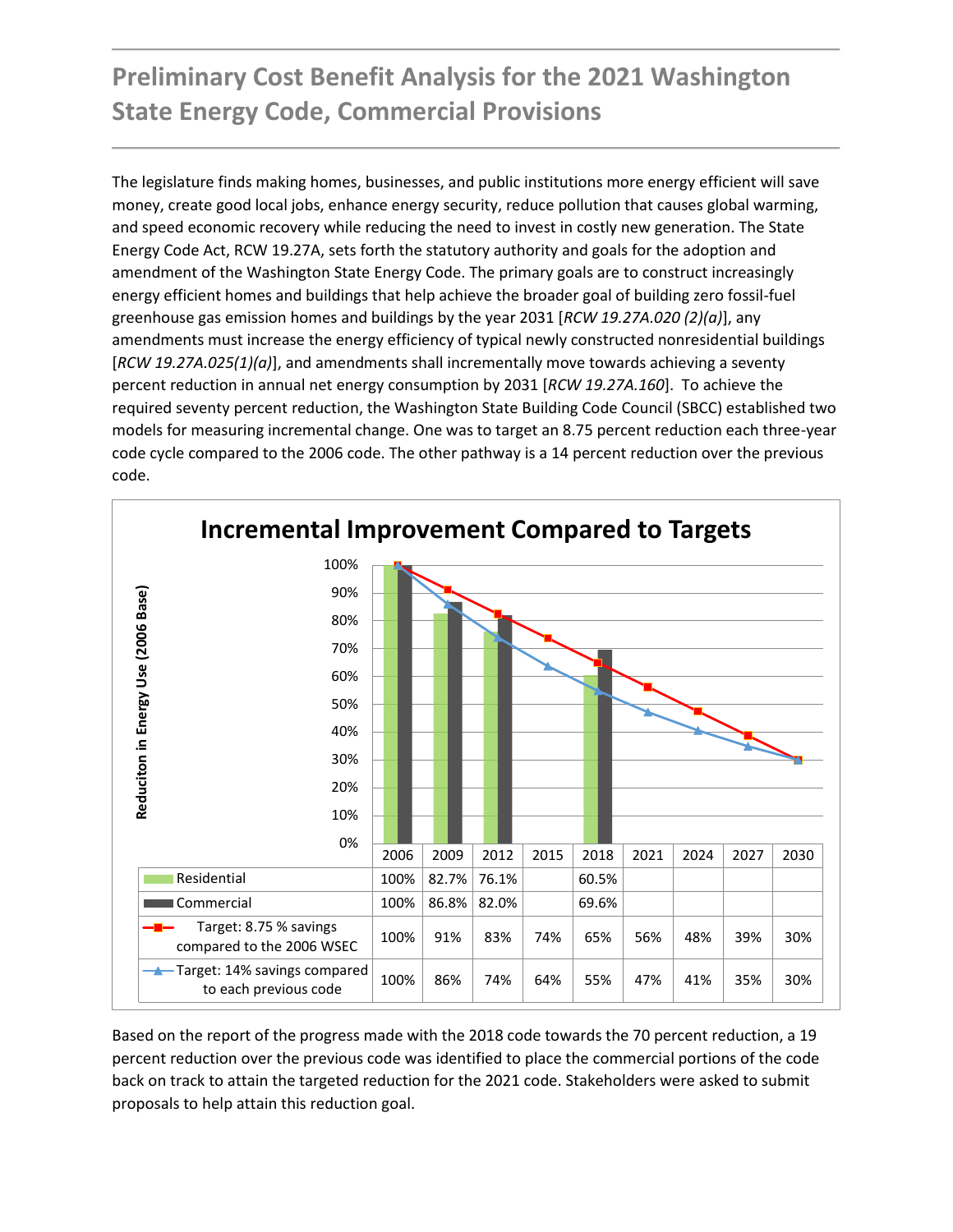Additionally, the Clean Buildings Act [*RCW 19.27A.210*] requires large nonresidential building owners in Washington state to demonstrate building performance in compliance with an established [energy use](https://youtu.be/H1JLGkvwEyw)  [intensity \(EUI\)](https://youtu.be/H1JLGkvwEyw) target. Currently there are incentives for those buildings showing voluntary early compliance. However, compliance will be mandatory beginning in 2026. Several concerns were expressed that if the Washington State Energy Code did not meet the reduction goals, it could cause newer building stock to be out of compliance with the Clean Buildings Act, requiring retroactive upgrades to building systems.

The Residential Portion of the energy code covers residential buildings including single family homes, townhouses, and multi−family dwelling unit buildings that are three stories and less. The Commercial Portion of the energy code, which is the topic of this cost benefit analysis, covers all non−residential buildings, residential dwelling unit buildings that are four stories and more, and all residential sleeping unit buildings regardless of the number of stories.

The International Energy Conservation Code is the base document for the development of the Washington State Energy Code and this national model code is updated every three years. Those updates that further the statutory goals set forth in RCW 19.27A are integrated with the existing WAC 51-11C language and published as a basis for stakeholders to submit code change proposals.

The Washington State Building Code Council (SBCC) filed the Preproposal Statement of Inquiry to initiate the development of the 2021 Washington State Energy Code, Commercial Provisions, as adopted through WAC 51-11C, on March 23, 2021. In considering amendments to the state energy code, the Council established and consulted with a technical advisory group (TAG) including representatives of appropriate state agencies, local governments, general contractors, building owners and managers, design professionals, utilities, and other interested and affected. On April 1, 2021, the SBCC opened a 60-day submittal period for proposals for the 2021 Washington State Energy Code, Commercial provisions.

The Council has adopted a definition of cost−effectiveness based on RCW 39.35 as recommended by Department of Commerce. A guide on how to evaluate cost−effectiveness is therefore defined by the Council as a code change that has a net present savings over a 50−year life−cycle of a building utilizing the Life Cycle Cost Tool (LCCT) as developed by the Washington State Office of Financial Management (OFM). The methodology of the LCCT is based on the NIST Handbook 135 methodology and utilizes specific inputs as determined by the Council with guidance from the Washington State Department of Commerce<sup>1</sup>. The cost effectiveness analysis uses the average useful life years from Appendix 7 of the BOMA Preventive Maintenance Guidebook for all building components that are evaluated<sup>2</sup>. An alternate method of cost effectiveness analysis or determining average useful life years of building components may be applied. Each code change submitted that is not editorial or explanatory is required to include this analysis.

The TAG was also tasked with reviewing the proposals received, identifying pros and cons and whether it helped achieve the broader goals of energy savings and emission reduction. The TAG also discussed whether modifications were needed to ensure the provisions were correlated with other requirements,

<sup>1</sup> <http://www.ofm.wa.gov/budget/facilities/costanalysis.asp>

<sup>2</sup> [https://icap.sustainability.illinois.edu/files/projectupdate/2289/Project% 20Lifespan%20Estimates.pdf](https://icap.sustainability.illinois.edu/files/projectupdate/2289/Project%25%2020Lifespan%20Estimates.pdf)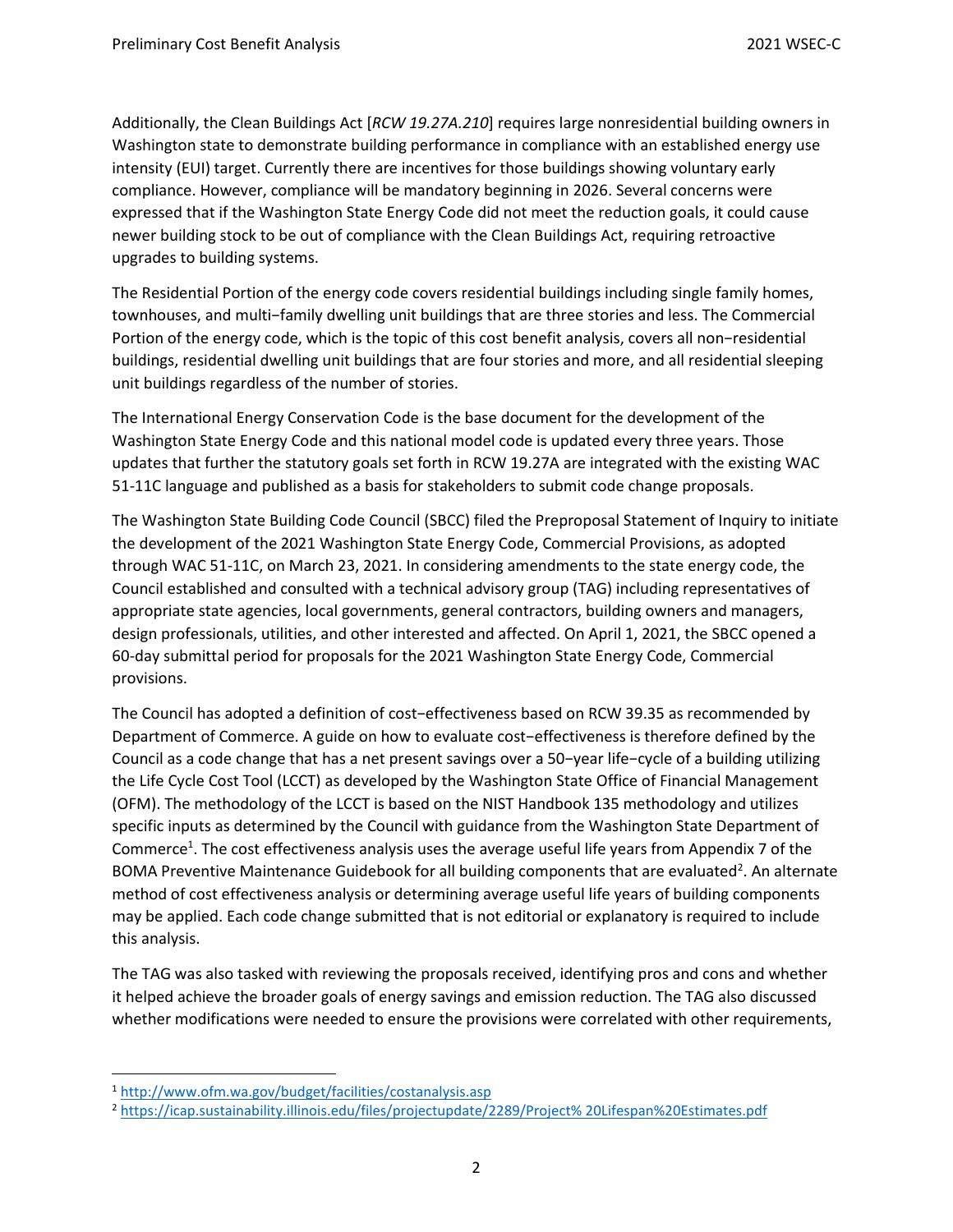technically feasible, commercially available, and cost−effective to building owners and tenants, or if changes were necessary to mitigate any disproportionate impact on small business.

161 proposals were submitted during the two-month submittal period. After hundreds of hours of discussions, the TAG recommended that 118 proposals move forward into the rulemaking process. Most of these proposals are exempt from the cost benefit analysis requirement of 34.05.328 as they are editorial or provide additional clarity to existing rules. Additionally, changes coming from the national model code process (International Energy Conservation Code) are also exempt from the requirements of RCW 34.05.328 and not addressed here. Ultimately 23 proposals were identified as having more than a minimal cost impact. Thirty-seven proposals were editorial. The remaining 60 proposals were either clarifying requirements, correlating code requirements, or had minimal impact. Those with minimal impact are highlighted in Table 1.

| <b>Code Change</b> | <b>Section/Description</b>       | <b>Cost/Energy Savings</b>                           |  |  |  |
|--------------------|----------------------------------|------------------------------------------------------|--|--|--|
| 21-GP1-159         | C402.2.8/C402.2.9: New           | Estimated construction cost of \$1.33 per square     |  |  |  |
|                    | requirement detailing control of | foot or \$1000 per dwelling unit for those           |  |  |  |
|                    | thermal bridging at concrete     | apartments/dwellings with cantilevered concrete      |  |  |  |
|                    | balconies and fenestration       | balconies. Estimated annual energy savings of        |  |  |  |
|                    | frames to reduce heat loss.      | 0.02 kBtu per square foot per balcony, or a          |  |  |  |
|                    |                                  | savings of \$11.79 per year per balcony in energy    |  |  |  |
|                    |                                  | cost.                                                |  |  |  |
| 21-GP1-161         | Table C402.4: Fenestration U-    | This proposal reduces heat loss through              |  |  |  |
|                    | values are reduced, while        | fenestration, the most significant heat loss for     |  |  |  |
|                    | allowing a slighter higher value | building envelopes. The higher-performance           |  |  |  |
|                    | for operable window for a        | fenestration is moderately more expensive than       |  |  |  |
|                    | greater range of choice. The     | conventional, a cost that is likely to moderate as   |  |  |  |
|                    | fenestration U-values for        | the new standard becomes commonplace. The            |  |  |  |
|                    | increased allowable fenestration | estimated construction cost is \$0.09 per square     |  |  |  |
|                    | area is adjusted accordingly.    | foot, or \$69 per dwelling unit, with estimated      |  |  |  |
|                    |                                  | annual energy savings of 0.016 kBtu per square       |  |  |  |
|                    |                                  | foot, or 12.4 kWh/kBtu per dwelling unit.            |  |  |  |
| 21-GP1-108         | C402.5.2: Removes the            | Currently, if a building fails the envelope leakage  |  |  |  |
|                    | exception allowing the air       | test, corrective action is to be taken but           |  |  |  |
|                    | leakage rate to be exceeded      | verification is not required. Requiring retest and   |  |  |  |
|                    | with a report of corrective      | correction action measures be taken until the        |  |  |  |
|                    | action taken.                    | required air leakage rate is met encourages best     |  |  |  |
|                    |                                  | practices to be implemented during construction.     |  |  |  |
|                    |                                  | This proposal only economically impacts projects     |  |  |  |
|                    |                                  | that fail to meet the required air leakage rate.     |  |  |  |
| 21-GP1-104         | C402.5.5: Align combustion air   | Initial capital costs will be more expensive for the |  |  |  |
|                    | duct insulation requirements     | insulation material and labor. Estimate of           |  |  |  |
|                    | with outside air requirements.   | construction cost is less than \$0.01 per square     |  |  |  |
|                    |                                  | foot, with an estimated energy savings of 10.6       |  |  |  |
|                    |                                  | kBtu per square foot, based on a 50,000 square       |  |  |  |
|                    |                                  | foot building.                                       |  |  |  |

## **TABLE 1 Code Change Proposals with Minimal Economic Impact**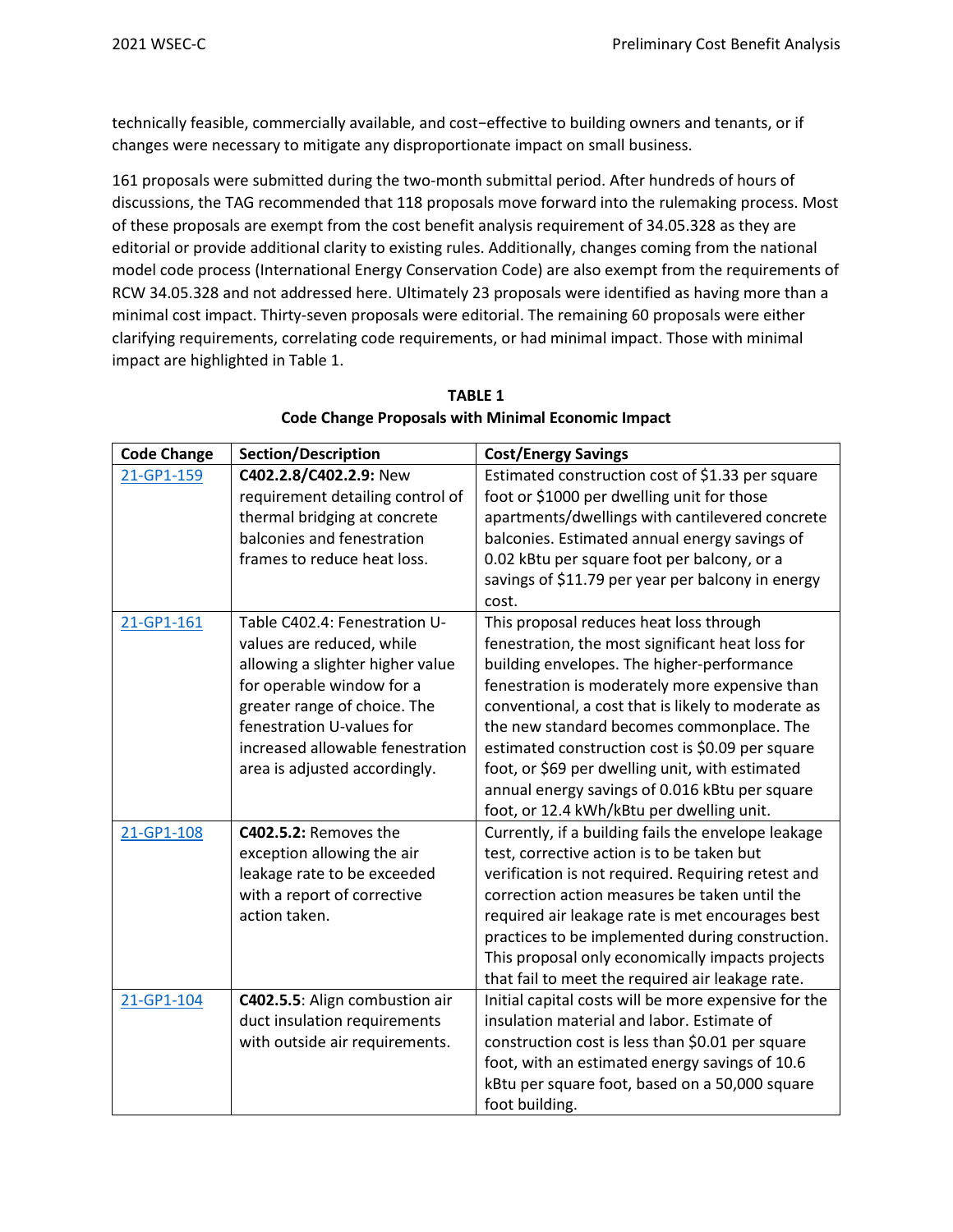| <b>Code Change</b> | <b>Section/Description</b>         | <b>Cost/Energy Savings</b>                                            |
|--------------------|------------------------------------|-----------------------------------------------------------------------|
| 21-GP1-163         | C403.2.4/C404.13: Decrease the     | The estimated incremental construction cost is                        |
|                    | size threshold for requiring       | \$0.04 per square foot. With an estimated 4 VFD                       |
|                    | variable speed drive for fan and   | motors in a 10,000 square foot building.                              |
|                    | pump motors.                       | Estimated energy savings of \$0.10 kWh per                            |
|                    |                                    | square foot.                                                          |
| 21-GP1-166         | C403.3.7: A new section and        | The requirements ensure hydronic system piping                        |
|                    | table are added to incorporate     | is designed appropriately and may result in larger                    |
|                    | requirements from ASHRAE 90.1      | pipe sizes for projects that would have otherwise                     |
|                    | limiting the flow rate in critical | had under-sized pipes. Pumping energy costs will                      |
|                    | circuits of hydronic systems to    | be reduced. Estimated cost of construction is                         |
|                    | minimize flow resistance.          | \$0.02 per square foot based on a 100,000 sf                          |
|                    |                                    | building, with an estimated annual energy savings                     |
|                    |                                    | of 0.6 kBtu per square foot.                                          |
| 21-GP1-167         | C403.4.12: Requires pressure       | PICVs play an important role in reducing energy                       |
|                    | independent control valves         | consumption while maintain building                                   |
|                    | where the flow rate over coils is  | temperature at optimal setpoints, and are                             |
|                    | over 5 gallons per minute.         | capable of reducing HVAC energy use more than                         |
|                    |                                    | 20%. Estimated construction cost is \$0.01 per                        |
|                    |                                    | square foot, with an estimate of annual energy                        |
|                    |                                    | savings of 0.05 kWh per square foot based on a                        |
|                    |                                    | 100,000 sf building.                                                  |
| 21-GP1-191         | C403.7.5: Requires variable        | There is an increased first cost for the VFD                          |
|                    | frequency drives on all motors     | controller. ASHRAE 90.1 addendum d states that                        |
|                    | over 5 hp in parking garage and    | all VAV system fans are required to have VFD so                       |
|                    | loading dock ventilation           | no economic analysis is required. Title 24 reports                    |
|                    | systems.                           | that the estimated incremental cost is \$2500 plus                    |
|                    |                                    | \$600 in installation costs for each 10,000 cfm of                    |
|                    |                                    | garage exhaust. The average garage has 6 hp per                       |
|                    |                                    | 10,000 cfm. Annual energy saving is estimated at                      |
| 21-GP1-170         | C403.7.6.2: Increases the          | 2818 kWh per hp.<br>There is a slight increase in cost of ERV, with a |
|                    | enthalpy recovery ratio from 50    | 20% increase in recovered energy. Estimated                           |
|                    | to 60 percent for other than R-2   | construction cost is \$0.10 per square foot, with                     |
|                    | occupancies.                       | an estimated annual energy savings of 1 kWh per                       |
|                    |                                    | square foot.                                                          |
| 21-GP1-174         | C404.6.1: Requires thicker         | The estimated incremental construction cost is                        |
|                    | insulation for service water       | \$0.01 per square foot, with an estimated annual                      |
|                    | heating storage tanks designed     | energy savings of 0.1 kBtu per square foot.                           |
|                    | for storage temperatures over      |                                                                       |
|                    | 130 degrees.                       |                                                                       |
| 21-GP1-175         | C404.7.1: Requires service water   | The estimated construction cost is \$0.002 per                        |
|                    | circulation systems with           | square foot, based on a 100,000 square foot                           |
|                    | multiple risers or zones and       | building. The estimated annual energy savings                         |
|                    | variable flow circulation pumps    | are 0.2 kWh per square foot.                                          |
|                    | to use self-actuating              |                                                                       |
|                    | thermostatic balancing valve to    |                                                                       |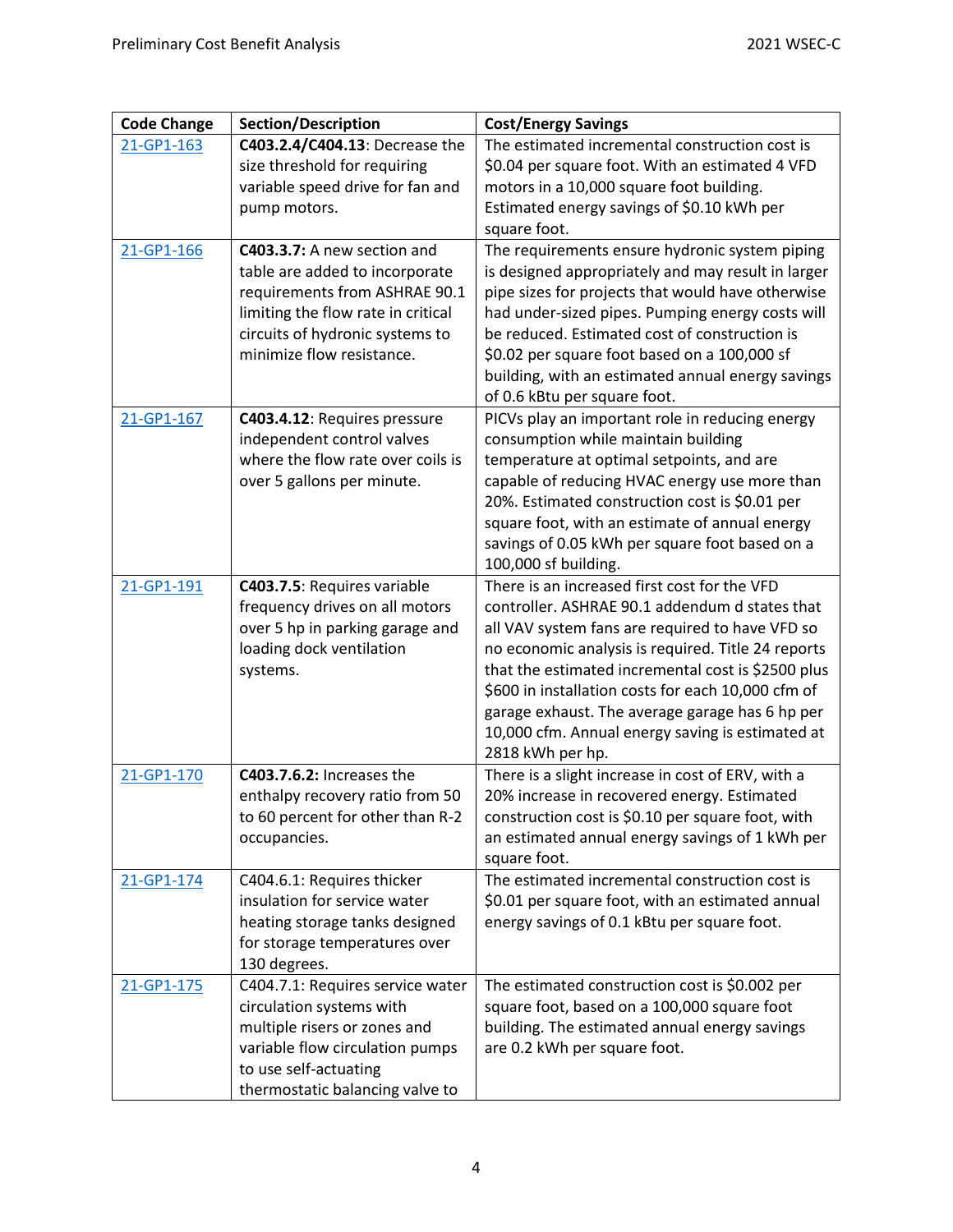| <b>Code Change</b> | <b>Section/Description</b>                                                                                                                                                                            | <b>Cost/Energy Savings</b>                                                                                                                                                                                                                                                                                                                                                                                                           |
|--------------------|-------------------------------------------------------------------------------------------------------------------------------------------------------------------------------------------------------|--------------------------------------------------------------------------------------------------------------------------------------------------------------------------------------------------------------------------------------------------------------------------------------------------------------------------------------------------------------------------------------------------------------------------------------|
|                    | optimize flow of hot water to                                                                                                                                                                         |                                                                                                                                                                                                                                                                                                                                                                                                                                      |
|                    | the different zones.                                                                                                                                                                                  |                                                                                                                                                                                                                                                                                                                                                                                                                                      |
| 21-GP1-182         | C404.7.1.2: Requires<br>electronically commutated<br>motors for all service water<br>heating circulation pumps.                                                                                       | In service water heating systems, circulation<br>pumps with electronically commutated motors<br>(ECM) offer up to 20% annual energy savings<br>compared to circulation pumps with standard<br>induction motors. There is an estimated \$250<br>incremental cost per pump based on<br>manufacturer data, with a net present LCCA<br>savings of \$677, with a 30% reduction in carbon<br>emissions.                                    |
| 21-GP1-176         | C404.7.3.1: New section to<br>require thicker insulation for<br>service water system piping in<br>the circulation loop.                                                                               | Estimated construction cost is \$0.002 per square<br>foot with an estimated annual energy savings of<br>0.1 kBtu per square foot.                                                                                                                                                                                                                                                                                                    |
| 21-GP1-177         | C404.11.1: Requires heat pump<br>water heaters on heated pools<br>over 2000 gallons                                                                                                                   | Cost for pool heaters is not related to size of<br>building. A heat pump pool heater costs<br>approximately \$1000 more than an electric<br>resistance heater. Since pools are frequently used<br>in warmer weather, the effective heat pump COP<br>can be considerable higher than the rated COP at<br>50°F, reducing power consumption by as much as<br>80%. Specific savings will depend on frequency of<br>use and size of pool. |
| 21-GP1-178         | C405.2: Lighting control<br>requirements, including high<br>end trim, for luminaire level<br>lighting controls; requirement<br>for LLLC in open plan office<br>areas larger than 5,000 square<br>feet | The requirement to conduct high-end trim<br>will increase installation costs and deliver<br>significant energy savings. This is an optional<br>path, however. Task tuning is estimated at<br>\$0.06 per square foot. Assuming 80 square<br>feet per fixture, the cost is approximately<br>\$5.28 per fixture, with an energy savings of<br>12.5 kWh per year per fixture.                                                            |
| 21-GP1-125         | C405.2.7.3: Decreases the lamp<br>wattage for luminaires requiring<br>activity sensor control.                                                                                                        | Costs and savings are estimated from the<br>Nonresidential Outdoor Lighting Controls report<br>from the CASE Initiative.<br>Incremental construction cost increase was<br>estimated at \$72.30 for the activity sensor. The<br>estimated annual savings is \$145, with a 24%<br>decrease in carbon emissions.                                                                                                                        |
| 21-GP1-98          | C405.3: Increases the efficiency<br>requirements for lighting used<br>for plant growth and<br>maintenance.                                                                                            | The proposal represents a 6.3% improvement<br>for greenhouses and a 18.8% savings for indoor<br>growing applications. Indoor growing facilities<br>can vary in size, but the exception threshold<br>can be used as an example of savings. US DOE<br>estimates that indoor growing facilities use                                                                                                                                     |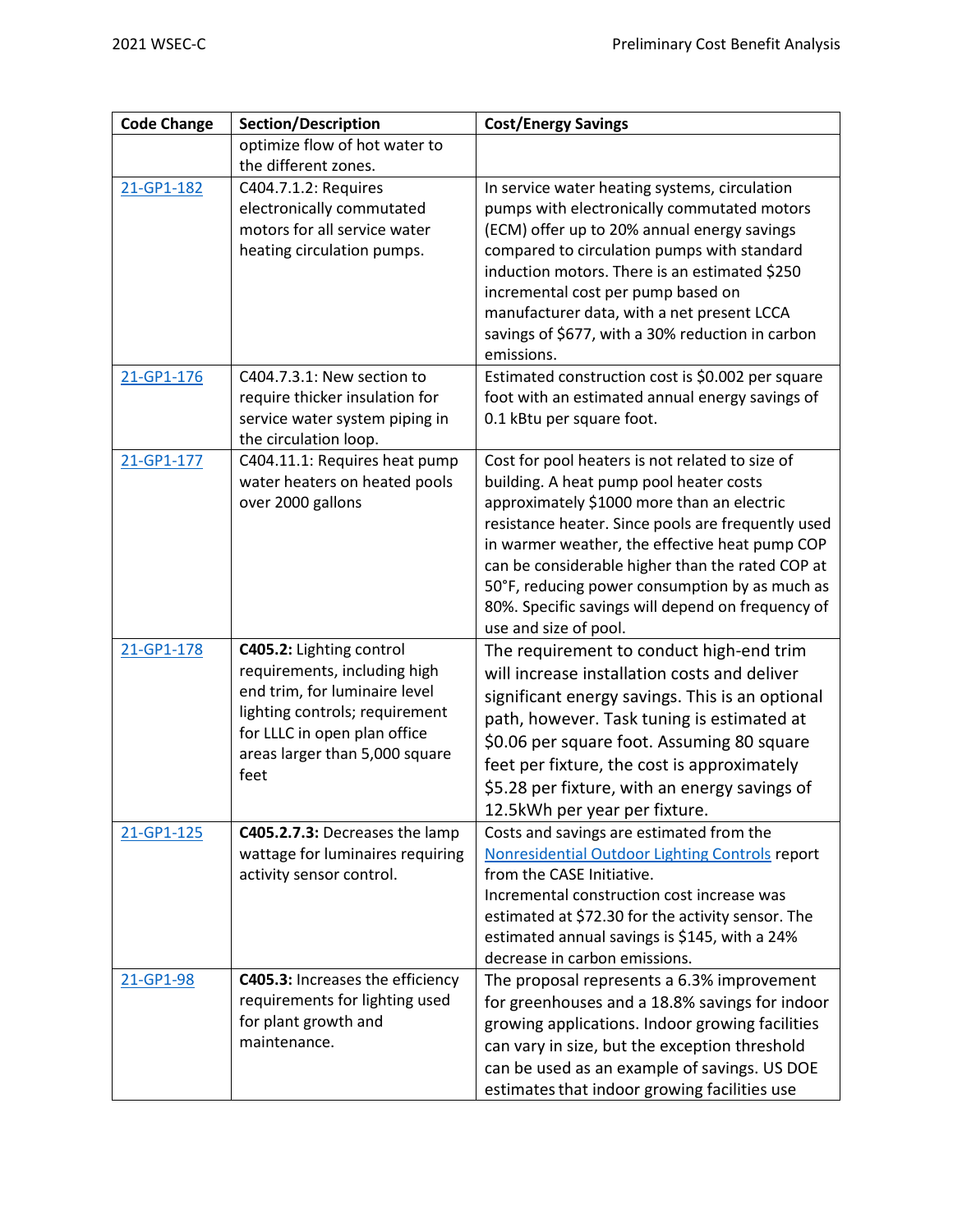| <b>Code Change</b> | <b>Section/Description</b>                                                                                             | <b>Cost/Energy Savings</b>                                                                                                                                                                                                                                                                                                                                                                                                                                                                            |
|--------------------|------------------------------------------------------------------------------------------------------------------------|-------------------------------------------------------------------------------------------------------------------------------------------------------------------------------------------------------------------------------------------------------------------------------------------------------------------------------------------------------------------------------------------------------------------------------------------------------------------------------------------------------|
|                    |                                                                                                                        | lighting 5,200 to 6,570 hours per year. That<br>results in a savings of 39-51 MWh per year for<br>the smallest system subject to the<br>requirement. DOE also estimates 2,000 hours<br>of runtime in greenhouses, which would result<br>in 5 MWh savings per year for the smallest<br>system subject to the requirements. These will<br>result in substantial operating savings for<br>growers, particularly for operations that also<br>require cooling to offset heat gains from<br>lighting loads. |
| 21-GP1-137         | C405.13: Adds uninterruptible<br>power supply requirements for<br>computer rooms based on<br>Energy Star requirements. | Incremental costs were found to be \$112/kWh<br>for high efficiency UPS systems and were<br>converted to \$/sq.ft. based on a 500 square foot<br>room (the threshold for which a computer room<br>does not qualify as a data center. The cost<br>estimate is \$0.22 per square foot, with an<br>estimated energy savings of 6.5 kWh per square<br>foot.                                                                                                                                               |
| 21-GP1-101         | <b>C408.1:</b> Lowers the threshold<br>for commissioning<br>requirements.                                              | Typical commercial building commissioning cost<br>is \$1.00 per square foot, resulting in an energy<br>cost savings of 15% annually.<br>Simple energy saving payback of 7-years<br>Assuming occupant productivity cost<br>improvement simple payback time is cut in half.                                                                                                                                                                                                                             |

Code proposals identified as significant are identified in Table 2, and are detailed below.

| <b>TABLE 2</b>                                            |
|-----------------------------------------------------------|
| <b>Code Change Proposals Marked as Significant Impact</b> |

| Proposal      | Subject                       | Proponent                     | <b>Initial Cost Benefit</b> |
|---------------|-------------------------------|-------------------------------|-----------------------------|
| <b>Number</b> |                               |                               | <b>Analysis</b>             |
|               | <b>Space Heating</b>          |                               | <b>Proponent's Cost</b>     |
| 21-GP1-103    | Proposal                      | Jonny Kocher, RMI             | <b>Benefit Analysis</b>     |
|               | Heat Pump Water               |                               | <b>Proponent's Cost</b>     |
| 21-GP1-136    | <b>Heating</b>                | Jonny Kocher, RMI             | <b>Benefit Analysis</b>     |
|               | <b>Electrical Receptacles</b> |                               | <b>Proponent's Cost</b>     |
| 21-GP1-179    | at Gas Appliances             | Duane Jonlin, City of Seattle | <b>Benefit Analysis</b>     |
|               | On-Site Renewable             |                               | <b>Proponent's Cost</b>     |
| 21-GP1-78     | Energy                        | Mark Frankel, Ecotope         | <b>Benefit Analysis</b>     |
|               | <b>CMU Walls Table</b>        |                               | <b>Proponent's Cost</b>     |
|               | Footnote                      |                               | <b>Benefit Analysis</b>     |
| 21-GP1-207    | Modification                  | Luke Howard, Commerce         |                             |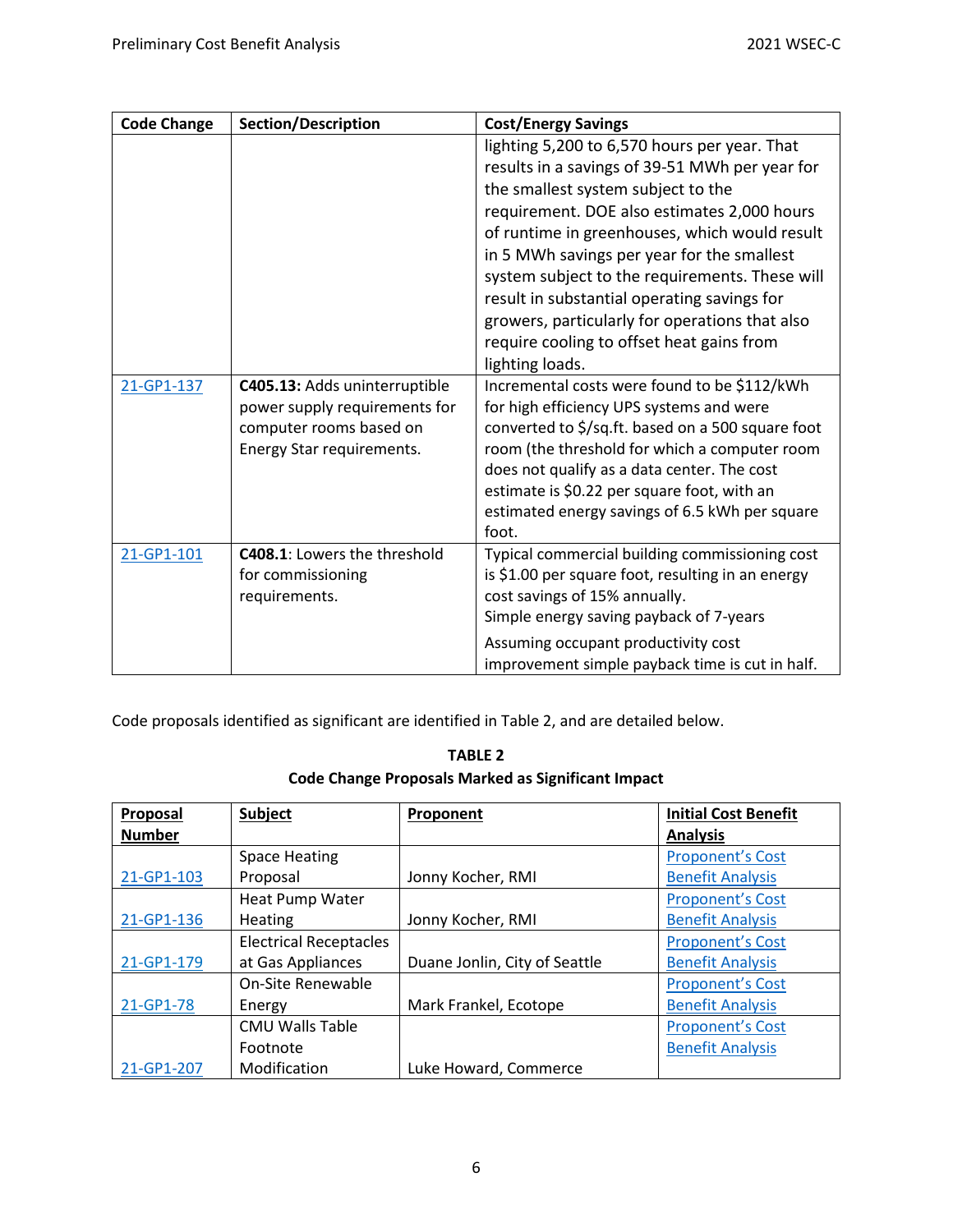| Proposal      | Subject                      | Proponent                     | <b>Initial Cost Benefit</b> |
|---------------|------------------------------|-------------------------------|-----------------------------|
| <b>Number</b> |                              |                               | <b>Analysis</b>             |
|               | Elimination of CMU           |                               | <b>Proponent's Cost</b>     |
| 21-GP1-208    | Wall Footnote                | Luke Howard, Commerce         | <b>Benefit Analysis</b>     |
|               |                              |                               | <b>Proponent's Cost</b>     |
| 21-GP1-69     | <b>HVAC TSPR</b>             | Michael Rosenberg PNNL        | <b>Benefit Analysis</b>     |
|               | <b>Indoor Horticulture</b>   | Sean Denniston, New Buildings | <b>Proponent's Cost</b>     |
| 21-GP1-95     | Dehumidification             | Institute                     | <b>Benefit Analysis</b>     |
|               |                              | Sean Denniston, New Buildings | <b>Proponent's Cost</b>     |
| 21-GP1-99     | <b>DR Water Heaters</b>      | Institute                     | <b>Benefit Analysis</b>     |
|               |                              |                               | <b>Proponent's Cost</b>     |
| 21-GP1-193    | Compressed Air               | Mike Kennedy                  | <b>Benefit Analysis</b>     |
|               | Reduce Threshold for         |                               | <b>Proponent's Cost</b>     |
|               | LPA Compliance on            |                               | <b>Benefit Analysis</b>     |
| 21-GP1-180    | Remodels                     | Duane Jonlin, City of Seattle |                             |
|               |                              |                               | <b>Proponent's Cost</b>     |
| 21-GP1-139    | <b>Boiler Controls</b>       | Nicholas O'Neil, Energy 350   | <b>Benefit Analysis</b>     |
|               | Fan Power Allowance          |                               | <b>Proponent's Cost</b>     |
| 21-GP1-138    | <b>Tables</b>                | Nicholas O'Neil, Energy 350   | <b>Benefit Analysis</b>     |
|               |                              |                               | <b>Proponent's Cost</b>     |
| 21-GP1-160    | PTAC U-factors               | Duane Jonlin, City of Seattle | <b>Benefit Analysis</b>     |
|               | Include Split Systems        |                               | <b>Proponent's Cost</b>     |
| 21-GP1-164    | in HP Requirement            | Duane Jonlin, City of Seattle | <b>Benefit Analysis</b>     |
|               | High capacity space          |                               | <b>Proponent's Cost</b>     |
| 21-GP1-133    | heating boiler               | Mike Kennedy                  | <b>Benefit Analysis</b>     |
|               | 60% enthalpy ERV             |                               | <b>Proponent's Cost</b>     |
|               | required for DOAS,           |                               | <b>Benefit Analysis</b>     |
| 21-GP1-165    | except R1/R2                 | Duane Jonlin, City of Seattle |                             |
|               |                              | Sean Denniston, New Buildings | <b>Proponent's Cost</b>     |
| 21-GP1-97     | <b>DR Thermostats</b>        | Institute                     | <b>Benefit Analysis</b>     |
|               |                              |                               | <b>Proponent's Cost</b>     |
| 21-GP1-190    | <b>DCV</b>                   | Mike Kennedy                  | <b>Benefit Analysis</b>     |
|               | <b>Exterior Building</b>     |                               | <b>Proponent's Cost</b>     |
| 21-GP1-204    | <b>Grounds Lighting</b>      | Michael Myer, PNNL            | <b>Benefit Analysis</b>     |
|               |                              |                               | <b>Proponent's Cost</b>     |
| 21-GP1-198    | <b>Exterior Lighting</b>     | Michael Myer, PNNL            | <b>Benefit Analysis</b>     |
|               | <b>Additional Efficiency</b> |                               | <b>Proponent's Cost</b>     |
| 21-GP1-146    | Credits                      | Mark Frankel, Ecotope         | <b>Benefit Analysis</b>     |
|               |                              |                               | <b>Proponent's Cost</b>     |
| 21-GP1-206    | Load Management              | Reid Hart, PNNL               | <b>Benefit Analysis</b>     |

**Heat Pump Space Heating, Proposal 21-GP1-103**, adding a new section WAC 51-11C-40314 and modifying existing sections 51-11C-40702 and 51-11C-50300

**Brief Description**: Provide heat pump space heating, rather than fossil fuel or electric space heating, for all buildings. Exceptions are provided to allow electric resistance heating for small loads and as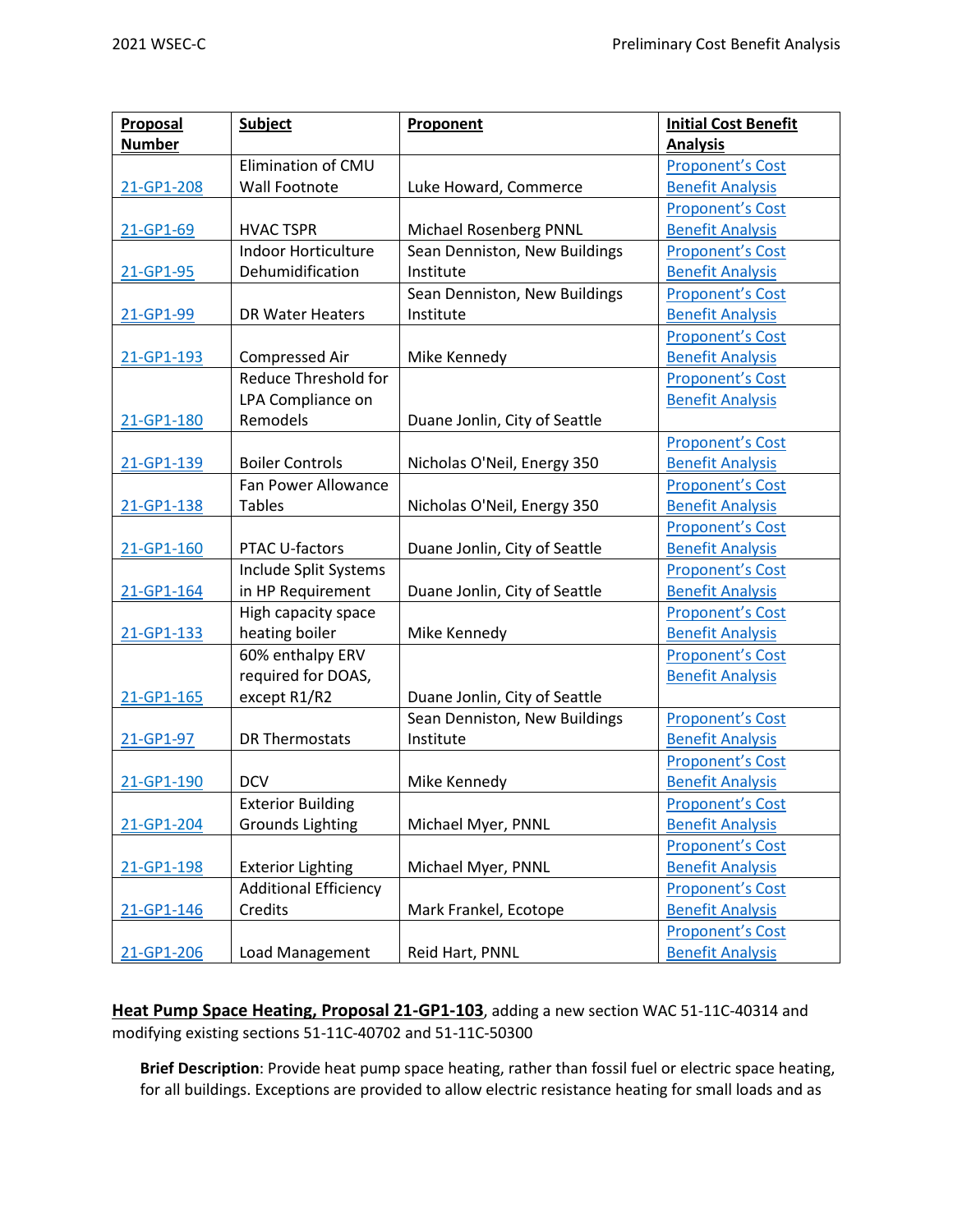supplementary heat. Exceptions also allow fossil fuel auxiliary heat in Climate Zone 5 under certain conditions.

**Purpose of code change**: Heat pump space heating eliminates a significant source of fossil fuel combustion in buildings and is generally two to four times more energy efficient than either fossil fuel or electric resistance heating. This proposal aligns with State policy to increase energy efficiency by 70 percent by 2031. Additionally, this proposal will significantly reduce emissions and is aligned with State policy to achieve the broader goal of building zero fossil-fuel greenhouse gas emission homes and buildings by the year 2031. According to analysis based on the data from the 2021 Washington State Energy Strategy, we need to reduce the commercial buildings sector emissions by 38 percent to keep on track to meet our 2050 climate goals. To achieve this, the State will need to quadruple the proportion of annual sales of heat pumps from 11 percent of all commercial space heating equipment in 2020 to 40 percent by 2030. To get to this increase in market penetration of heat pumps, the Washington State Energy Code should require heat pump space heating in the 2021 code cycle. See Supplemental Attachment<sup>3</sup> for further details on emissions and market penetration.

**Review Process**: The TAG spent several 6-hour meetings reviewing this proposal. It was sent back several times to be revised and reviewed by workgroups, including the proponent and key stakeholders. Through these workgroups and TAG review, modifications were suggested and made to help mitigate impact on small business. Alternative provisions were added to allow gas auxiliary heat in climate zone 5 (eastern Washington). Impact on existing buildings was mitigated; with the requirements applicable only if the entire HVAC system is replaced. Further modifications allowing more significant use of fuel gas appliances were reviewed and rejected by the TAG. These minority report opinions were forwarded to the Mechanical, Ventilation and Energy Codes Committee and the Council, along with the TAG recommendations, for review and consideration as alternate options for adoption.<sup>4</sup>

**Probable Benefits vs probable costs:** Construction costs for heat pump space heating are often, but not always, higher than for conventional natural gas or electric resistance heating. Annual energy costs for heat pumps are much lower than for electric resistance heating, but the same or slightly higher when compared with gas heating, at current rates (World Bank long term forecasts indicate an increase of over 80% in gas prices over the coming decade.) When including the Washington State social cost of carbon, heat pump space heating is more cost effective than both gas heating and electric resistance heating over the life cycle analysis horizon.

Benefits to building owners, tenants, and businesses include early alignment with the Clean Buildings Bill (to avoid future performance compliance penalties) and reduced life cycle cost (especially when considering the potential increases to the Social Cost of Carbon). Given the state's climate goals and policy, this Energy Code proposal will help ensure new assets permitted beginning July 1, 2023, will not need to be immediately retrofitted to conform with the Clean Buildings requirements.

The average net present value capital cost increase for this proposal will be around \$0.24/square foot. The average life cycle cost savings of \$0.70/square foot and \$2.70/square foot when including the social cost of carbon. See Supplemental Attachment (footnote 3) for more details.

<sup>&</sup>lt;sup>3</sup> [https://sbcc.wa.gov/sites/default/files/2021-10/103\\_HP%20Space%20Heat\\_supplemental.pdf](https://sbcc.wa.gov/sites/default/files/2021-10/103_HP%20Space%20Heat_supplemental.pdf)

<sup>4</sup> [https://sbcc.wa.gov/sites/default/files/2021-07/103\\_Minority%20Report\\_Amendment%28s%29\\_072121.pdf](https://sbcc.wa.gov/sites/default/files/2021-07/103_Minority%20Report_Amendment%28s%29_072121.pdf)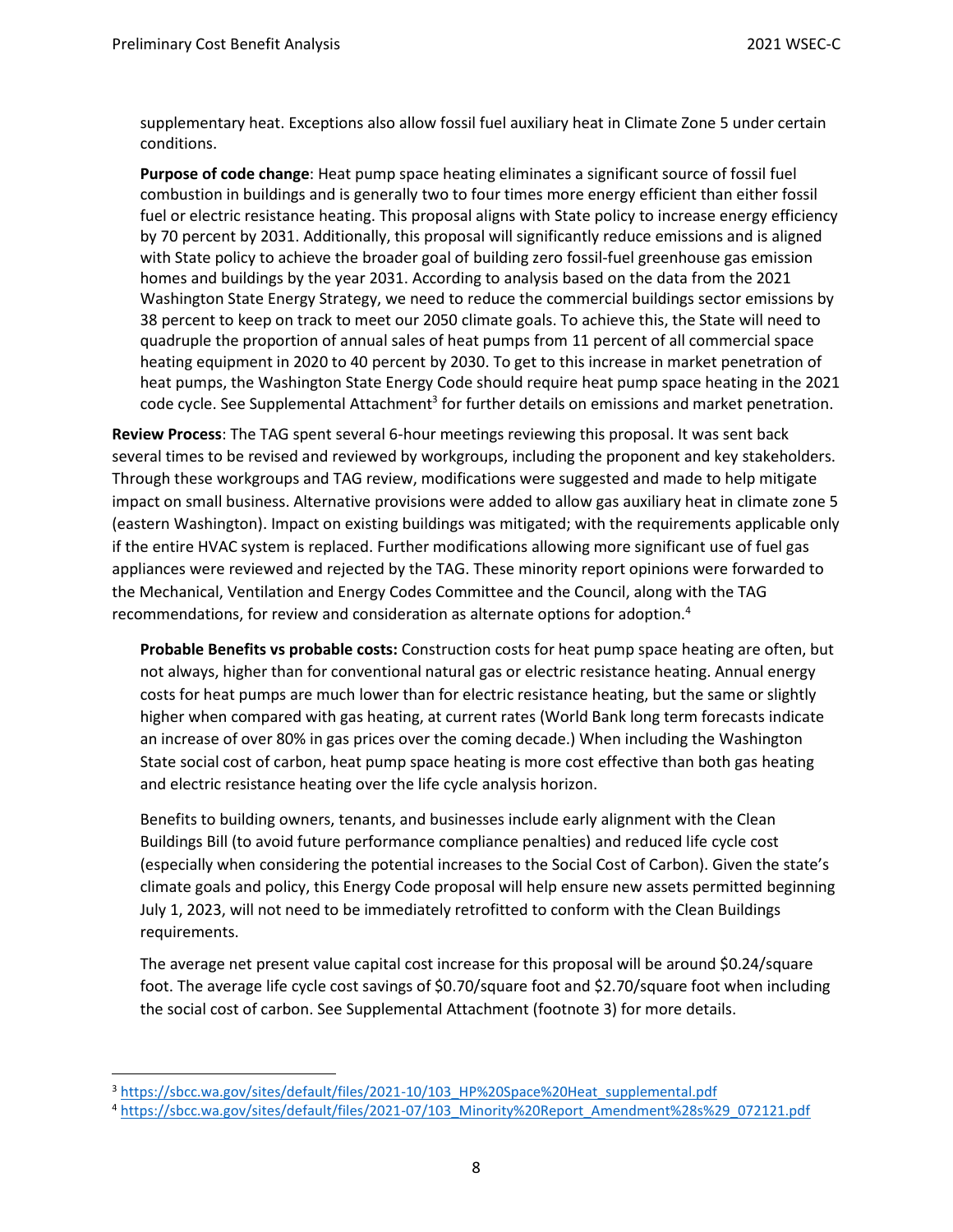**Heat Pump Water Heating, Proposal 21-GP1-136**, Option 2 provides a new Section C404.2.1 under WAC 51-11C-40402 and modifying sections 51-11C-40407 and 51-11C-50300, as well as adding new definitions for *Temperature Maintenance*, *Single-pass* and *Multi-pass*. If this proposal is not adopted, there also options within Section C406 that increase the number of credits required and provide credits for the installation of heat pump water heaters.

**Brief Description**: Provide heat pump water heating rather than fossil fuel or electric resistance water heating in commercial buildings. Exceptions are provided to allow electric resistance heating for hand washing facilities.

**Purpose of code change**: Heat pump water heating eliminates a significant source of fossil fuel combustion in buildings and is generally 2-4 times more energy efficient than either fossil fuel or electric resistance heating. This proposal aligns with state policy to increase energy efficiency by 70 percent by 2031. Additionally, this proposal will significantly reduce emissions, aligned with state policy to achieve the broader goal of building zero fossil-fuel greenhouse gas emission homes and buildings by the year 2031. According to analysis done on data from the 2021 Washington State Energy Strategy, we would need to reduce the commercial buildings sector emissions by 38 percent to keep on track to meet our 2050 climate goals. To achieve this, the state will need to dramatically increase the proportion of annual sales of heat pump water heaters from 2 percent of all commercial water heating equipment in 2020 to 50 percent by 2030. To get to this increase in market penetration of heat pump water heaters, the Washington State Energy Code should require heat pump water heating in the 2021 code cycle.

**Review Process**: The TAG spent several meetings reviewing this proposal, and it was sent back several times to be revised and reviewed by workgroups, including the proponent and key stakeholders. Through these workgroups and TAG review, modifications were suggested and made to help mitigate impact on small business, and to clarify and simplify the language. Impact on existing buildings was mitigated; allowing like-for-like replacement of existing water heaters. Further modifications allowing more significant use of fuel gas appliances were reviewed and rejected by the TAG. These minority report opinions were forwarded to the Mechanical, Ventilation and Energy Codes Committee and the Council, along with the TAG recommendations, for review and consideration as alternate options for adoption.<sup>5</sup> The proposed rule also reflects two options. The Energy Code Technical Advisory Group recommended adoption of this proposed change, but if it is ultimately not adopted there are other changes that should occur. Option 2 includes these changes as recommended by the TAG. Option 1 under Section C404.2.1 provides changes to require efficiency upgrades and other small changes to coordinate with other proposals. There are also options within Section C406 contingent upon the adoption of this measure.

**Probable Benefits vs probable costs:** The average net present value capital cost increase for this proposal will be around \$2.47/square foot. The proposal will have a life cycle cost increase of \$2.43/square foot when not accounting for the social cost of carbon. When accounting for the adjusted social cost of carbon, the heat pump water heater proposal will have a \$0.38/sq ft savings.

<sup>5</sup> https://sbcc.wa.gov/sites/default/files/2021-08/136 Minority Amendments 081221.pdf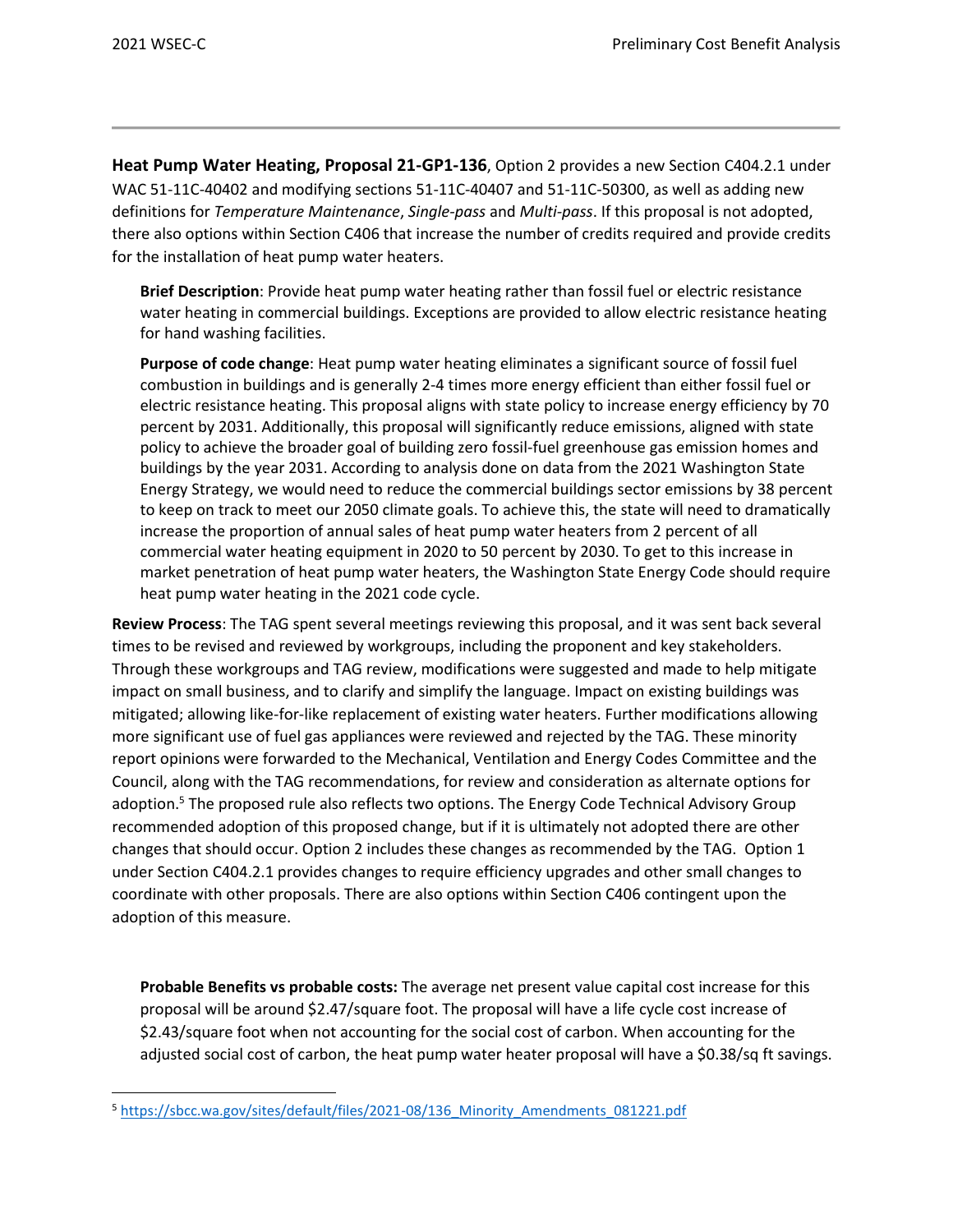See page 21 of the referenced economic and lifecycle cost analysis for further information.<sup>6</sup> The average energy savings will be approximately 5.5 kBtu per square foot. There is no anticipated increase in plan review or inspection time.

Benefits to building owners include early alignment with the Clean Buildings Bill (to avoid future performance compliance penalties) and annual energy costs for water heating. Given the state's climate goals and policy, this Energy Code proposal will help ensure new assets permitted beginning July 1, 2023, will not need to be immediately retrofitted to conform with the Clean Buildings requirements.

## **Electrical receptacles at gas appliances, Proposal 21-GP1-179**, Adds a new section to WAC 51-11C-40507

**Brief Description**: Requires an electrical receptacle or junction box placed at the location of installed gas range, cooktop or over; gas clothes dryer, or gas water heater to enable future "plug and play" installation of electric appliances.

**Purpose of Change:** The installation of electrical infrastructure at the time of construction is cheaper and easier to install versus retrofitting. With the state focus on greenhouse gas reduction and reduction of fossil fuel appliances, it is assumed that future replacement will be with electric versions of household appliances.

**Review Process:** The Technical Advisory Group reviewed this proposal and made a few technical corrections to the requirements. They felt this was a reasonable requirement in light of state policy, although this was not a unanimous opinion.

**Probable benefits vs. probable costs:** There is an estimated cost of \$250 per receptacle with no associated energy savings. Assuming an apartment has only one gas appliance installed, typically a stove, the average cost would be \$0.33 per square foot. This would eliminate any additional cost when and if the appliance(s) is replaced in the future.

#### **Renewable Energy Required, Proposal 21-GP1-078**, Adds a new section to WAC 51-11C-41100.

**Brief Description:** Adds requirement for deployment of on-site renewable energy for commercial buildings over 10,000 sf.

**Purpose of Change**: To achieve state mandates of 70% energy use reduction by 2030, it will be necessary to incorporate some renewable energy into buildings to offset energy use. Renewable deployment needs to begin immediately to build up industry capacity to meet anticipated needs in the building sector over the next decade. This proposal starts down this path with modest renewable energy deployment requirements for commercial buildings. Renewable deployment also supports clean building and clean grid policies set by the state.

<sup>&</sup>lt;sup>6</sup> https://sbcc.wa.gov/sites/default/files/2021-12/136 Economic\_Package.pdf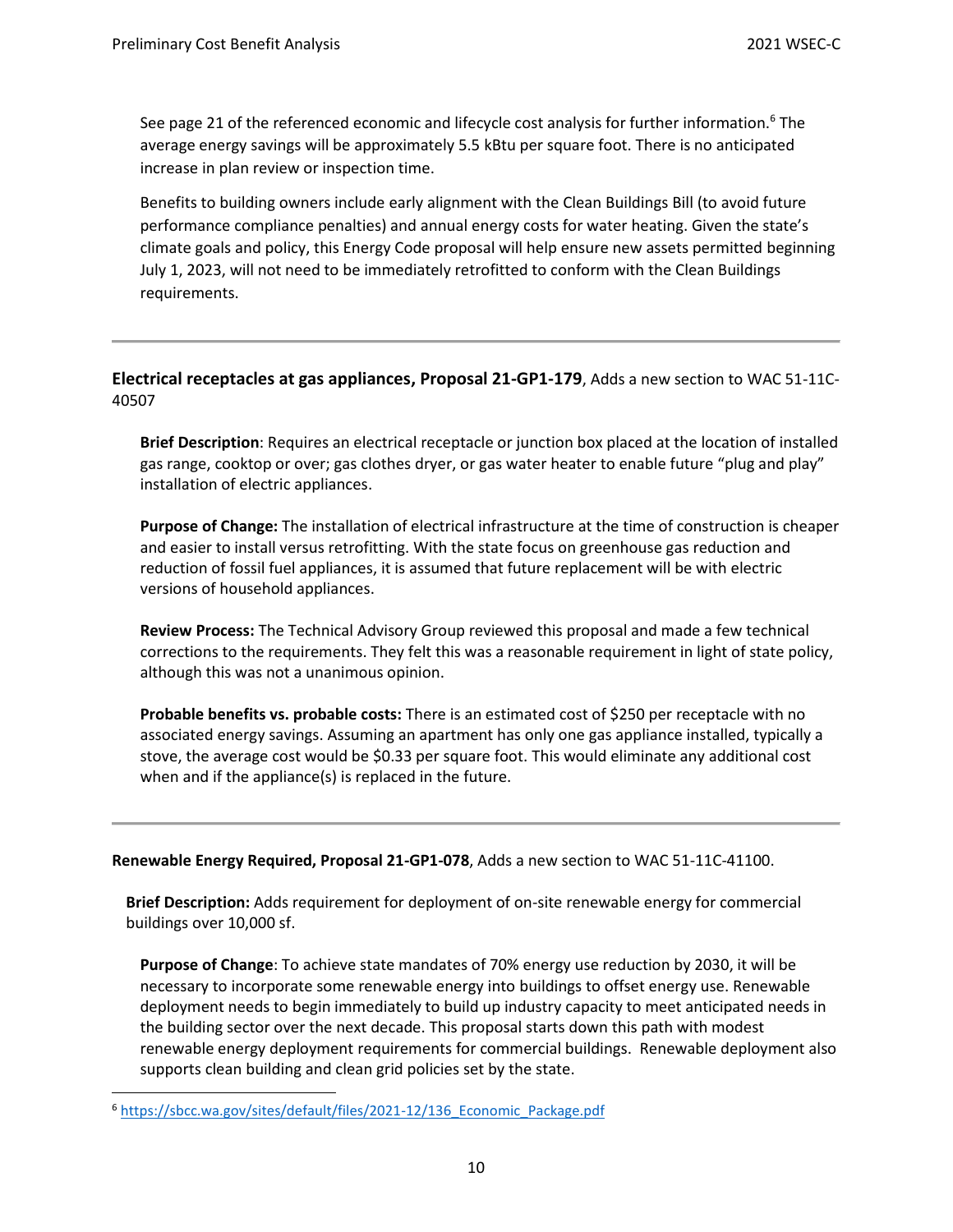**Review Process:** The Technical Advisory Group discussed this proposal over two meetings, with a meeting of a workgroup in between the two meetings. The workgroup centered around the costs, which showed a wide range, both higher and lower than those used in the cost calculations below. The general trend was that smaller systems cost more per Watt than larger systems, and the installation costs continue to decrease. The TAG also heard testimony from the Washington Public Utility Districts Association questioning the assumptions on payback in the cost analysis.

**Probable benefits vs. probable costs:** The proponent states this proposal results in 3-17% electricity savings for tenants and businesses and annual operating energy costs savings between \$1,140.98 to \$25,253.58 while resulting in an increase in first cost to building owners. On-site renewable generation provides a layer of resiliency against utility blackouts and other climate-related power supply events. This resiliency benefit has not been included in the economic impact analysis below.

Using the sources cited in the references, an intermediate cost (not the lowest) of \$1.72/Wdc installed cost for nonresidential PV systems was used. This installed cost is reported by NREL. The SEIA report on the U.S. market states a lower cost of \$1.36/Wdc, whereas other sources report slightly higher cost. With the PV and battery measure for nonresidential new construction in California's energy code (to be adopted in June 2021), and global and U.S. trends for installed PV costs, it is likely PV costs will continue to reduce and will be lower than today's costs by the time this measure is enforced for buildings in Washington state.

## **Energy and Cost Savings**

- 1. Prototypical buildings developed by PNNL were used to develop energy and energy cost savings. PV system size (kW) was calculated based on the floor area and the 0.50 W/sf requirement.
- 2. NREL's PVWatts tool was used to estimate the PV generation in Seattle, WA. It is likely that generation will be higher in eastern Washington, given the higher solar resource.
- 3. EIA's energy prices for Washington State in 2021 were used (\$0.092/kWh).
- 4. A simple payback of 17 years was calculated based on the installed cost and annual energy cost savings.

| Prototype               | <b>Floor</b><br>Area | # of<br><b>Stories</b> | kW<br><b>Required</b> | <b>kWh</b><br><b>Generation</b> | <b>Installed</b><br>System<br>Cost | Annual<br><b>Energy Cost</b><br><b>Savings</b> | <b>Simple</b><br>Payback |
|-------------------------|----------------------|------------------------|-----------------------|---------------------------------|------------------------------------|------------------------------------------------|--------------------------|
| Large Office            | 498,000              | 13                     | 249                   | 273,900                         | \$428,280                          | \$25,253.58                                    | 16.95                    |
| Medium Office           | 53,600               | 3                      | 27                    | 29,480                          | \$46,096                           | \$2,718.06                                     | 16.95                    |
| <b>Small Office</b>     | 5,500                | $\mathbf{1}$           | 3                     | 3,025                           | \$4,730                            | \$278.91                                       | 16.95                    |
| Standalone Retail       | 24,700               | 1                      | 12                    | 13,585                          | \$21,242                           | \$1,252.54                                     | 16.95                    |
| <b>Stripmall Retail</b> | 22,500               | $\mathbf{1}$           | 11                    | 12,375                          | \$19,350                           | \$1,140.98                                     | 16.95                    |
| <b>Primary School</b>   | 73,960               | $\mathbf{1}$           | 37                    | 40,678                          | \$63,606                           | \$3,750.51                                     | 16.95                    |
| Secondary School        | 210,900              | $\overline{2}$         | 105                   | 115,995                         | \$181,374                          | \$10,694.74                                    | 16.95                    |
| Warehouse               | 49,495               | 1                      | 25                    | 27,222                          | \$42,566                           | \$2,509.89                                     | 16.95                    |
| Mid-rise Apartment      | 33,700               | $\overline{4}$         | 17                    | 18,535                          | \$28,982                           | \$1,708.93                                     | 16.95                    |
| High-rise Apartment     | 84,360               | 10                     | 42                    | 46,398                          | \$72,550                           | \$4,277.90                                     | 16.95                    |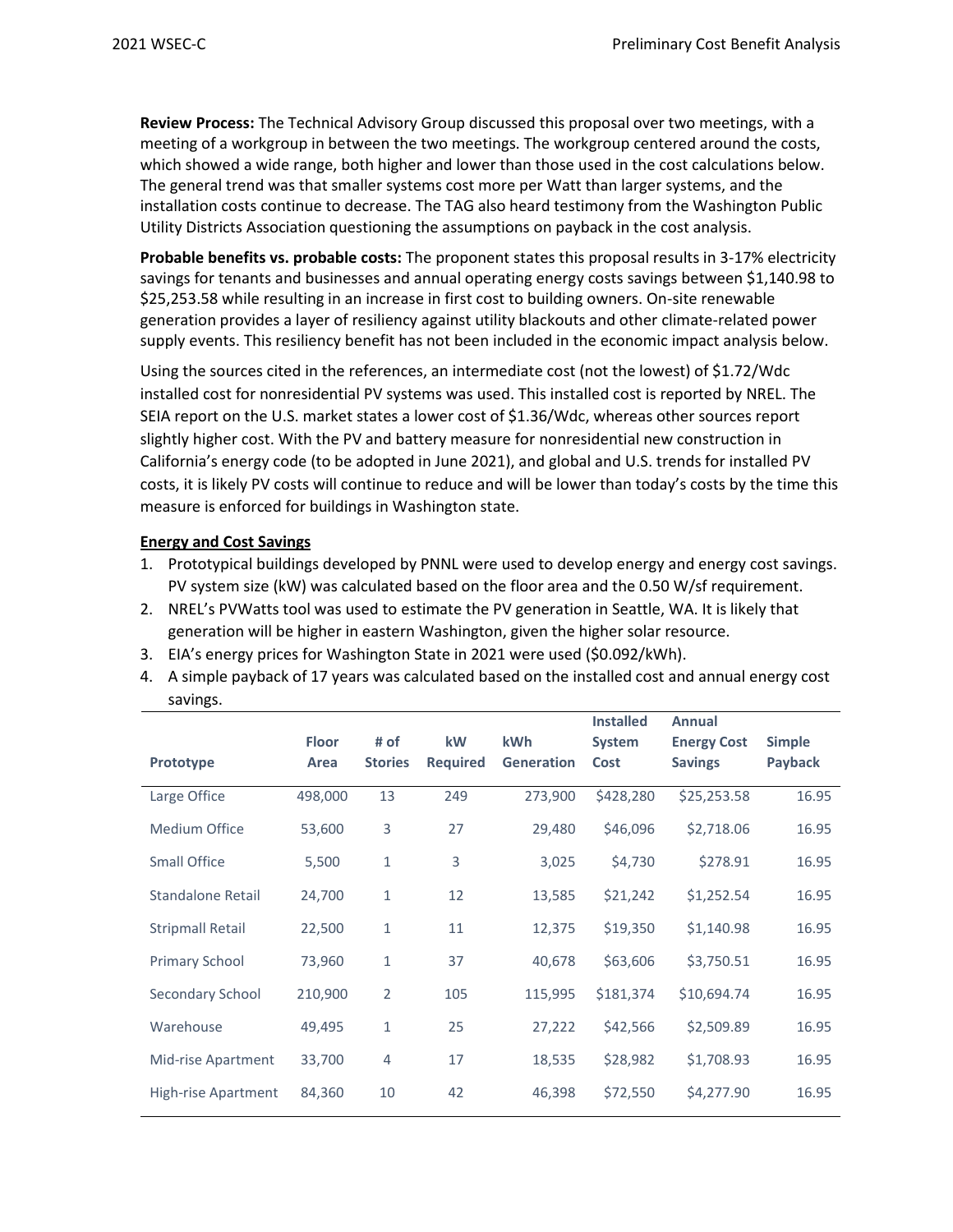**Review Process:** Testimony was received from the Washington Public Utility Districts Association stating that "the assumed retail price of electricity of \$0.092/kWh is too high. It appears that the proponent looked to the Energy Information Agency (report EIA-861, 2019 data) and divided total revenue from commercial customers in Washington by total was delivered to those customers to come up with the estimated retail price. However, the total revenue includes fixed and demand charges. If the TAG is to use averages, the better estimate is from retail utility commercial energy rates. Those averaged \$0.0619/kWh in 2018. However, averages mask the wide variability in commercial energy rates among Washington utilities. For example, the current commercial retail electric rates for Chelan and Douglas PUDs are \$0.016 and \$0.021/kWh, respectively, while Jefferson and Klickitat PUDs are \$0.0785 and \$0.084/kWh. If this proposal is adopted, customer savings are going to vary dramatically depending on the electric utility serving that customer. Also, if either "net metering" threshold identified in 1.a. is exceeded, then the utility is free to treat the facility as no different than any other power producer and pay wholesale market prices for electricity from that facility." Based on information from WPUDA, payback ranges from 25 to 97 years rather than the stated 17 years.

Conflicting testimony was received from the Washington Solar Energy Industries Association stating that "WAPUDA's economic analysis exaggerates the impact net metering statute would play on gridtied solar installations under the proposal's changes to the code. Based on U.S. Department of Energy figures, the present day average electrical consumption of a commercial building is 22.5 kWh/sq ft… These solar installations would simply replace a portion of the building's expected electrical load and the electricity would be consumed onsite. Very little would be returned to the grid and therefore the retail rate is the correct valuation for the energy as documented in the Proposal. Additionally, the \$0.09/kWh energy price disputed by WAPUDA is more likely too conservative than too high. The 2021 Washington State Energy Strategy projects the state's overall electrical load will double by 2045 because of aggressive efforts to electrify transportation, buildings and the industrial sector. While this further proves my above point that the electricity produced by the amendment's provisions will continue to be consumed onsite, it also undoubtedly puts an upward pressure on electricity rates statewide, across all building prototypes."

While the TAG did recognize there was a minority report regarding the cost of the system, it was felt that on-site generation is a necessary piece of the code requirements to be able to reach the 70 percent reduction/net-zero energy goals of the guiding statute.

**CMU Walls, Proposal 21-GP1-207**, Modifies footnote c on Table C402.1.3 and footnote d on Table C402.1.4. **Proposal 21-GP1-208,** Eliminates footnote c on Table C402.1.3 and footnote d on Table C402.1.4

**Brief Description:** There are two options offered for both opaque thermal envelope tables. Option 1 (207) modifies the mass wall footnote c, limiting the application of the exception single wythe concrete block walls exposed on both sides. Option 2 (208) removes the exception.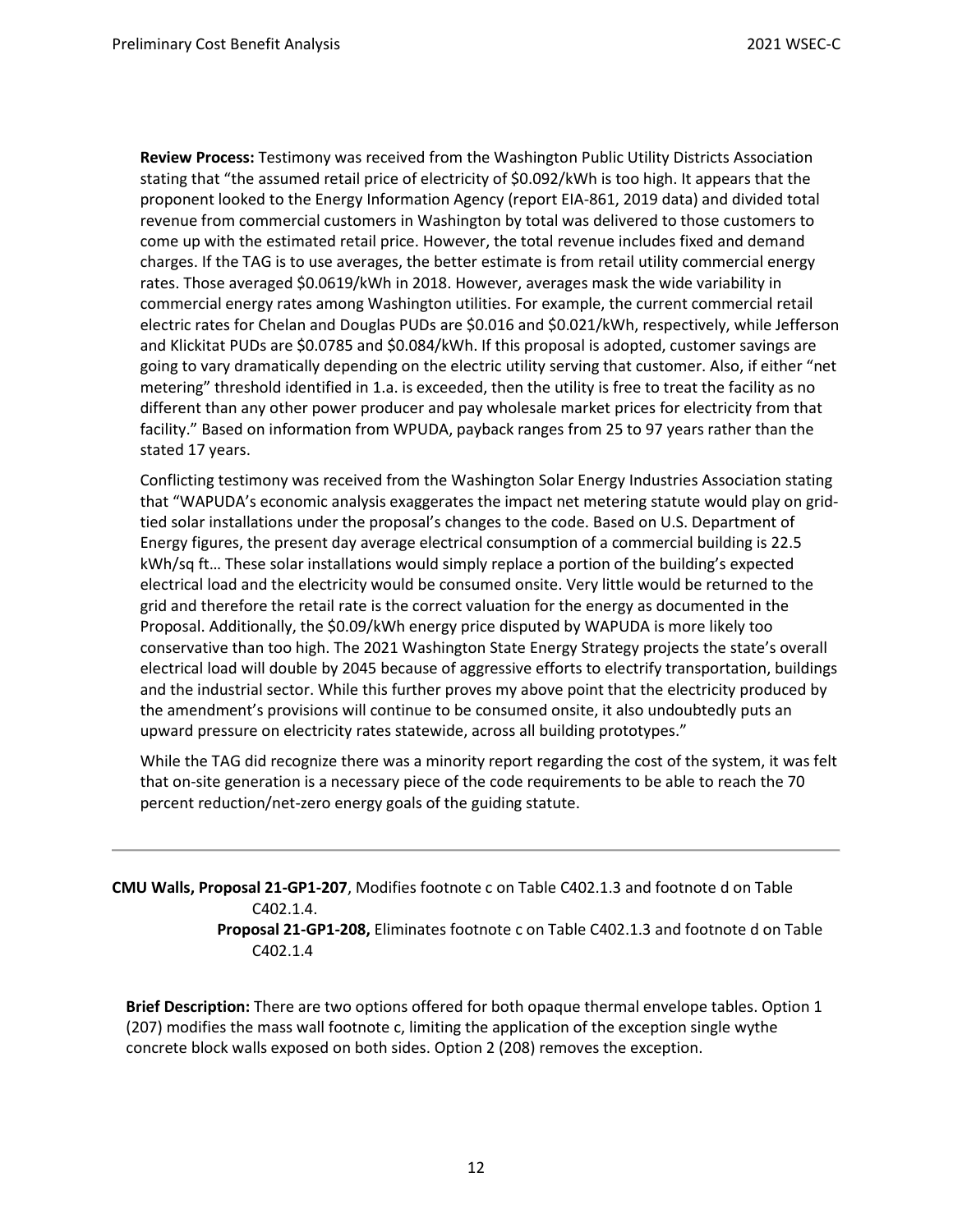**Purpose of Change:** This code proposal would increase the efficiency of CMU wall without additional construction costs. This proposal is consistent with the code development objectives of RCW 19.27A.020(2)(a) and RCW 19.27A.160. It is important to modernize the application of Concrete Masonry Unit (CMU) walls for the code to achieve the anticipated energy savings. This code proposal would eliminate the allowance for vermiculite core fill of covered/finished CMU walls which will effectively double the thermal resistance of effected walls by lowering the wall U-factor from 0.24 for vermiculite filled cores per this exception to 0.104 for insulating per C402.1.3/C402.1.4. This proposal is supported by the economic analysis done by Mike Kennedy for the 2015 code cycle, based on a study for the Bonneville Power Administration<sup>7</sup>.

**Probable benefits vs. probable costs:** The table below lists the cost of labor and materials of insulating per C402.1.3/C402.1.4 of per the exceptions of footnotes c of C402.1.3 or d of C402.1.4. This table illustrates that for buildings finishing exterior CMU walls the costs to meet the prescriptive requirements of C402.1.3/C402.1.4 is no greater than that of compliance through the exceptions to C402.1.3 or C402.1.4.

Based on RS Means 2014 with cost data adjusted for inflation rate for the period between January 2014 and April 2021 per [on-line inflation calculator](https://data.bls.gov/cgi-bin/cpicalc.pl) maintained by the [U.S. Bureau of Labor Statistics](http://stats.bls.gov/) (BLS).

| <b>Insulation Strategy</b>                            | U-Factor | Materials & Labor \$/sf |
|-------------------------------------------------------|----------|-------------------------|
| Vermiculite, 50% of Cores (RSM p. 229) per exception  | 0.24     | \$1.30/sf               |
| R-9.5 CI Interior (RSM p. 242) per C402.1.3/C402.1.4. | 0.104    | \$1.29/sf               |

| Key Analysis Variables (207 & 208) | <b>Building Characteristics</b> |                      |         |
|------------------------------------|---------------------------------|----------------------|---------|
| Study Period (years)               | 50                              | Gross (Sq.Ft)        | 24,695  |
| <b>Nominal Discount Rate</b>       | 74.11%                          | Useable (Sq.Ft)      |         |
| <b>Maintenance Escalation</b>      | 1.00%                           | Space Efficiency     | $0.0\%$ |
| Zero Year (Current Year)           | 2020                            | Project Phase        |         |
| <b>Construction Years</b><br>O     |                                 | <b>Building Type</b> |         |

| Life Cycle Cost Analysis (207)     |                 |          |            |
|------------------------------------|-----------------|----------|------------|
| Alternative                        | <b>Baseline</b> | Alt. 1   | Alt. 2     |
| Energy Use Intensity (kBtu/sq.ft)  | 35.5            | 34.3     | 34.2       |
| <b>1st Construction Costs</b>      | \$14,557        | \$14,445 | \$18,365   |
| PV of Capital Costs                | \$14,557        | \$14,445 | \$18,365   |
| PV of Maintenance Costs            |                 |          |            |
| PV of Utility Costs                | \$28,086        | \$27,072 | \$26,967   |
| <b>Total Life Cycle Cost (LCC)</b> | \$42,643        | \$41,518 | \$45,332   |
| <b>Net Present Savings (NPS)</b>   | N/A             | \$1,126  | \$ (2,688) |
|                                    |                 |          |            |

<sup>7</sup> https://sbcc.wa.gov/sites/default/files/2021-07/207 CMU\_Evaluation\_19July2015\_MK.pdf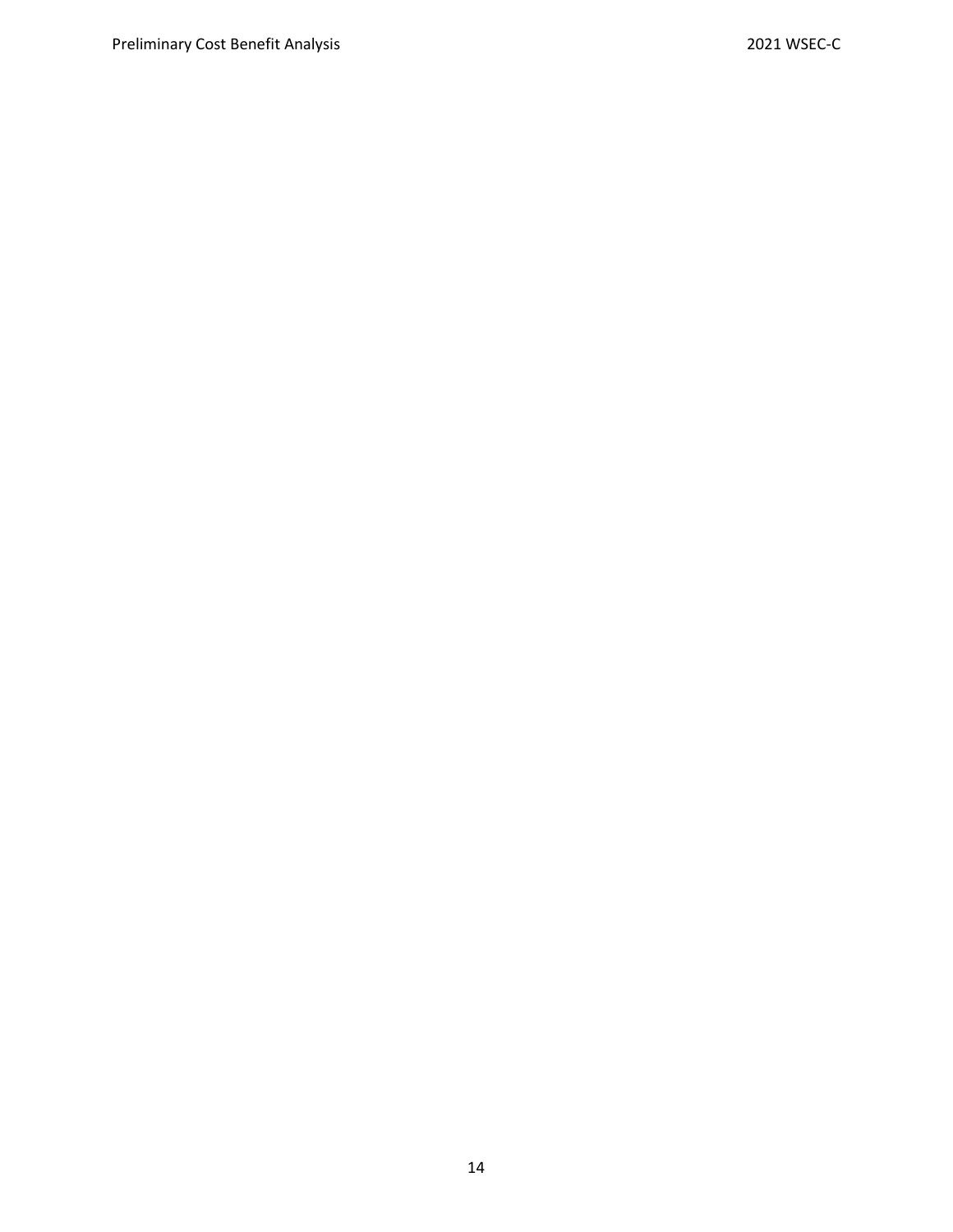| <b>BEST</b><br>(GHG) Social Life Cycle Cost (207) |                 |          |             |  |
|---------------------------------------------------|-----------------|----------|-------------|--|
| <b>GHG Impact from Utility Consumption</b>        | <b>Baseline</b> | Alt. 1   | Alt. 2      |  |
| Tons of CO2e over Study Period                    | 1,202           | 1,166    | 1,163       |  |
| % CO2e Reduction vs. Baseline                     | N/A             | 3%       | 3%          |  |
| Present Social Cost of Carbon (SCC)               | \$10,201        | \$9,838  | \$9,800     |  |
| <b>Total LCC with SCC</b>                         | \$52,844        | \$51,356 | \$55,132    |  |
| <b>NPS with SCC</b>                               | N/A             | \$1,488  | \$ (2, 288) |  |

| Life Cycle Cost Analysis (208)             | <b>BEST</b>     |              |                |
|--------------------------------------------|-----------------|--------------|----------------|
| Alternative                                | <b>Baseline</b> | Alt. 1       | Alt. 2         |
| Energy Use Intensity (kBtu/sq.ft)          | 35.5            | 34.3         | 34.3           |
| <b>1st Construction Costs</b>              | \$14,557        | \$42,776     | \$48,039       |
| PV of Capital Costs                        | \$14,557        | \$42,776     | \$48,039       |
| <b>PV of Maintenance Costs</b>             |                 |              |                |
| PV of Utility Costs                        | \$28,086        | \$27,072     | \$27,072       |
| <b>Total Life Cycle Cost (LCC)</b>         | \$42,643        | \$69,849     | \$75,112       |
| <b>Net Present Savings (NPS)</b>           | N/A             | \$(27,205)   | $$$ (32,468)   |
|                                            |                 |              |                |
| (GHG) Social Life Cycle Cost (208)         | <b>BEST</b>     |              |                |
| <b>GHG Impact from Utility Consumption</b> | <b>Baseline</b> | Alt. 1       | Alt. 2         |
| Tons of CO2e over Study Period             | 1,202           | 1,166        | 1,166          |
| % CO2e Reduction vs. Baseline              | N/A             | 3%           | 3%             |
| Present Social Cost of Carbon (SCC)        | \$10,201        | \$9,838      | \$9,838        |
| <b>Total LCC with SCC</b>                  | \$52,844        | \$79,687     | \$84,950       |
| <b>NPS with SCC</b>                        | N/A             | \$ (26, 843) | \$<br>(32,106) |

While the TAG recommended that both proposals move forward for public comment, with Council concurrence, based on the life cycle cost analysis it would appear that Proposal 208, while reducing carbon emissions by 3%, does not show either net present savings or social life cycle cost savings over current code requirements. Proposal 207 does show modest savings.

**HVAC Total System Performance Ratio, Proposal 21-GP1-69**: Modifies WAC 51-11C-40310, Section C403.1.1 and WAC 51-11C-80500, Appendix D

**Purpose of code change:** This change expands the scope of TSPR to cover multifamily residential buildings and also provides revisions to Appendix D: Calculation of HVAC Total System Performance Ratio to provide additional clarifications based on interpretation requests received, incorporate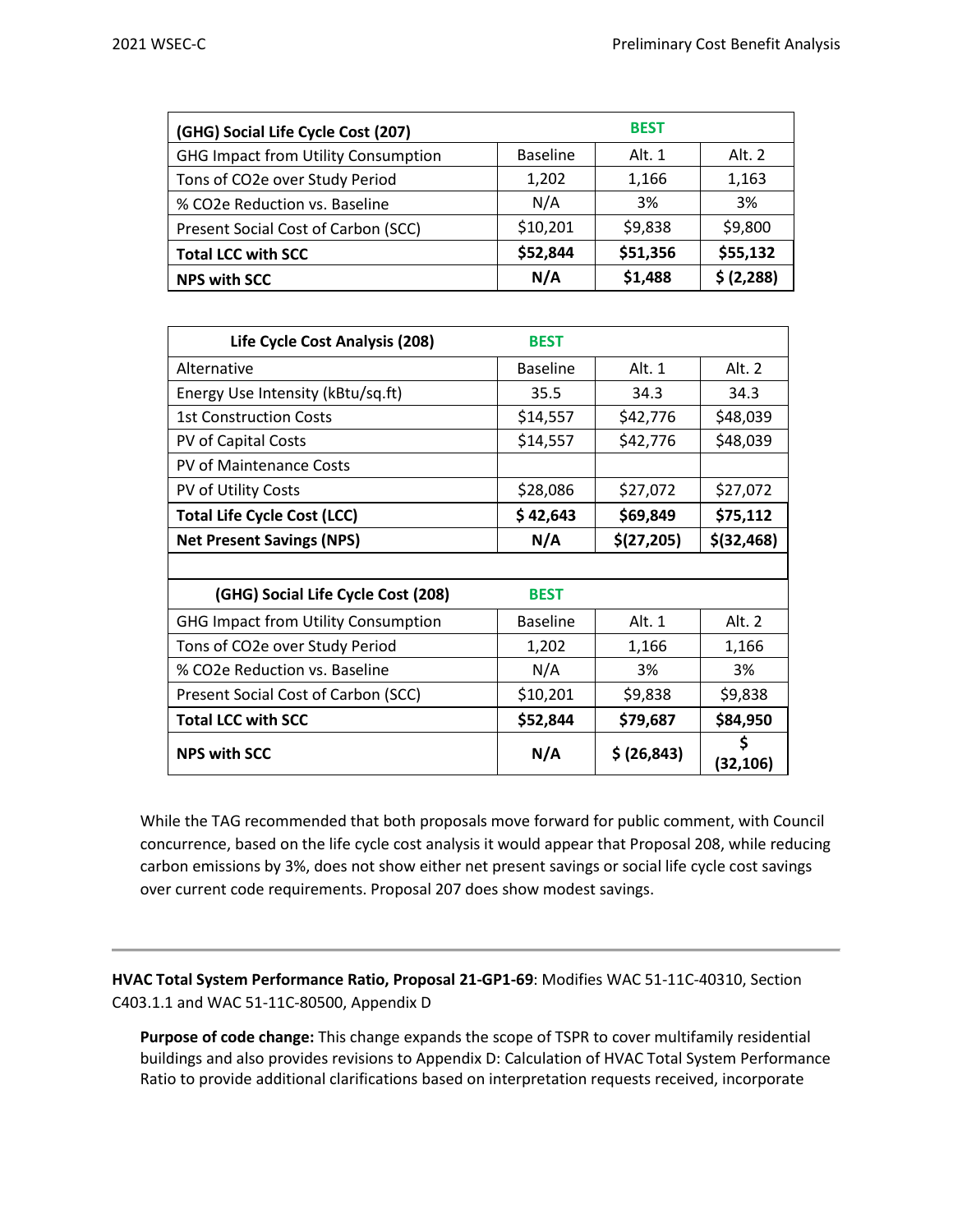revisions made to Seattle energy code, and add additional system parameters added to Table D601.11.2. This proposal aligns with state policy to increase energy efficiency by 70 percent by 2031.

**Review Process:** The TAG spent some time in reviewing this proposal, and the modifications made were for clarity rather than any of the technical aspects. The final version was recommended with no stated opposition.

**Probable benefits vs. probable costs:** The estimated incremental cost for the expansion into multifamily is \$0.02 per square foot or about \$20 per dwelling unit) based on the design cost for a 60 unit apartment. It will likely not add to construction costs. For the multifamily buildings added to the scope of TSPR it is anticipated that a code official might need to spend 0.5 to 1.5 hours reviewing the submitted material.

The estimated annual energy savings for multifamily residential buildings is 1.94 kBtu per square foot.

The goal of the Total System Performance Ratio is to compare an HVAC system to systems with good known performance and efficiency to set a performance baseline for installed systems. A more efficient HVAC system will reduce life cycle costs for owners and tenants and lower carbon emissions. As Washington State works to achieve a 70 percent reduction in new building energy use, performance based codes will likely become more necessary and prevalent. The HVAC system performance requirements familiarize users with this approach and help establish a performance path towards Washington's long term goals.

**Indoor Horticulture Dehumidification, Proposal 21-GP1-95:** Adds a new section as WAC 51-11C-40394.

**Purpose of code change:** This proposal adds requirements for dehumidification efficiency for indoor growing facilities.

With lighting for indoor plant growth and maintenance becoming regulated under the 2021-IECC, HVAC loads emerge as the next major opportunity to improve the energy efficiency of indoor horticulture. Of those, dehumidification is the load that is the most under/un-addressed in the existing WSEC. This proposal is based on the requirements currently being adopted for the 2022 edition of Title 24.

This proposal aligns with state policy to increase energy efficiency by 70 percent by 2031.

**Review Process:** The proposed language gives multiple options for meeting the requirement, which allows indoor growing facilities to options to integrate compliance dehumidification systems into multiple different HVAC designs and does not force facilities into a single dehumidification strategy.

There is currently no national standard for indoor growing dehumidification equipment. 10 CFR, Part 430, Subpart B - Appendix X1 does provide a method for measuring the energy input for standalone dehumidifiers, so this has been leveraged to set the threshold for that type of equipment. However, standalone equipment will not be an appropriate strategy for all facilities, so the proposal also includes options to utilize recovered energy for dehumidification reheat needs.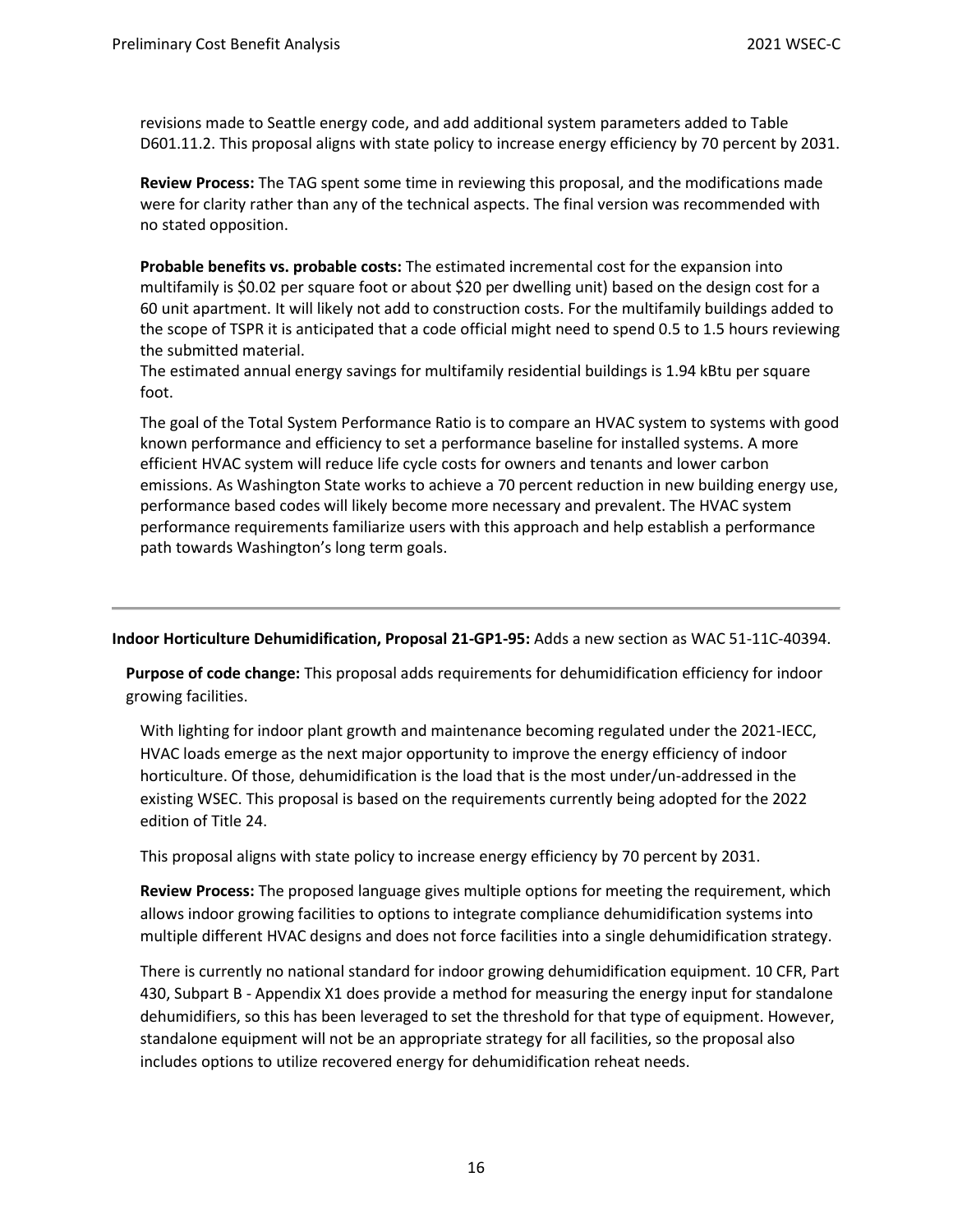Probable benefits vs. probable costs: The CASE Report<sup>8</sup> found incremental costs of \$8.11 per square foot of growing area. Total cost per square foot of building would vary based on how much of the facility is dedicated to non-growing uses. The savings per total building square footage would vary depending on the amount of space dedicated to non-growing uses. The CASE Report found that savings for CA climate zones 1,2 & 16 (the closest match to WA's climate zones), was 80-81 kBtu per square foot per year.<sup>9</sup> There will also be additional time required for both plan review and site inspection. The additional time should be minimal as this requirement just adds one additional criterion to equipment that plan checkers and site inspectors are already checking.

**Demand Responsive Water Heating, Proposal 21-GP1-99:** Adds new section, WAC 51-11C-40414.

**Brief Description:** This proposal adds demand responsive control requirements for certain water heaters.

**Purpose of change:** The revision provides editorial changes that align the language with the terminology to denote these water heaters in the water heating equipment efficiency table. The protocol has been changed to CTA-2045-A. Conversations with AHRI have indicated that there may not sufficient availability of equipment that meets CTA-2045-B by the time this code goes into effect. It also clarifies that the alternate demand responsive control needs to be equivalent to CTA-2045-A.

Water heaters can provide significant load shifting and energy storage capacity in many building types. ANSI/CTA-2045 standardizes the socket, and communications protocol, for heat pump water heaters so they can communicate with the electricity grid other demand response signal providers. In addition, 2045 adds control and communications requirements for mixing valves in heat pump water heaters to enable them to provide greater storage capacity to support increased load shifting. This proposal requires that water heaters with integrated storage tanks have this demand control functionality. The water heaters subject to this requirement generally serve lavatories and kitchenettes in commercial buildings and some water heating approaches in mid-rise residential.

**Review Process:** There was considerable discussion and modification of this proposal at the TAG level. There was concern expressed early on from manufacturers that this requirement conflicted with the rules developed by Commerce and a workgroup was formed to address industry concerns. The proposal going forward was modified to limit applicability and not conflict with the Commerce Department rule (WAC 194-24-180).

<sup>8</sup> Final CASE Report: Controlled Environment Horticulture, California Statewide Codes and Standards Enhancement (CASE) Program, Oct. 2020[, https://title24stakeholders.com/wp-content/uploads/2020/10/2022-T24-NR-CEH-](https://title24stakeholders.com/wp-content/uploads/2020/10/2022-T24-NR-CEH-Final-CASE-Report.pdf)[Final-CASE-Report.pdf.](https://title24stakeholders.com/wp-content/uploads/2020/10/2022-T24-NR-CEH-Final-CASE-Report.pdf)

<sup>9</sup> Final CASE Report: Controlled Environment Horticulture, California Statewide Codes and Standards Enhancement (CASE) Program, Oct. 2020[, https://title24stakeholders.com/wp-content/uploads/2020/10/2022-T24-NR-CEH-](https://title24stakeholders.com/wp-content/uploads/2020/10/2022-T24-NR-CEH-Final-CASE-Report.pdf)[Final-CASE-Report.pdf.](https://title24stakeholders.com/wp-content/uploads/2020/10/2022-T24-NR-CEH-Final-CASE-Report.pdf)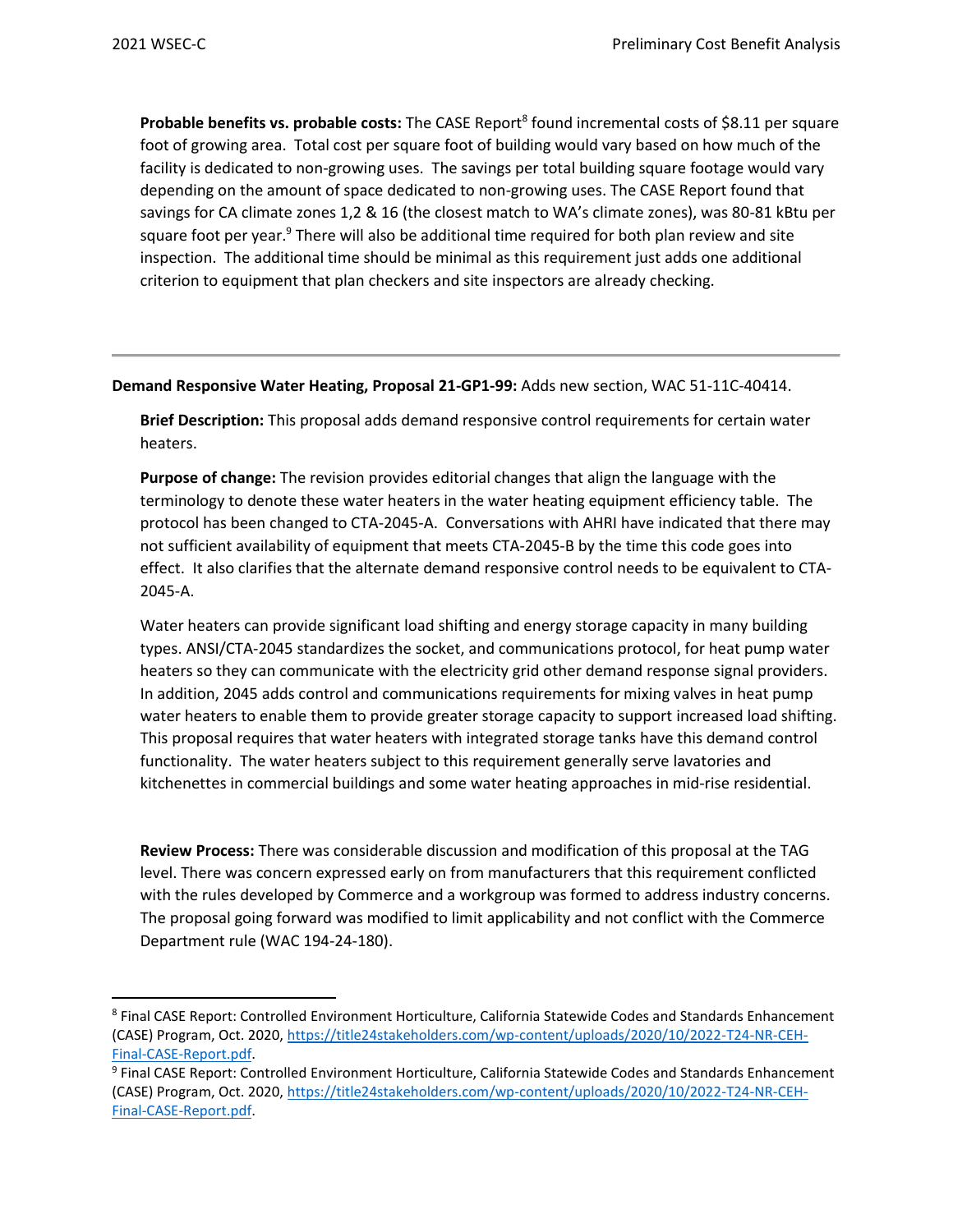**Probable benefits vs. probable costs:** Grid flexibility is one of the foundations of achieving meaningful decarbonization of building energy as it is an essential element of decarbonizing the electrical grid. Carbon free energy sources like solar and wind have varying production over the course of the day and the year. Demand responsive controls that can respond to demand response signals enable buildings to shape their loads to better align with available energy production. This could come in the form of curtailing energy use when demand is high or utilizing excess production for building tasks like pre-conditioning spaces or service hot water when demand is lower.

Demand control functionality will present a cost-saving opportunity for buildings in the future. More and more utilities are moving beyond voluntary programs and are expanding use of time-ofuse rates for electricity as a tool for shaping demand. Installing demand-responsive lighting controls now will allow building tenants and owners to better control their utility costs. Since this requirement is part of the construction code, it will not require buildings to participate in any demand response programs. But it will ensure that buildings are capable of participating, so that buildings will be able to help integrate building loads with available production.

There are two cost scenarios for CTA-2045-enabled water heaters:

- **Heat Pump Water Heaters:** CTA-2045 has become a largely standard (but not universal) feature of heat pump water heaters. Rheem and AO Smith, the brands carried by Home Depot and Lowes, both include CTA-2045 ports. Therefore, for buildings that are already utilizing unitized HPWHs to meet performance requirements, the incremental cost is \$0 through product selection.
- **Electric Resistance Water Heaters:** CTA-2045 electric resistance water heaters have been produced, but don't seem to be widely available since HPWHs have taken over the energy efficient segment of the market. Therefore, the most straightforward way to implement CTA-2045 is to move to a HPWH with an incremental cost in the \$1000 range. However, many utilities in WA offer incentives in the \$500 range.
	- $\circ$  Rheem 40-gal "Performance" electric resistance: \$379<sup>10</sup>
	- o Rheem 50-gal "Performance Platinum" HPWH: \$1399<sup>11</sup>

This proposal will add a minimal amount of extra plan review. Spec sheets will need to be checked to ensure that the water heater meets the requirement. There should be no additional inspection time if site inspectors are checking that water heating equipment is consistent with the construction documents.

<sup>10</sup> [https://www.homedepot.com/p/Rheem-Performance-40-Gal-Medium-6-Year-4500-4500-Watt-Elements-](https://www.homedepot.com/p/Rheem-Performance-40-Gal-Medium-6-Year-4500-4500-Watt-Elements-Electric-Tank-Water-Heater-XE40M06ST45U1/205810725)[Electric-Tank-Water-Heater-XE40M06ST45U1/205810725.](https://www.homedepot.com/p/Rheem-Performance-40-Gal-Medium-6-Year-4500-4500-Watt-Elements-Electric-Tank-Water-Heater-XE40M06ST45U1/205810725) Accessed 6/30/2021

<sup>11</sup> [https://www.homedepot.com/p/Rheem-Performance-Platinum-50-Gal-10-Year-Hybrid-High-Efficiency-Smart-](https://www.homedepot.com/p/Rheem-Performance-Platinum-50-Gal-10-Year-Hybrid-High-Efficiency-Smart-Tank-Electric-Water-Heater-XE50T10H45U0/312742081)[Tank-Electric-Water-Heater-XE50T10H45U0/312742081.](https://www.homedepot.com/p/Rheem-Performance-Platinum-50-Gal-10-Year-Hybrid-High-Efficiency-Smart-Tank-Electric-Water-Heater-XE50T10H45U0/312742081) Accessed 6/30/2021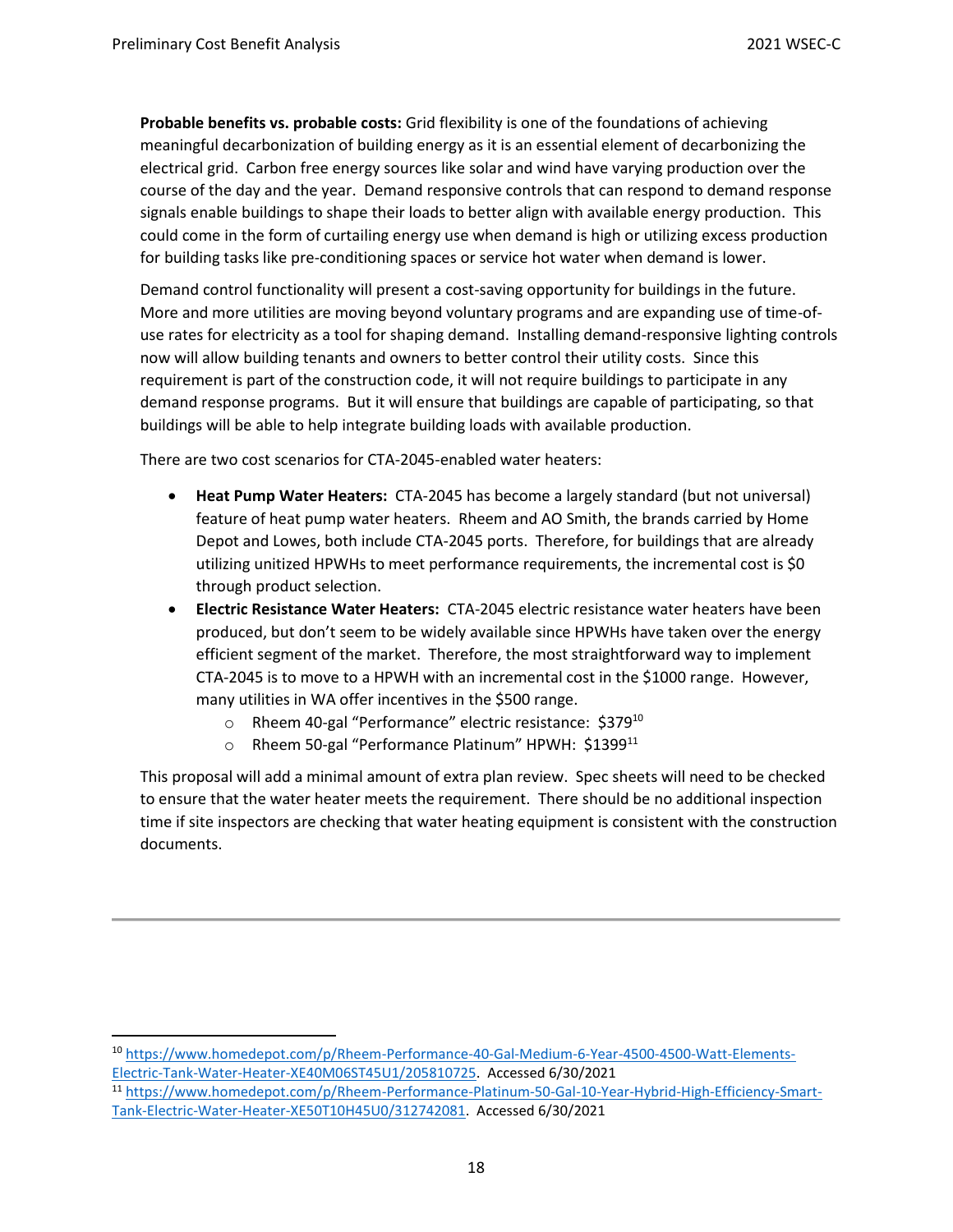## **Compressed Air Systems, Proposal 21-GP1-193:**

**Purpose of code change:** Adds new code section regulating compressed air systems. Language is taken from proposed Title 24 2022 language and is similar but much more comprehensive to City of Seattle requirements. The intent is that this would apply to process loads. This proposal aligns with state policy to increase energy efficiency by 70 percent by 2031 and reduce greenhouse gas emissions.

**Review process:** The TAG discussed adding further exceptions for laboratories and oil-free compressors, but in the end they decided to recommend that it go to public hearing as presented.

**Probable benefits vs. probable costs:** Increased first costs and decreased utility bills. The costs and saving are determined from Title 24 CASE Reports<sup>12</sup>. In both reports portions of the requirements were evaluated in 4 prototypes. For each requirement, data from the prototype where it was least cost effective was used to evaluate the measure in the OFM calculator. Thus the estimate cost benefit is very conservative

No independent cost estimate was made. Costs and saving are determined from Title 24 Case reports.

This proposal will require jurisdictions to review compressed air designs and verify testing and monitoring. A complete guess but maybe 4 hours per permit that has systems of this scale which is a small fraction of the total permits.

| Requirement             | T24 Worst Case                 | <b>Initial Cost</b> | <b>Annual Energy</b><br><b>Savings</b> | <b>Ongoing expense</b>                                                   |
|-------------------------|--------------------------------|---------------------|----------------------------------------|--------------------------------------------------------------------------|
| Auto-shut<br>down timer | Prototype 3                    | \$6173              | 7025kWh                                |                                                                          |
| Trim<br>Compressor      | Operating<br>Profile 3 / 25 hp | \$4000              | 8293kWh                                |                                                                          |
| Pipe Sizing             | Prototype 4                    | \$272982            | 210147 kWh                             |                                                                          |
| Monitoring              | Prototype 1                    | \$10685             | 42058 kWh                              | \$300/yr data services for<br>2 comps + \$500 every 5<br>for calibration |
| Leak Testing            | Prototype 3                    | \$3342              | 6548 kWh                               |                                                                          |

<sup>&</sup>lt;sup>12</sup> Pipe Sizing, Monitoring, and Leak Testing for Compressed Air Systems: [https://title24stakeholders.com/wp](https://title24stakeholders.com/wp-content/uploads/2020/06/NR-Compressed-Air_Draft-CASE-Report.pdf)[content/uploads/2020/06/NR-Compressed-Air\\_Draft-CASE-Report.pdf;](https://title24stakeholders.com/wp-content/uploads/2020/06/NR-Compressed-Air_Draft-CASE-Report.pdf) Final Case Report. Sept 2020. Prepared by AESC, Inc. and Energy Solutions: [https://title24stakeholders.com/wp-content/uploads/2020/01/T24-2013-Final-](https://title24stakeholders.com/wp-content/uploads/2020/01/T24-2013-Final-CASE-Report-AirCompressors.pdf)[CASE-Report-AirCompressors.pdf](https://title24stakeholders.com/wp-content/uploads/2020/01/T24-2013-Final-CASE-Report-AirCompressors.pdf)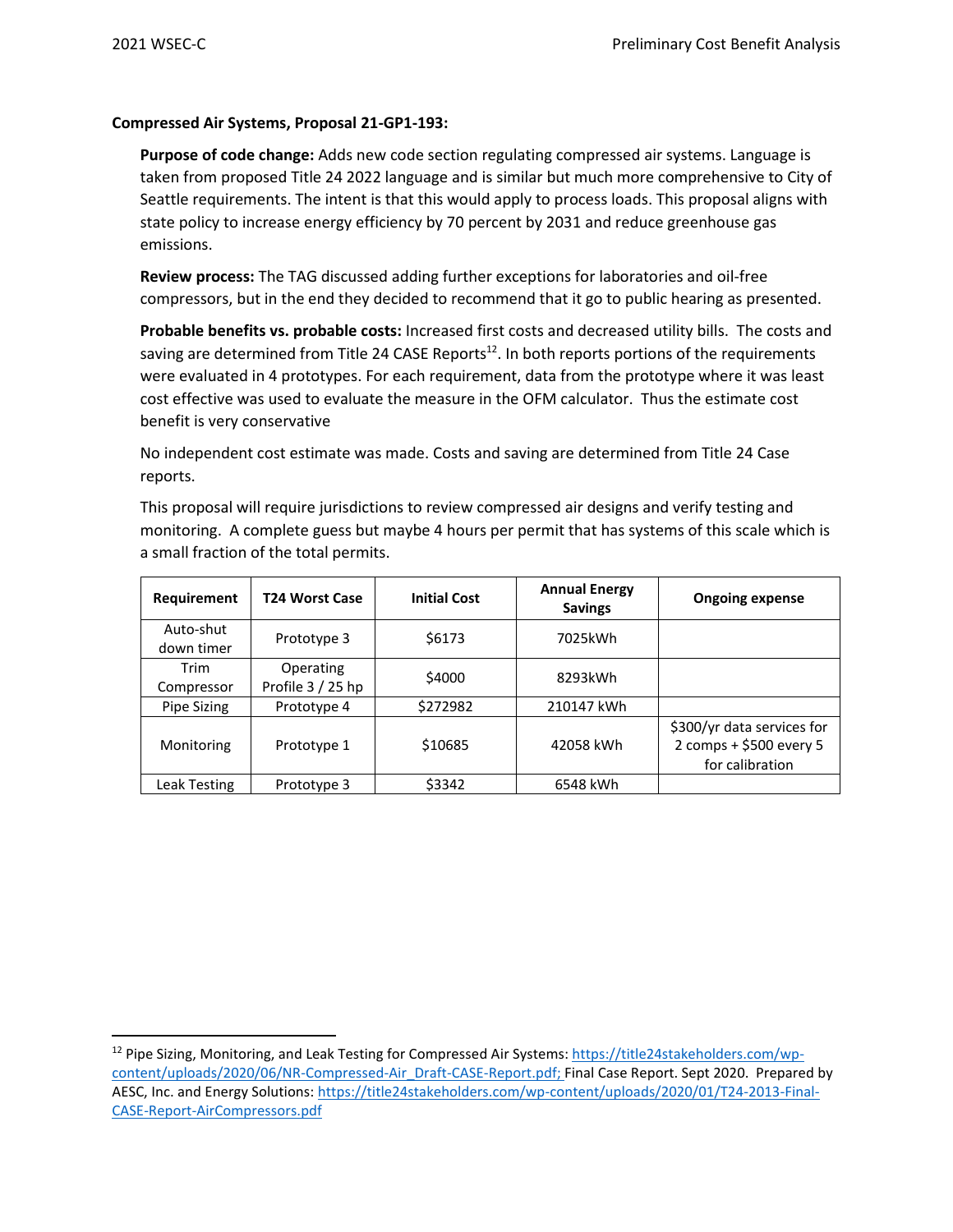## Smart Controls

| <b>Life Cycle Cost Analysis</b>                                                                                            |               |    | <b>BEST</b> |        |         |
|----------------------------------------------------------------------------------------------------------------------------|---------------|----|-------------|--------|---------|
| Alternative                                                                                                                | Baseline      |    | Alt. 1      | Alt. 2 |         |
| Energy Use Intenstity (kBtu/sq.ft)                                                                                         | #DIV/0!       |    | #DIV/0!     |        | #DIV/0! |
| <b>1st Construction Costs</b>                                                                                              | \$<br>-       | \$ | 6,173       | \$     |         |
| PV of Capital Costs                                                                                                        | \$<br>٠       | \$ | 15,237      | S      |         |
| PV of Maintenance Costs                                                                                                    | \$            | Ś  |             | s      |         |
| <b>PV of Utility Costs</b>                                                                                                 | \$<br>333,677 | Ś  | 310,236     | \$     | 333,677 |
| <b>Total Life Cycle Cost (LCC)</b>                                                                                         | \$<br>333,677 | \$ | 325,474     | \$     | 333,677 |
| <b>Net Present Savings (NPS)</b>                                                                                           | N/A           | \$ | 8,204       | s      |         |
| Societal LCC takes into consideration the social cost of carbon dioxide emissions caused by operational energy consumption |               |    |             |        |         |
| (GHG) Social Life Cycle Cost                                                                                               |               |    | <b>BEST</b> |        |         |
| <b>GHG Impact from Utility Consumption</b>                                                                                 | Baseline      |    | Alt. 1      |        | Alt. 2  |
| Tons of CO2e over Study Period                                                                                             | 2,059         |    | 1,915       |        | 2,059   |
| % CO2e Reduction vs. Baseline                                                                                              | N/A           |    | 7%          |        | 0%      |
| Present Social Cost of Carbon (SCC)                                                                                        | \$<br>130,707 | Ś  | 121,525     | \$     | 130,707 |
| <b>Total LCC with SCC</b>                                                                                                  | \$<br>464,385 | \$ | 446,999     | Ś      | 464,385 |
| <b>NPS with SCC</b>                                                                                                        | N/A           | \$ | 17,386      | \$     |         |

# Trim Compressor

| Life Cycle Cost Analysis                                                                                                   |               |    | <b>BEST</b> |        |         |
|----------------------------------------------------------------------------------------------------------------------------|---------------|----|-------------|--------|---------|
| Alternative                                                                                                                | Baseline      |    | Alt. 1      | Alt. 2 |         |
| Energy Use Intenstity (kBtu/sq.ft)                                                                                         | #DIV/0!       |    | #DIV/0!     |        | #DIV/0! |
| <b>1st Construction Costs</b>                                                                                              | \$            | \$ | 4,000       | Ś      |         |
| PV of Capital Costs                                                                                                        | \$            | \$ | 9,873       |        |         |
| PV of Maintenance Costs                                                                                                    | \$            | Ś  |             | s      |         |
| PV of Utility Costs                                                                                                        | \$<br>333,677 | Ś  | 306,005     | Ś      | 333,677 |
| <b>Total Life Cycle Cost (LCC)</b>                                                                                         | \$<br>333,677 | Ś  | 315,879     | S      | 333,677 |
| <b>Net Present Savings (NPS)</b>                                                                                           | N/A           | Ś. | 17,798      | S      |         |
| Societal LCC takes into consideration the social cost of carbon dioxide emissions caused by operational energy consumption |               |    |             |        |         |
| (GHG) Social Life Cycle Cost                                                                                               |               |    | <b>BEST</b> |        |         |
| <b>GHG Impact from Utility Consumption</b>                                                                                 | Baseline      |    | Alt. 1      |        | Alt. 2  |
| Tons of CO2e over Study Period                                                                                             | 2,059         |    | 1,888       |        | 2,059   |
| % CO2e Reduction vs. Baseline                                                                                              | N/A           |    | 8%          |        | 0%      |
| Present Social Cost of Carbon (SCC)                                                                                        | \$<br>130,707 | Ś  | 119,868     | Ś      | 130,707 |
| <b>Total LCC with SCC</b>                                                                                                  | \$<br>464,385 | \$ | 435,747     | \$     | 464,385 |
| <b>NPS with SCC</b>                                                                                                        | N/A           | \$ | 28,638      | s      |         |

# Pipe Sizing

| Life Cycle Cost Analysis           | <b>BEST</b>     |  |           |  |           |
|------------------------------------|-----------------|--|-----------|--|-----------|
| <b>IAIternative</b>                | <b>Baseline</b> |  | Alt. 1    |  | Alt. $2$  |
| Energy Use Intenstity (kBtu/sq.ft) | #DIV/0!         |  | #DIV/0!   |  | #DIV/0!   |
| 1st Construction Costs             |                 |  | 272,982   |  |           |
| <b>PV</b> of Capital Costs         | -               |  | 673,819   |  |           |
| <b>IPV of Maintenance Costs</b>    |                 |  |           |  |           |
| <b>PV</b> of Utility Costs         | 3,336,772       |  | 2,635,559 |  | 3,336,772 |
| <b>Total Life Cycle Cost (LCC)</b> | 3,336,772       |  | 3,309,378 |  | 3,336,772 |
| Net Present Savings (NPS)          | N/A             |  | 27,394    |  |           |

Societal LCC takes into consideration the social cost of carbon dioxide emissions caused by operational energy consumption

| (GHG) Social Life Cycle Cost               |           | <b>BEST</b> |           |
|--------------------------------------------|-----------|-------------|-----------|
| <b>GHG Impact from Utility Consumption</b> | Baseline  | Alt. 1      | Alt. 2    |
| Tons of CO2e over Study Period             | 20.592    | 16.265      | 20,592    |
| % CO2e Reduction vs. Baseline              | N/A       | 21%         | 0%        |
| Present Social Cost of Carbon (SCC)        | 1,307,074 | 1,032,396   | 1,307,074 |
| <b>Total LCC with SCC</b>                  | 4,643,845 | 4,341,774   | 4,643,845 |
| <b>NPS with SCC</b>                        | N/A       | 302,071     |           |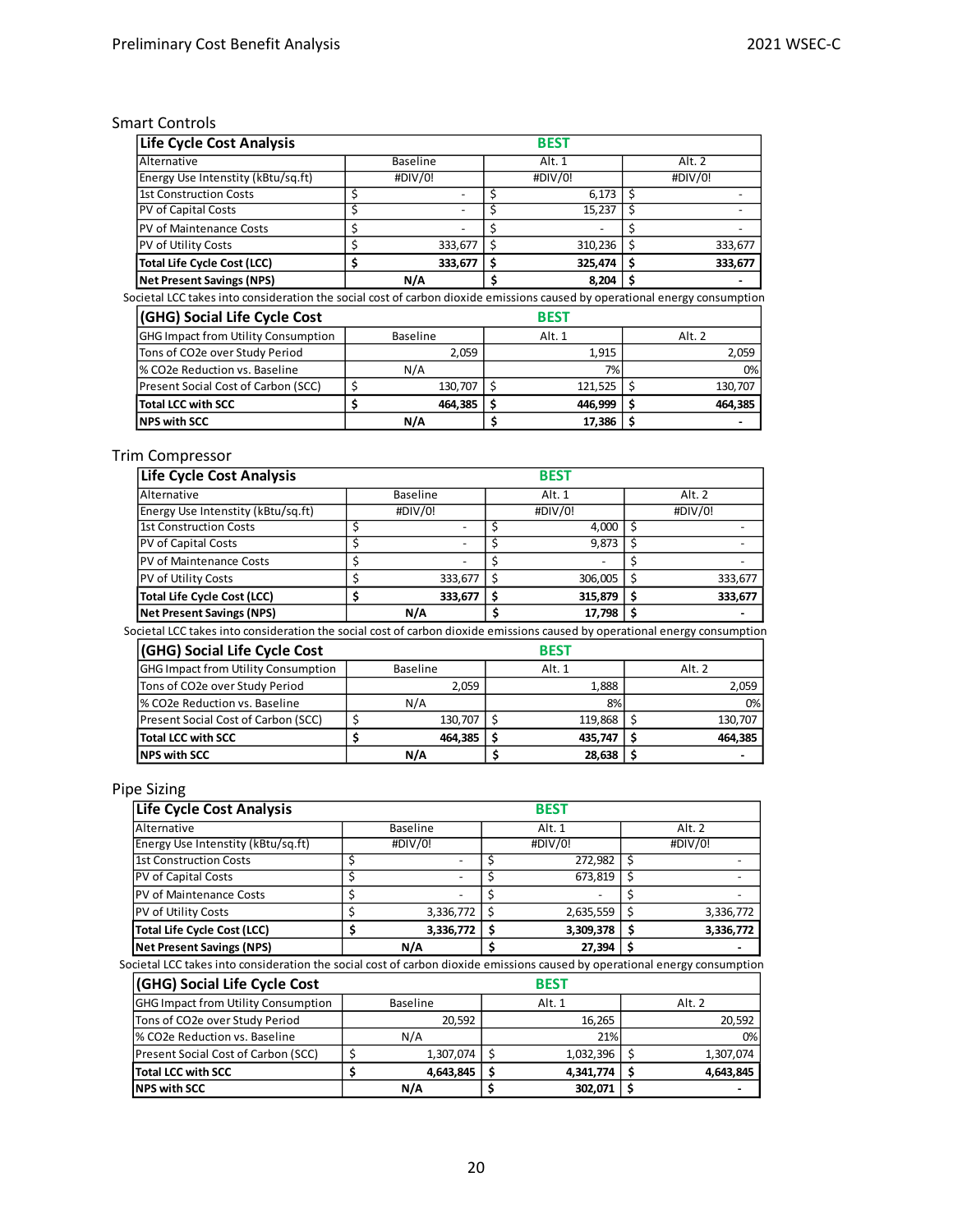Monitoring

| Life Cycle Cost Analysis                                                                                                   |                 | <b>BEST</b>     |        |           |
|----------------------------------------------------------------------------------------------------------------------------|-----------------|-----------------|--------|-----------|
| Alternative                                                                                                                | Baseline        | Alt. 1          | Alt. 2 |           |
| Energy Use Intenstity (kBtu/sq.ft)                                                                                         | #DIV/0!         | #DIV/0!         |        | #DIV/0!   |
| <b>1st Construction Costs</b>                                                                                              | \$              | \$<br>10,685    | Ś      |           |
| PV of Capital Costs                                                                                                        | \$              | \$<br>26,374    | \$     |           |
| PV of Maintenance Costs                                                                                                    | \$              | \$<br>13,601    | \$     |           |
| <b>PV of Utility Costs</b>                                                                                                 | \$<br>3,336,772 | \$<br>3,196,434 | S      | 3,336,772 |
| <b>Total Life Cycle Cost (LCC)</b>                                                                                         | \$<br>3,336,772 | \$<br>3,236,409 | S      | 3,336,772 |
| <b>Net Present Savings (NPS)</b>                                                                                           | N/A             | \$<br>100,362   | s      |           |
| Societal LCC takes into consideration the social cost of carbon dioxide emissions caused by operational energy consumption |                 |                 |        |           |
| (GHG) Social Life Cycle Cost                                                                                               |                 | <b>BEST</b>     |        |           |
| <b>GHG Impact from Utility Consumption</b>                                                                                 | <b>Baseline</b> | Alt. 1          |        | Alt. 2    |
| Tons of CO2e over Study Period                                                                                             | 20,592          | 19,726          |        | 20,592    |
| % CO2e Reduction vs. Baseline                                                                                              | N/A             | 4%              |        | 0%        |
| Present Social Cost of Carbon (SCC)                                                                                        | \$<br>1,307,074 | \$<br>1,252,101 | S      | 1,307,074 |
| <b>Total LCC with SCC</b>                                                                                                  | \$<br>4,643,845 | \$<br>4,488,510 | S      | 4,643,845 |
| <b>NPS with SCC</b>                                                                                                        | N/A             | \$<br>155,335   | s      |           |

#### Leak Detection

| Life Cycle Cost Analysis                                                                                                   |                 |    | <b>BEST</b> |        |           |
|----------------------------------------------------------------------------------------------------------------------------|-----------------|----|-------------|--------|-----------|
| Alternative                                                                                                                | Baseline        |    | Alt. 1      | Alt. 2 |           |
| Energy Use Intenstity (kBtu/sq.ft)                                                                                         | #DIV/0!         |    | #DIV/0!     |        | #DIV/0!   |
| <b>1st Construction Costs</b>                                                                                              | \$              | \$ | 3,342       | \$     |           |
| PV of Capital Costs                                                                                                        | \$              | \$ | 8,249       | \$     |           |
| <b>PV of Maintenance Costs</b>                                                                                             | \$              |    |             |        |           |
| PV of Utility Costs                                                                                                        | \$<br>3,336,772 | -S | 3,314,923   | \$     | 3,336,772 |
| <b>Total Life Cycle Cost (LCC)</b>                                                                                         | \$<br>3,336,772 | \$ | 3,323,172   | \$     | 3,336,772 |
| <b>Net Present Savings (NPS)</b>                                                                                           | N/A             | Ś  | 13,600      | Ś      |           |
| Societal LCC takes into consideration the social cost of carbon dioxide emissions caused by operational energy consumption |                 |    |             |        |           |
| (GHG) Social Life Cycle Cost                                                                                               |                 |    | <b>BEST</b> |        |           |
| <b>GHG Impact from Utility Consumption</b>                                                                                 | <b>Baseline</b> |    | Alt. 1      |        | Alt. 2    |
| Tons of CO2e over Study Period                                                                                             | 20,592          |    | 20,457      |        | 20,592    |
| % CO2e Reduction vs. Baseline                                                                                              | N/A             |    | 1%          |        | 0%        |
| Present Social Cost of Carbon (SCC)                                                                                        | \$<br>1,307,074 | Ś  | 1,298,515   | \$     | 1,307,074 |
| <b>Total LCC with SCC</b>                                                                                                  | \$<br>4,643,845 | \$ | 4,621,687   | Ś      | 4,643,845 |
| <b>NPS with SCC</b>                                                                                                        | N/A             | \$ | 22,159      | \$     |           |

**Reduced Threshold for LPA Compliance on Remodels, Proposal 21-GP1-180:** Amends Section C503.7.2 within WAC 51-11C-50300

**Brief Description:** Requires alterations replacing 20 percent or more of existing lighting fixtures to comply with the lighting power allowance in Section C405. The previous threshold was 50 percent. This proposal aligns with state policy to increase energy efficiency by 70 percent by 2031.

**Purpose of change:** This proposal is based on current requirements in the Seattle code. The proposals lowered the threshold for replacement lighting needing to meet the lighting power allowance, requiring more projects to upgrade to more efficient lighting. Lighting is one of the largest end uses of electricity within commercial buildings.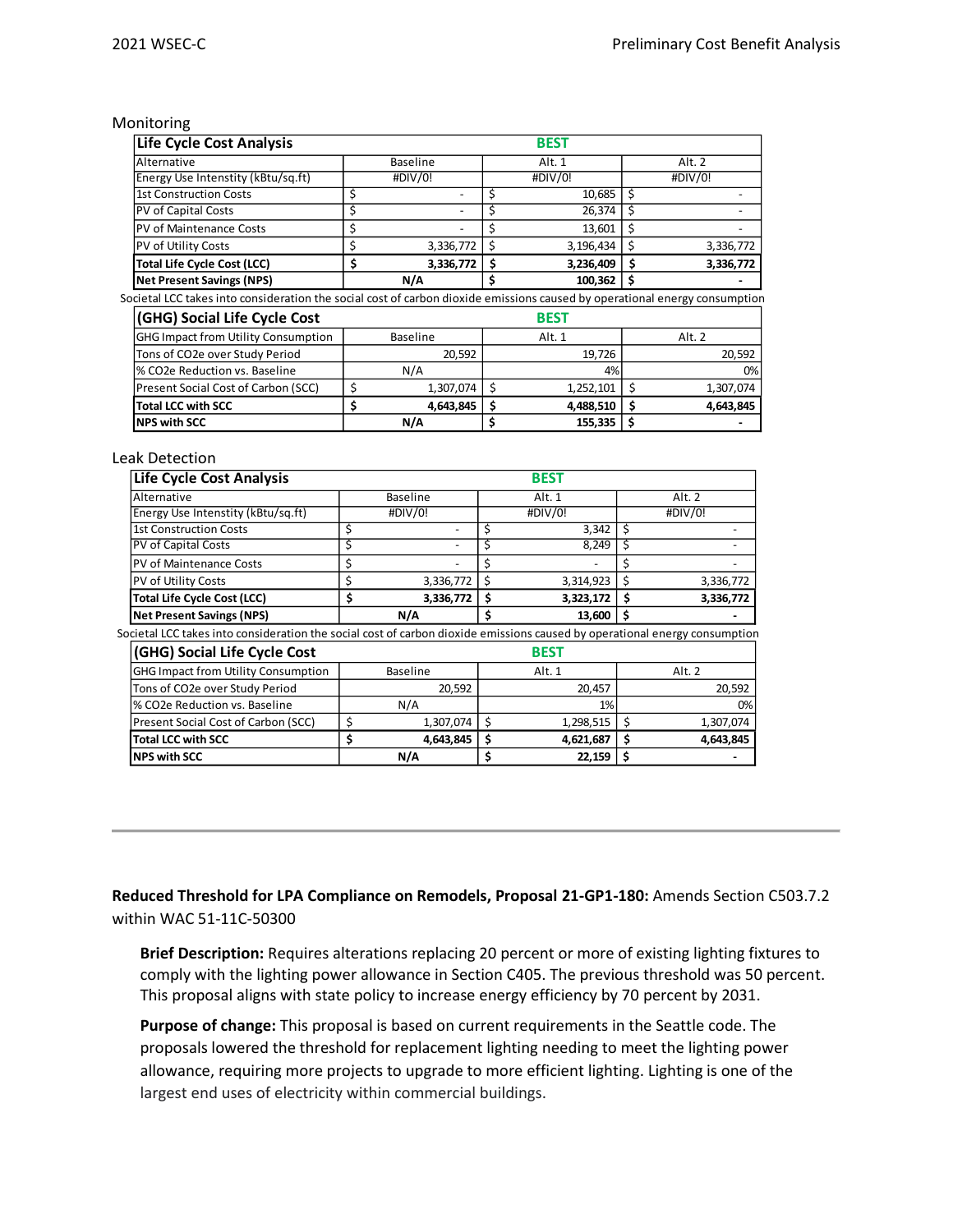**Review Process:** There was some concern that this may have a negative impact on retrofit projects, but it was noted that this reduction was championed at ASHRAE by Puget Sound Energy. The TAG was generally in agreement with the proposal.

**Probable benefits vs. probable costs:** A detailed analysis was not done, since there were no control requirements, just a lower lighting power allowance

Cost: Estimate of \$0.75 per square foot. Energy Savings: Estimate of 0.13 kWh per square foot.

## **Boiler Controls, Proposal 21-GP1-139:** Modifies WAC 51-11C-40334.

**Brief Description:** Adds definitions for commercial and process boilers and adds a new section with criteria for combustion air controls and minimum stack gas oxygen concentration levels for boiler systems. These requirements are applied to commercial building and process boilers.

**Purpose of Change:** Boiler oxygen controls, combustion air controls, and variable fan motors have been commonplace in other state codes on larger boilers for quite some time. This proposal would align requirements forthcoming in California Title 24 with the forthcoming code in WA as the specifications are the same. The effect will be an improvement in the part-load operation of larger boilers. This proposal aligns with state policy to increase energy efficiency by 70 percent by 2031.

**Review Process:** There was little discussion or controversy at the TAG level for this proposal. The requirements have been in effect in California for a few years.

**Probable benefits vs. probable costs**: The analysis is based on EnergyPlus modeling of prototype buildings for California CASE study for 2022 Title 24.<sup>13</sup> Savings shown here are assuming a large office building in CA Climate Zone 2 (equivalent to CZ 4C) which is 13 stories. Provisions shown to be cost-effective for commercial boilers in all modeled scenarios for this climate zone except mixed use and apartment high-rise. Process boilers cost-effective in all cases due to constant load assumptions.

Estimated incremental cost: \$0.098/square foot:

- Flue damper cost = \$1665 (\$1500 2013 inflated 11% to 2021) + \$166 (\$150 2013 inflated 11%) every 10 years
- VFD cost = \$4716 (\$4249 2013 inflated 11% to 2021) + ½ hour per year in maintenance @\$100/hr
- O2 trim controls cost = \$7500 (2022) + 4 hours per year in maintenance @\$100/hr

Estimated annual energy savings: 2.116 KBTU/ square foot:

Flue damper – 2.5 mmbtu boiler 229 therms

VFD – 10 hp fan 4080 kWh

O2 trim controls – 5 mmBtu boiler 2746 therms

<sup>&</sup>lt;sup>13</sup> Final CASE report available here: https://title24stakeholders.com/wp-content/uploads/2020/08/NR-Boilers-and-Water-Heating\_Final-CASE-Report.pdf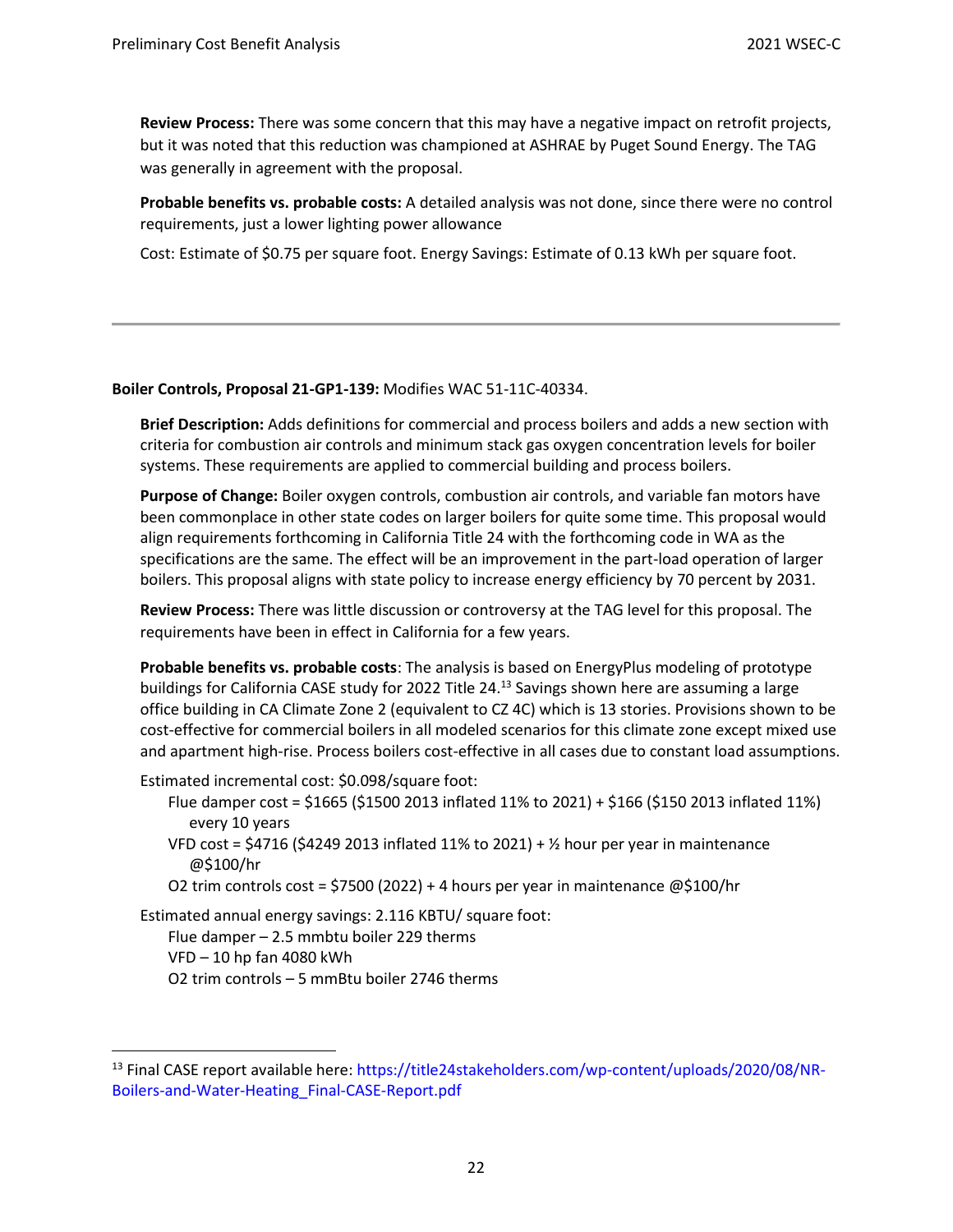| <b>Key Analysis Variables</b> |       | <b>Building Characteristics</b> |         |  |  |  |
|-------------------------------|-------|---------------------------------|---------|--|--|--|
| Study Period (years)          | 50    | Gross (Sq.Ft)                   | 147,176 |  |  |  |
| Nominal Discount Rate         | 5.00% | Useable (Sq.Ft)                 | 147,176 |  |  |  |
| <b>Maintenance Escalation</b> | 1.00% | Space Efficiency                | 100.0%  |  |  |  |
| Zero Year (Current Year)      | 2020  | Project Phase                   |         |  |  |  |
| <b>Construction Years</b>     | Ω     | <b>Building Type</b>            |         |  |  |  |

| Life Cycle Cost Analysis           | <b>BEST</b>     |              |        |  |  |  |
|------------------------------------|-----------------|--------------|--------|--|--|--|
| Alternative                        | <b>Baseline</b> | Alt. 1       | Alt. 2 |  |  |  |
| Energy Use Intenstity (kBtu/sq.ft) | 246.2           | 244.0        |        |  |  |  |
| <b>1st Construction Costs</b>      |                 | \$13,881     |        |  |  |  |
| PV of Capital Costs                |                 | \$34,439     |        |  |  |  |
| PV of Maintenance Costs            |                 | \$18,702     |        |  |  |  |
| PV of Utility Costs                | \$19,826,323    | \$19,714,377 |        |  |  |  |
| <b>Total Life Cycle Cost (LCC)</b> | \$19,826,323    | \$19,767,518 |        |  |  |  |
| <b>Net Present Savings (NPS)</b>   | N/A             | \$58,806     |        |  |  |  |

Societal LCC takes into consideration the social cost of carbon dioxide emissions caused by operational energy consumption

| (GHG) Social Life Cycle Cost                  |                 | <b>BEST</b>  |        |
|-----------------------------------------------|-----------------|--------------|--------|
| <b>GHG Impact from Utility</b><br>Consumption | <b>Baseline</b> | Alt. 1       | Alt. 2 |
| Tons of CO2e over Study Period                | 71,232          | 70,427       |        |
| % CO2e Reduction vs. Baseline                 | N/A             | 1%           | 101%   |
| Present Social Cost of Carbon (SCC)           | \$4,659,220     | \$4,607,990  |        |
| <b>Total LCC with SCC</b>                     | \$24,485,543    | \$24,375,508 |        |
| <b>NPS with SCC</b>                           | N/A             | \$110,036    |        |

**Fan Power Allowance, Proposal 21-GP1-138:** Replaces Section C403.8.1 and associated tables in WAC 51-11C-4038

**Brief Description:** Revises the fan power allowance tables and updates them to align with new fan power budget and allowances based on system type in the 2022 Title 24 code. This proposal aligns with state policy to increase energy efficiency by 70 percent by 2031.

**Purpose of Change:** This proposal updates the approach to fan power limitations and aligns with California's Title 24 method. Existing fan power limitations applies a "one-size-fits-all" approach to limiting fan power which leads to the requirements being easy to meet for many projects, especially with smaller fan systems. It has been widely acknowledged that the design of the current code requirements is somewhat stringent on larger systems, but less stringent for smaller fan systems. An assumption about the pressure drop a fan must overcome and fan efficiency is built into the existing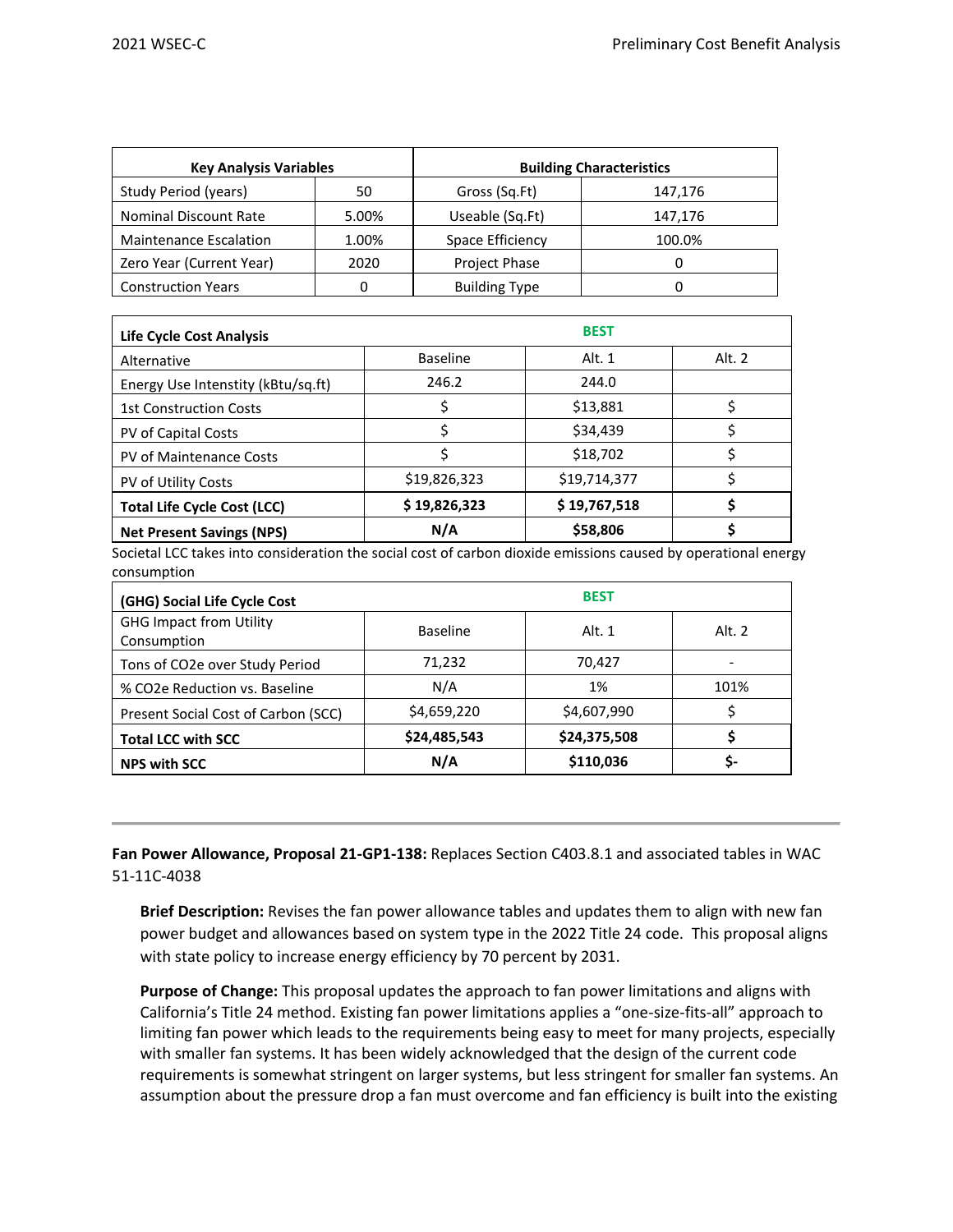fan power limitations equation. Currently, the underlying total static pressure assumption in the fan power limitations is 5.35 in. wg for VAV fan systems and 3.85 in. wg for CAV systems, regardless of the fan system air flow or components. This has the effect of making it easy to meet the standard for smaller buildings with shorter duct runs with lower pressure drop, as compared to larger more complex buildings with longer duct runs (higher pressure drop).

This also moves the threshold down as there are many fan systems between 1 kW and 5 nameplate HP which were previously not subject to the fan power limitations. Fan power requirements have not changed since they were adopted by the WSEC 2012 and prior to that, 90.1-2001. Adopting title 24 fan power budgets could saving up to 12% of fan power per system, especially for multi-zone systems such as VAV and DOAS serving a larger number of spaces.

Finally, an allowance of 0.6 in. wg for supply systems and 0.3 in. wg for exhaust/return/relief systems (where the combined total equals 0.9 in. wg) is allowed for additions/alterations.

Re-designs fan power allowances section to become more stringent for smaller fan systems (which comprise a large market share and were previously exempt) and keeps stringency for larger fan systems.

**Review Process**: There was input from the engineers on the TAG who felt this was already being done from the design standpoint but had concerns about application to existing ductwork. The TAG modified the application to replacement of existing HVAC systems to mitigate the impact.

**Probable benefits vs probable costs:** Primarily benefits owners and tenants who pay electric bill to reduce energy consumption of fan systems serving the HVAC needs of the building.

Construction cost \$0.29/square foot

Annual energy savings 0.372 KWH/ square foot

Some increase in review time expected in the beginning to identify whether designer correctly accounted for fan system power among all fans, especially smaller fans that were previously exempt.

The incremental cost for the fan power budget was conservatively determined to be \$0.29/ft2 and the B/C ratio averaged 3.8 across all building types modeled and all climate zones. A large office prototype model was used to determine likely layout and associated costs. Cost of ductwork designs were reviewed by a professional cost estimator and showed an incremental cost of \$0.27/ft2 for a CAV and \$0.31/ft2 for VAV system to comply with the new fan power budget allowances. This cost was largely due to larger diameter ductwork and better fittings selection, showing that compliance can be achieved through good design without equipment changes (though that is also another method to comply with the new fan power budget thresholds).

Detailed cost information was obtained from the Final CASE report for the 2022 Title 24.<sup>14</sup>

This proposal changes the current fan BHP or motor nameplate HP method to fan electrical input power to capture transmission and motor efficiency losses. The fan power budget electrical input power calculation is largely based on AMCA-208-18. (AMCA 2018). It also requires a fan power budget calculation be performed separately for each fan system and denotes the fan power as a function of airflow, system type, and components of the fan system, instead of just HP or bhp with adjustments. The proposed changes modeled in California prototype buildings showed a range between 12-34 percent per fan system, leading to a ~2 percent electricity savings per building.

<sup>14</sup> https://title24stakeholders.com/wp-content/uploads/2020/09/2022\_T24-Final-CASE-Report\_Air-Distribution.pdf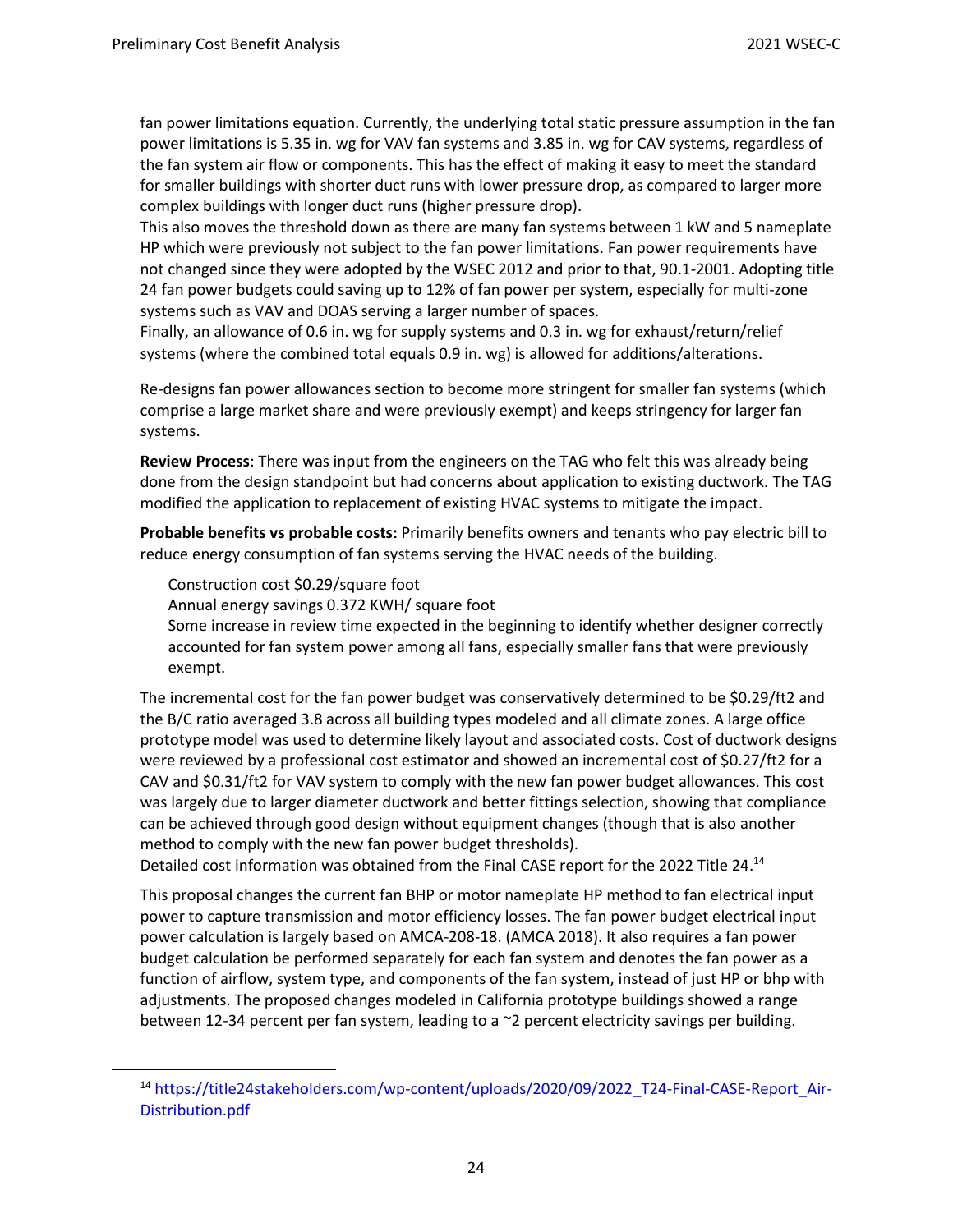Expected building energy consumption based on CBSA average EUI's for large office building and CASE study prototype savings<sup>15</sup>.

| <b>Key Analysis Variables</b> |       | <b>Building Characteristics</b> |        |  |  |
|-------------------------------|-------|---------------------------------|--------|--|--|
| Study Period (years)          | 50    | Gross (Sq.Ft)                   | 32,100 |  |  |
| Nominal Discount Rate         | 5.00% | Useable (Sq.Ft)                 | 32,100 |  |  |
| <b>Maintenance Escalation</b> | 1.00% | Space Efficiency                | 100.0% |  |  |
| Zero Year (Current Year)      | 2020  | Project Phase                   | 0      |  |  |
| <b>Construction Years</b>     |       | <b>Building Type</b>            |        |  |  |

| Life Cycle Cost Analysis           |                 | <b>BEST</b> |        |
|------------------------------------|-----------------|-------------|--------|
| Alternative                        | <b>Baseline</b> | Alt. 1      | Alt. 2 |
| Energy Use Intenstity (kBtu/sq.ft) | 24.6            | 23.3        |        |
| <b>1st Construction Costs</b>      |                 | \$9,309     |        |
| PV of Capital Costs                |                 | \$23,096    |        |
| <b>PV of Maintenance Costs</b>     |                 |             |        |
| <b>PV of Utility Costs</b>         | \$641,887       | \$608,723   |        |
| <b>Total Life Cycle Cost (LCC)</b> | \$641,887       | \$631,818   |        |
| <b>Net Present Savings (NPS)</b>   | N/A             | \$10,069    |        |

| (GHG) Social Life Cycle Cost        | <b>BEST</b>     |           |        |  |  |  |
|-------------------------------------|-----------------|-----------|--------|--|--|--|
| <b>GHG Impact from Utility</b>      |                 |           |        |  |  |  |
| Consumption                         | <b>Baseline</b> | Alt. 1    | Alt. 2 |  |  |  |
|                                     |                 |           |        |  |  |  |
| Tons of CO2e over Study Period      | 857             | 812       |        |  |  |  |
| % CO2e Reduction vs. Baseline       | N/A             | 5%        | 105%   |  |  |  |
| Present Social Cost of Carbon (SCC) | \$61,205        | \$58,042  |        |  |  |  |
| <b>Total LCC with SCC</b>           | \$703,091       | \$689,861 |        |  |  |  |
| <b>NPS with SCC</b>                 | N/A             | \$13,231  |        |  |  |  |

Societal LCC takes into consideration the social cost of carbon dioxide emissions caused by operational energy consumption

**PTAC U-factor, Proposal 21-GP1-160:** Adds a new section to WAC 51-11C-40214; Section C402.1.4.3

**Brief Description:** Requires heat loss though PTACs, PTHPs, and other through-wall mechanical equipment to be calculated as part of envelope U-factor compliance. This proposal aligns with state policy to increase energy efficiency by 70 percent by 2031.

<sup>15</sup> https://title24stakeholders.com/wp-content/uploads/2020/09/2022\_T24-Final-CASE-Report\_Air-Distribution.pdf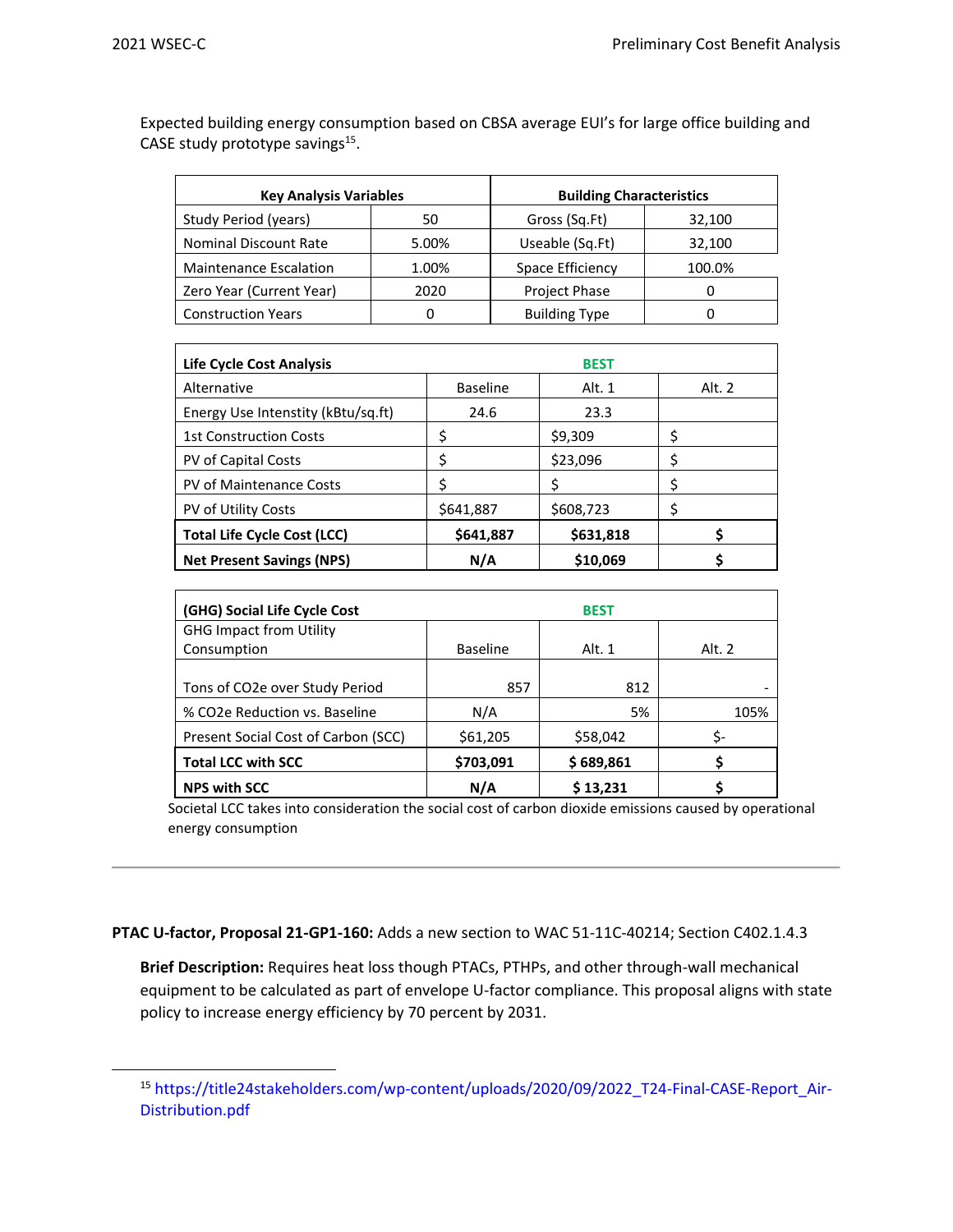**Purpose of Change:** Provides a more realistic assessment of envelope heat loss through PTACs and PTHPs in exterior walls, which is several times greater than heat loss through a typical codeminimum exterior wall assembly.

**Review Process:** There was little discussion or controversy at the TAG level for this proposal. It was felt that this requirement would encourage the use of products requiring only a small envelope opening.

**Probable benefits vs. probable costs:** Costs and savings calculated per the assumptions listed below.

Estimated incremental cost: \$0.24per square foot. Estimated annual energy savings: \$95 per year savings A typical PTHP unit fits in an opening of 42 x 16 inches = 4.7 square feet Walls of an apartment building floor 65 x 100 x 11 feet floor-to-floor would be 3630 gross sf. Subtracting 840 sf (12 apts x 69 sf each) for fenestration would leave 2790 sf Assumed U-factor for PTAC = 0.5 Max U-factor for wood-framed walls = U-0.051 Opaque walls depreciated for PTHP = U-0.061 To bring those walls back to U-0.051 requires R-13 cavity + R-12 c.i. (instead of R-13 + R-7.5 c.i.) From Table A103.3.1(2) Additional cost for R-12 (2-1/2") insulation (instead of R-7.5 (1-12") c.i.) Additional \$500 per 1000 sf @ 2734 sf = \$1,365 + \$200 for larger fasteners = \$1,565 Cost per sf of floor area =  $$1565/6500$  sf=  $$0.24/sf$ Seattle HDD = 4424 Spokane HDD = 6655 UA w/ PTHP = 0.061 x 2790 = 170 x 4424 HDD = 752,920 = 753 kBTU/3.4 = 221 KWH x \$0.11 x 24hr = \$583.44 UA w/o PTHP =  $0.051 \times 2790 = 142 = 4424 = 628,208 = 628$  KBTU/3.4 = 185 KWH x \$0.11 x 24hr = \$488 \$583 - \$488 = \$95 per year savings

**Extend Heat Pump Requirement to Include Split Systems, Proposal 21-GP1-164:** Modifies Section C403.3.2.6 in WAC 51-11C-40332

**Brief Description:** Requires packaged and split systems providing heating and cooling, or cooling only, to be heat pumps. The requirement previously applied to packaged systems with both heating and cooling.

**Purpose of change:** Extend heat pump requirement from packaged equipment to include split systems. This may not be necessary if C403.1.4 heat pump requirement (21-GP1-103) is approved. This proposal aligns with state policy to increase energy efficiency by 70 percent by 2031 and reduce greenhouse gas emissions.

**Review Process:** This change was also impacted by another proposal, 21-GP1-194, which adjusted the configuration of heat pumps to allow more package terminal heat pump models to meet code.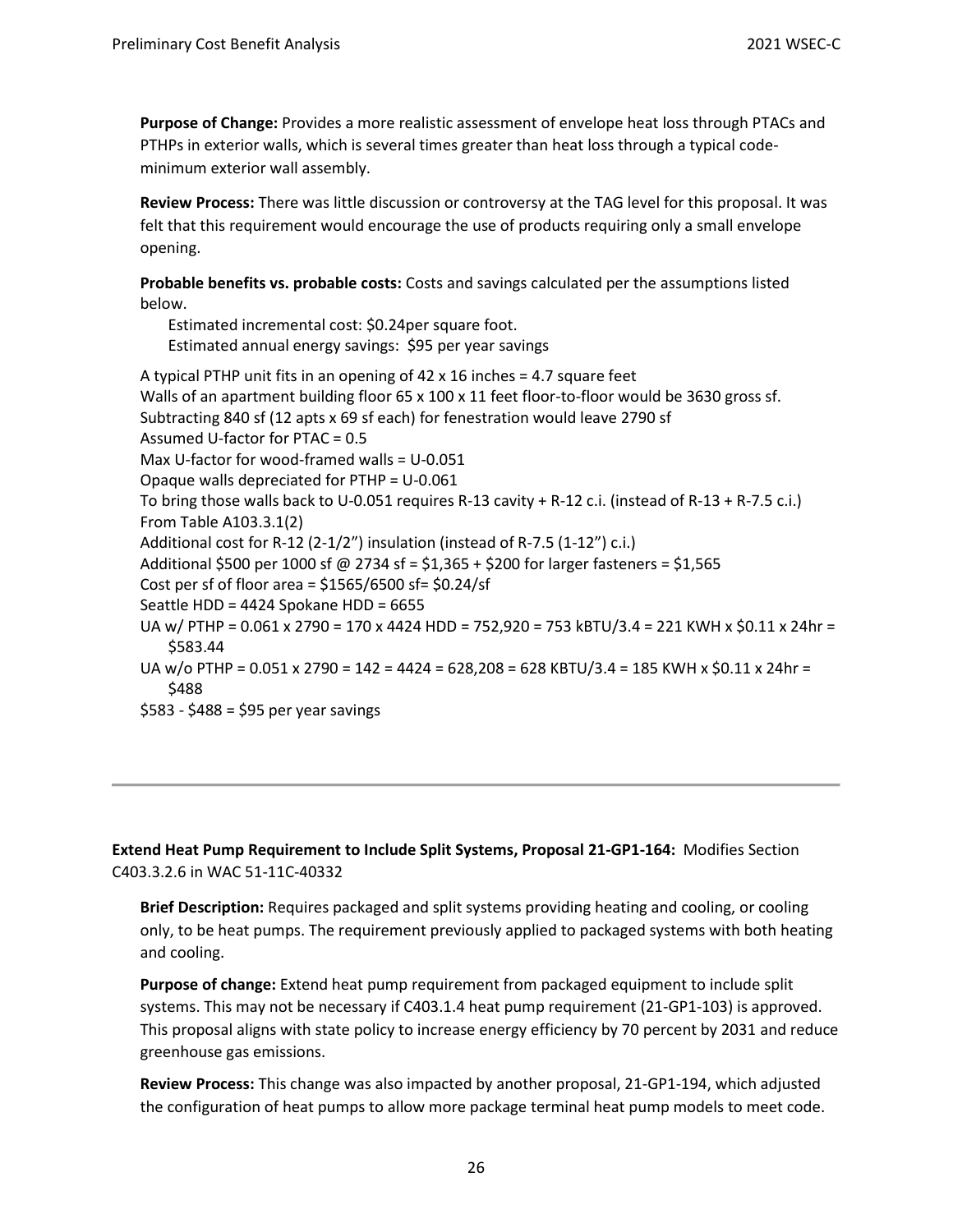While this code be seen as a lessening of the stringency of the code, the requirement for additional systems to meet the requirement compensates.

**Probable benefits vs. probable costs:** Estimate of the construction cost \$0.10 per square foot. Estimate of the annual energy savings 5.4 KBTU per square foot

\$10,000 additional cost for 100,000 sf building

Typical EUI of 40, heating EUI of 8 (20% of total), 2/3 reduction by use of heat pump = 5.4 kbut/sf/yr

**High Capacity Space Heating Boiler, Proposal 21-GP1-133:** Adds a new section C403.3.4.5 to WAC 51- 11C-40334.

**Brief Description:** Adds requirements from ASHRAE 90.1 for high capacity gas-fired hot water boiler systems to have condensing boilers.

**Purpose of Change**: Achieve energy savings in gas fired hot water heated buildings while staying close to national code language. This proposal aligns with state policy to increase energy efficiency by 70 percent by 2031.

ASHRAE published 90.1-2019 addendum bc implementing requirements for high capacity gas-fired hot water boiler systems to have condensing boilers. This language has been adapted to the WSEC with one modification being to delete renewable energy from the options of exception 1 due to the more mainstream role renewables are playing in code.

**Review Process:** This was another proposal that did not receive much discussion, as it was adopted into ASHRAE 90.1. The proposal has some interaction with boiler controls proposal, 21-GP1-139, but not outright conflicts.

**Probable benefits vs probable costs:** The cost analysis was taken from that done for ASHRAE 90.1- 2019 addendum bc. There will possibly be a small amount of additional time necessary to review boiler system size and efficiency and design criteria used for coils. Since systems are generally central this effort will not be substantial

Average estimate of \$0.10 per kWh across various building types and climate zones. Energy Savings: Using the Standard 90.1 scalar ratio, the economic analysis shows an average scalar ratio of 4.2. The maximum scalar ratio of 17.2 for boilers with a life expectancy of 25 years. Models and estimates show that all prototypes fall within the maximum scalar ratio and are cost-effective.

First cost was determined from the 2012 GSA Condensing Boiler Study<sup>16</sup>, which estimates \$38.50/MBtu for noncondensing and \$42.00/MBtu for condensing boilers. In addition, the study estimates an additional average annual maintenance cost of \$400 for condensing boilers. Energy Savings were found using energy modeling simulations run using DOE's EnergyPlus. Three prototype buildings were used—large office, hospital and secondary school—in various US climate zones. A

<sup>16</sup> [https://www.gsa.gov/cdnstatic/GPG\\_Findings\\_004-Condensing\\_Boilers.pdf](https://www.gsa.gov/cdnstatic/GPG_Findings_004-Condensing_Boilers.pdf)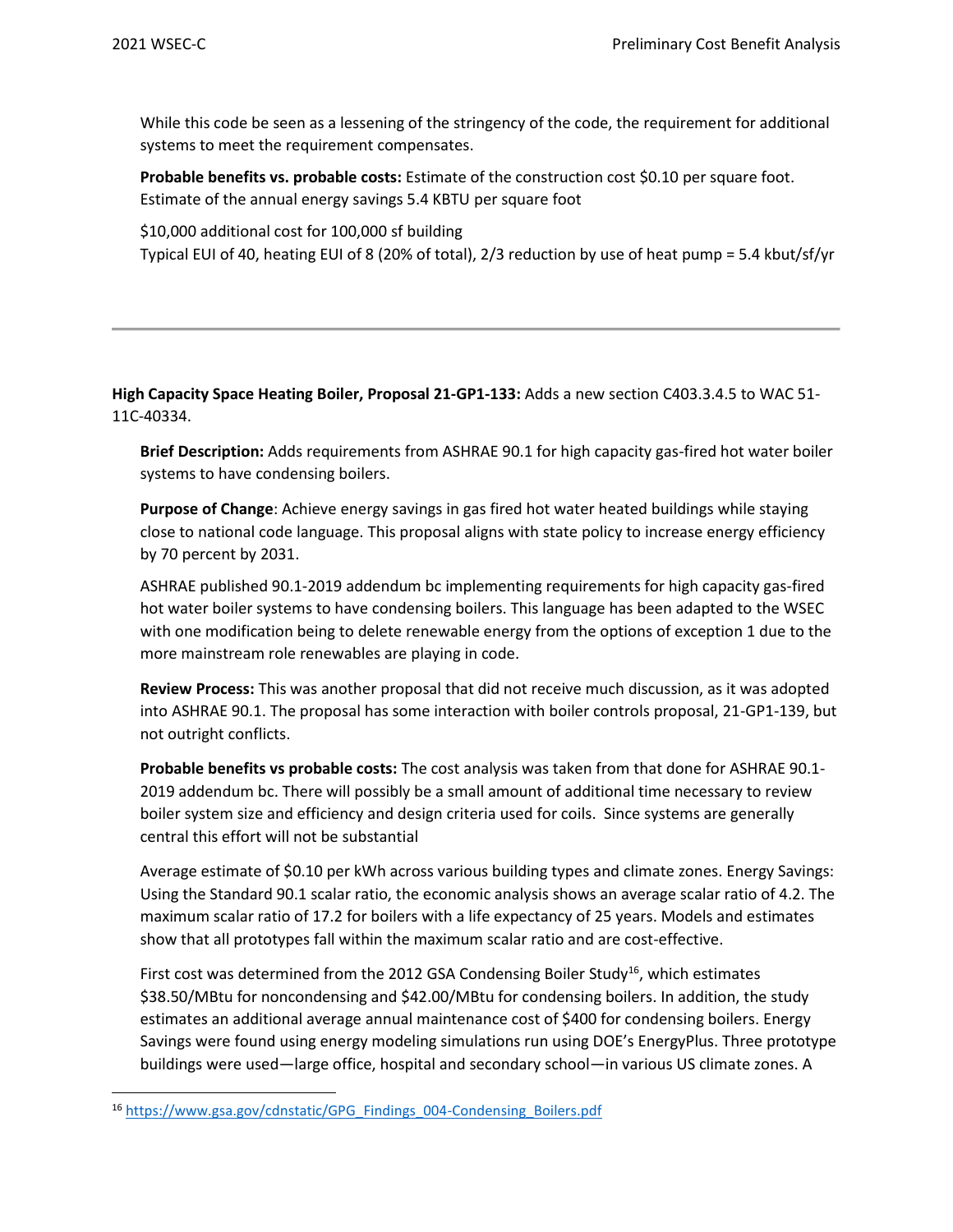blended cost of \$0.10kWh was assumed. Using the Standard 90.1 scalar ratio<sup>17</sup>, the economic analysis shows an average scalar ratio of 4.2. the maximum scalar ratio of 17.2 for boilers with a life expectancy of 25 years. Models and estimates show that all prototypes fall within the maximum scalar ratio and are cost-effective.

**Increasing ERV Effectiveness, Proposal 21-GP1-165:** Modifying Section C403.3.5.1 in WAC 51-11C-40335.

**Brief Description:** Increase ERV effectiveness to 60% enthalpy (from 50%) and limit main exception to spaces smaller than 650 sf.

**Purpose of Change:** Improve heat recovery effectiveness for non-residential occupancies, taking advantage of commonly available ERV equipment. Eliminate DCV exception for spaces larger than 650 sf.

This proposal aligns with state policy to increase energy efficiency by 70 percent by 2031.

**Review Process**: The original proposal removed the sensible recovery effectiveness from the main body of the section and allowed it only for Group R-2. The TAG felt it should be retained because not all heat recovery ventilators have an enthalpy rating, so it may be advantageous to retain the sensible recovery rating. The sensible recovery effectiveness was increased from 60% to 68% to correlate with the original change.

**Probable benefits vs. probable costs:** Will slightly increase costs for ERVs in non-residential occupancies that require DOAS and will add energy recovery to larger spaces that have DCV. This will decrease heating and cooling costs.

Estimate of the construction cost is \$0.10 per square foot based on the assumption of a \$10,000 increase for HVAC cost for a 100,000 square foot building.

Estimated annual energy savings: Reduce annual HVAC energy usage by 2%, or about 0.3 kWh per square foot

50 EUI x 0.02/3.4 = 0.3 KWH/sf/yr @ \$0.11 = \$0.03/sf

If HVAC usage is  $1/3$  of total energy usage,  $0.03/3 = $0.01/sf$ 

**Demand Responsive Thermostats, Proposal 21-GP1-97:** Adds new Section C403.4.1.7 to WAC 51-11C-40341

<sup>17</sup> [https://www.energycodes.gov/sites/default/files/2021-07/commercial\\_methodology.pdf](https://www.energycodes.gov/sites/default/files/2021-07/commercial_methodology.pdf)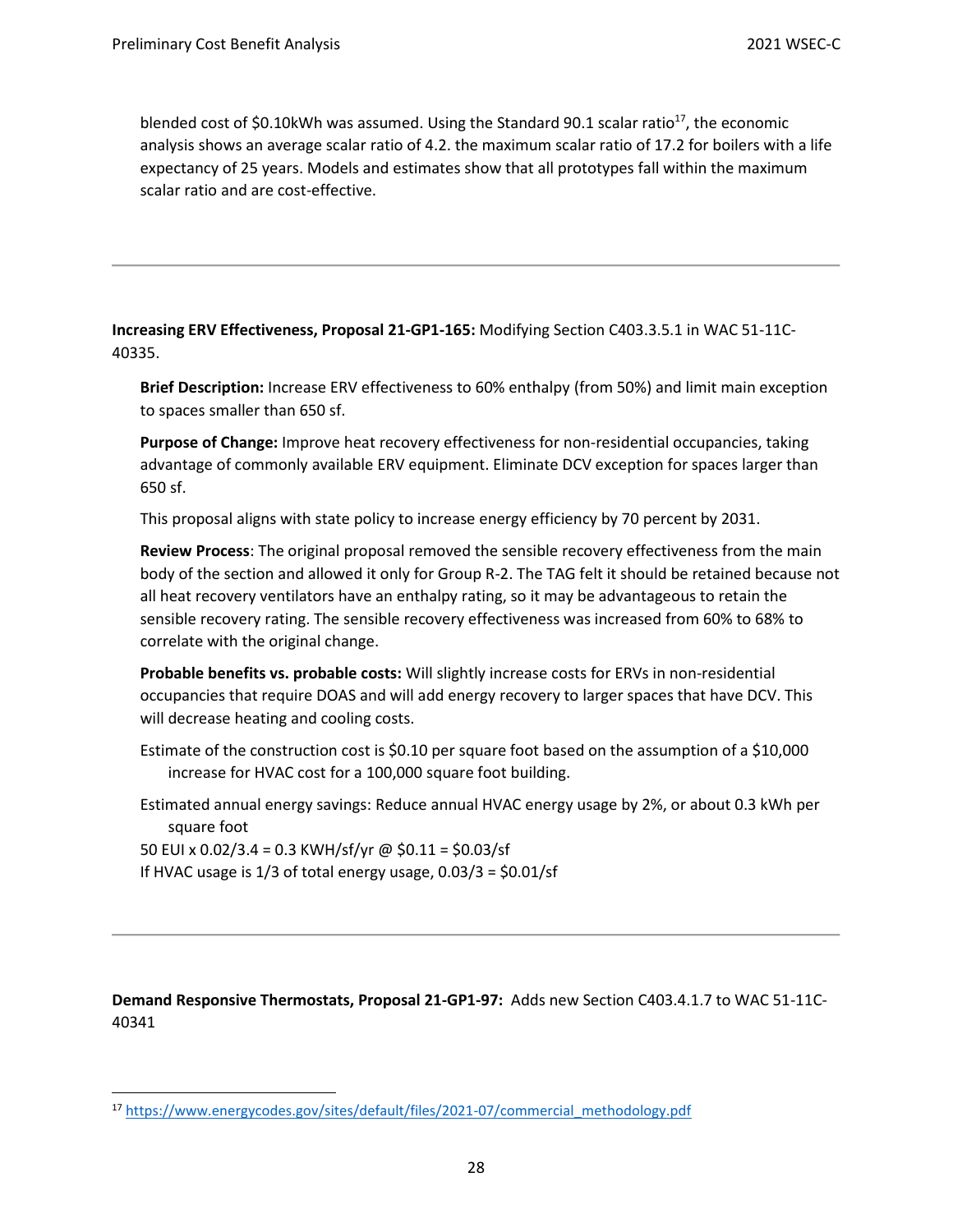**Brief Description:** Adds a requirement for demand responsive controls for thermostats in all buildings except health care and assisted living. It does not require participation in any demand response programs.:

**Purpose of Change:** Demand responsive functionality will present a cost-saving opportunity for buildings in the future. More and more utilities are moving beyond voluntary programs and are expanding use of time-of-use rates for electricity as a tool for shaping demand. Installing demandresponsive thermostats now will allow building tenants and owners to better control their utility costs.

Demand responsive functionality has been required in Title24 since the 2013 edition and was found cost effective in CA.<sup>18</sup> In the 8 years since, equipment prices have decreased (less than \$60 for a basic DR thermostat<sup>19</sup> compared to just under \$30 for a basic 7-day programmable thermostat<sup>20</sup>) and WA peak prices have increased.

**Review Process:** The TAG was initially concerned about how this change would impact some systems, and the proponent was asked to come back with a revision incorporating more of the language from the original Title 24 language. There was also some concern that what was provided may not be compatible with the utility programs. The final proposal does not include all of the Title 24 approach. The Title 24 approach is very prescriptive and can be restrictive, as evidence by efforts in the 2022 proposals to open it up to accommodate emerging technologies. By being more descriptive in the requirements, this proposal will better accommodate this rapidly emerging field.

**Probable benefits vs. probable cost**: Estimated incremental construction cost: \$0.03 per square foot, based on an assumption of \$30 per unit controlling a 1000 square foot zone

\$30/unit x (10 units) / 10,000sf

10,000 sf office with 10 thermostat zones of 1000 sf each.

Estimated annual energy savings: A California study reported an annual energy savings of 83 to 274 kWh in CA climate zones 1, 2 and 16 (the closest analogous climate zones to WA's climate zones) for a 10,000 office<sup>21</sup>.

This proposal will add a minimal amount of extra plan review. Spec sheets will need to be checked to ensure that the thermostat meets the requirement. There should be no additional inspection time if site inspectors are checking that thermostats are consistent with the construction documents.

<sup>21</sup> *Final CASE Report: Upgradeable Setback Thermostats*, California Statewide Codes and Standards Enhancement (CASE) Program, October 2011, https://title24stakeholders.com/wpcontent/uploads/2020/01/2013\_CASE-Report\_Upgradeable-Setback-Thermostats.pdf

<sup>18</sup> *Final CASE Report: Upgradeable Setback Thermostats*, California Statewide Codes and Standards Enhancement (CASE) Program, October 2011, https://title24stakeholders.com/wpcontent/uploads/2020/01/2013\_CASE-Report\_Upgradeable-Setback-Thermostats.pdf

<sup>19</sup> https://www.supplyhouse.com/Venstar-T3700-Explorer-T3700-Residential-Digital-Thermostat-2-Heat-1-Cool

<sup>20</sup> https://www.supplyhouse.com/Lux-P711-010-7-Day-5-2-day-Programming-or-Non-Programmable-Thermostat-Horizontal-Mount-1-Heat-1-Cool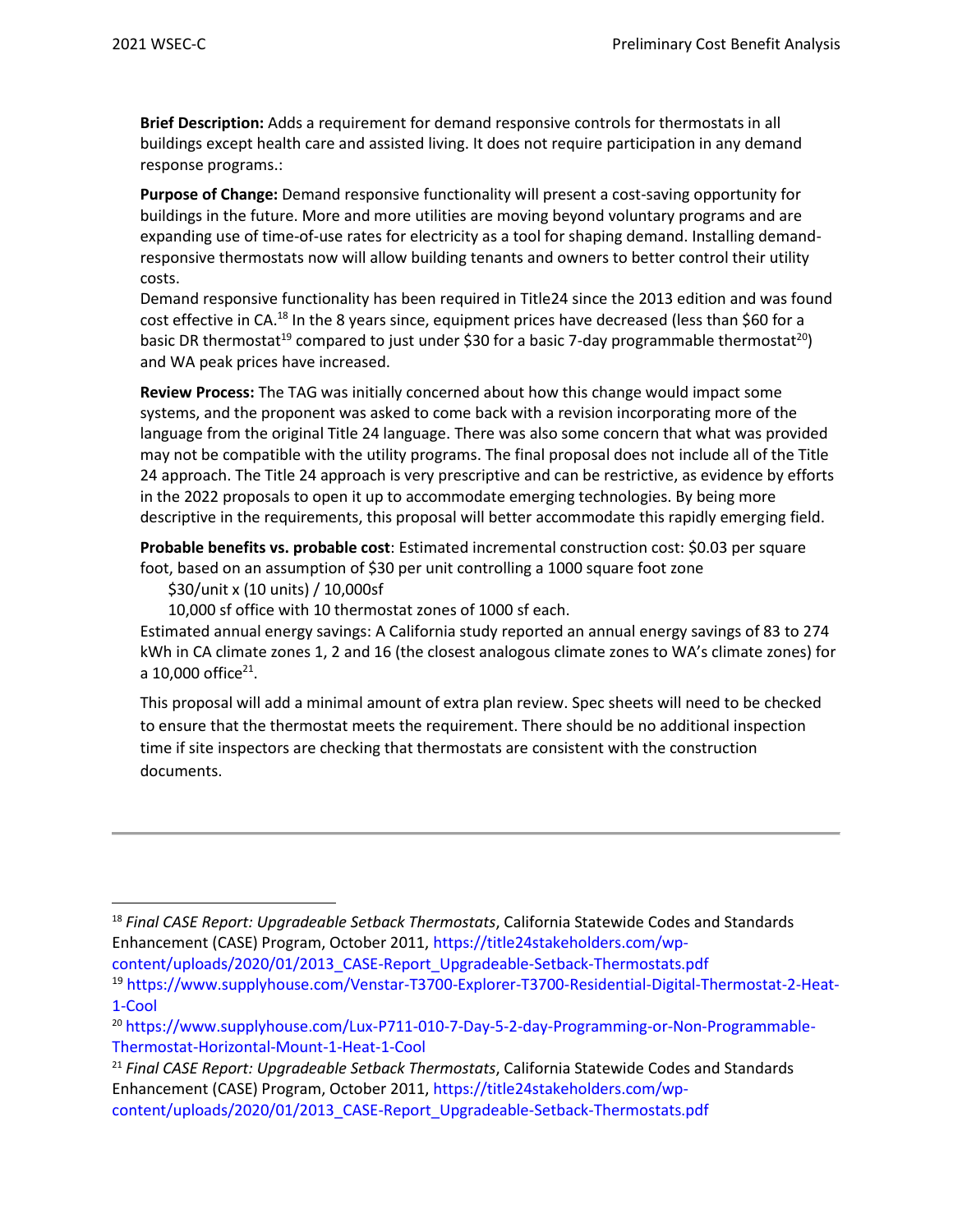## **Demand Control Ventilation, Proposal 21-GP1-190:** Revises Section C403.7.1, WAC 51-11C-40371

**Brief Description:** Replace current C403.7.1 with new section which removes energy recovery exception and reduces and reconfigures various thresholds. The proposal also adds specific requirements for DCV. Gas sensors are required in spaces and systems are required to have VSD control or as allowed modulated dampers. This proposal aligns with state policy to increase energy efficiency by 70 percent by 2031.

**Purpose of Change:** The intent is that DCV applies to all single zone systems (DOAS or other) that provide ventilation. Additionally, the intent is that a DOAS system larger than 1500 cfm that provides ventilation to more than one space also requires DCV (unless exceptions apply). The change will achieve energy savings by requiring DCV in many more cases and update language.

Spaces served by systems with heat recovery will no longer be exempt. Space size thresholds are changed from floor area to the people component cfm of outdoor air. Systems without economizer will have to start providing DCV down to 750 cfm or 1500 cfm with heat recovery rather than the current 3000 cfm.

The room size thresholds are derived from 90.1-2019 addendum b. First, the 90.1-2019 addendum b room size thresholds were reduced until the savings (scaled by area) and cost (fixed) were just cost effective in the OFM calculator including the price of carbon. This resulted in rooms sizes 57% smaller than 90.1-2019. In addition, the 90.1-2019 criteria of occupant outdoor air component in cfm per 1000 square feet was simplified to occupant outdoor air flow in cfm.

**Review Process:** The TAG reviewed this proposal and made several clarifying changes, but the proposal remain substantively as submitted. There were no dissenting opinions or objections to the recommended adoption.

**Probable benefits vs. probable cost:** Increased control and equipment costs and decreasing operating costs. Cost and savings are based upon 90.1-2019 addendum b (completed and published  $4/1/2021^{22}$ ). Room and system size thresholds are scaled down to account for OFM calculator assumptions and carbon.

When cost-effective, demand control ventilation (DCV) should be required for occupied spaces, considering the required outdoor air for ventilation based on number of people in the space, varying space sizes, use of energy recovery equipment, and climate zone. The current requirement has a threshold based only on space size and space occupancy. This proposal seeks to more effectively align DCV requirements with all other relevant variables to produce a cost-effective solution.

The single-threshold parameters are replaced by a table where the floor area threshold requirement is based on climate zone and occupant outdoor airflow rates per 1000 ft2 (100 m2) determined in accordance with ASHRAE Standard 62.1. The requirements are grouped by occupant outdoor airflow component ranges (cfm/1000 ft2 [L/s/100 m2]) based on default parameters in Standard 62.1. While the exact value for a particular space type varies, the three groups in the table generally correspond to (a) retail, break rooms, or bank lobbies; (b) classrooms or conference rooms; and (c) lecture halls, theatre, or assembly.

#### $22$

[https://www.ashrae.org/file%20library/technical%20resources/standards%20and%20guidelines/standards%20add](https://www.ashrae.org/file%20library/technical%20resources/standards%20and%20guidelines/standards%20addenda/90_1_2019_b_20210401.pdf) [enda/90\\_1\\_2019\\_b\\_20210401.pdf](https://www.ashrae.org/file%20library/technical%20resources/standards%20and%20guidelines/standards%20addenda/90_1_2019_b_20210401.pdf)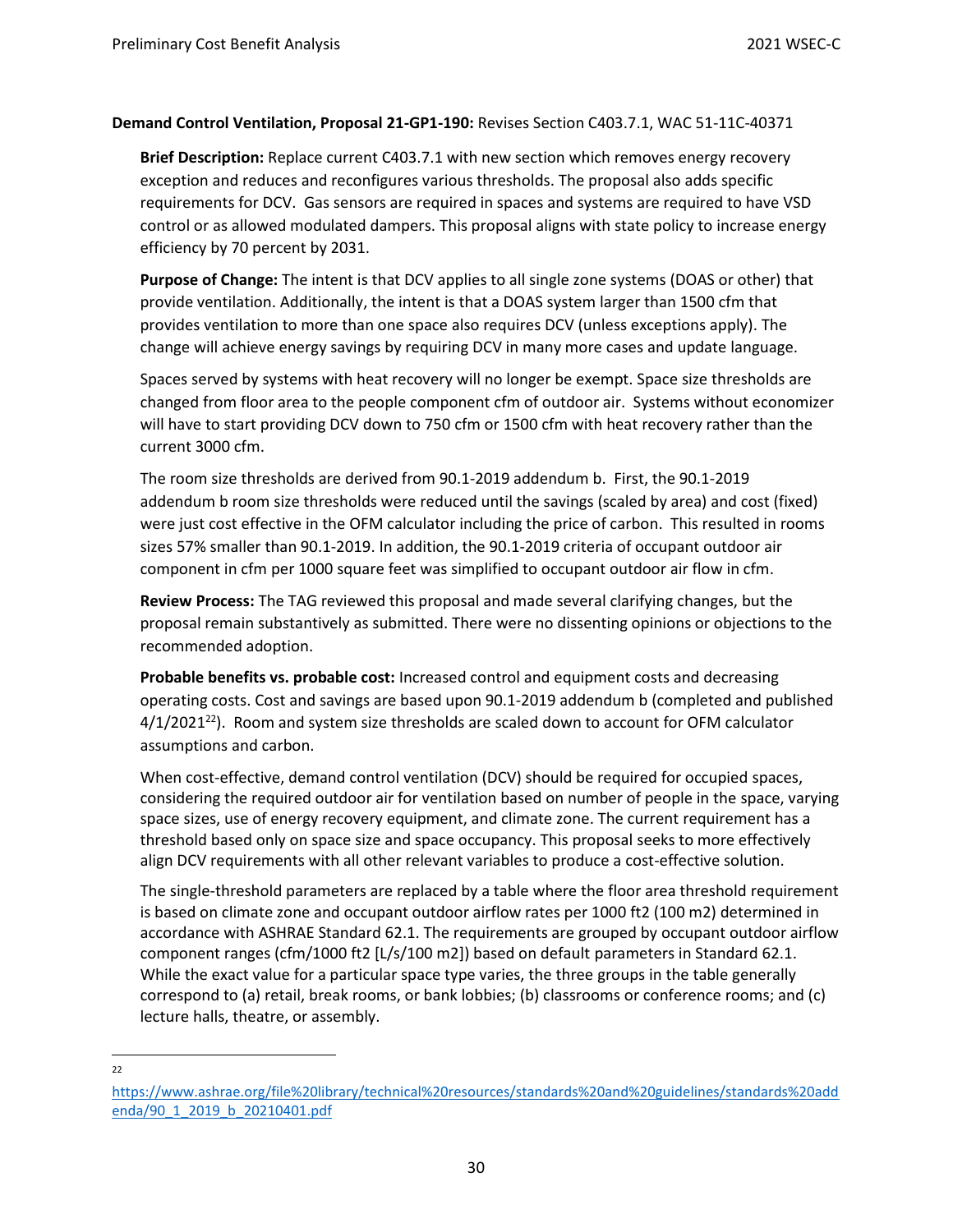The exhaust air energy recovery exception was removed and replaced with higher floor area thresholds in the table. The exception for design outdoor airflow less than 750 cfm was also removed, as this factor is accounted for in the cost-effectiveness analysis. One new exception was added to account for spaces that are not allowed to reduce outdoor airflow per the requirements in ASHRAE Standard 170, other applicable codes, or accreditation standards. The net effect of these changes will increase the cost of construction. Because an economizer or motorized dampers are already required by this section, the cost to add a sensor and wiring is expected to be \$300 or less per unit. A present value allowance of \$63 is added to the cost to allow for replacement of up to 50% of sensor elements halfway through the measure life. The square footage thresholds in the table result in cost effectiveness for a 15-year life control measure based on a calculated discounted payback of less than 11.8 years.

| Life Cycle Cost Analysis           | <b>BEST</b>     |  |         |        |  |  |
|------------------------------------|-----------------|--|---------|--------|--|--|
| Alternative                        | <b>Baseline</b> |  | Alt. 1  | Alt. 2 |  |  |
| Energy Use Intenstity (kBtu/sq.ft) | #DIV/0!         |  | #DIV/0! |        |  |  |
| <b>1st Construction Costs</b>      |                 |  | 600     |        |  |  |
| <b>PV</b> of Capital Costs         |                 |  | 1,481   |        |  |  |
| <b>PV of Maintenance Costs</b>     |                 |  | 272     |        |  |  |
| <b>PV</b> of Utility Costs         | 44,741          |  | 43,561  |        |  |  |
| <b>Total Life Cycle Cost (LCC)</b> | 44,741          |  | 45,314  |        |  |  |
| <b>Net Present Savings (NPS)</b>   | N/A             |  | (573)   |        |  |  |

Societal LCC takes into consideration the social cost of carbon dioxide emissions caused by operational energy consumption

| <b>(GHG) Social Life Cycle Cost</b>        |                 | <b>BEST</b> |        |
|--------------------------------------------|-----------------|-------------|--------|
| <b>GHG Impact from Utility Consumption</b> | <b>Baseline</b> | Alt. 1      | Alt. 2 |
| Tons of CO2e over Study Period             | 348             | 338         |        |
| <sup>1</sup> % CO2e Reduction vs. Baseline | N/A             | 3%          | 103%   |
| <b>Present Social Cost of Carbon (SCC)</b> | 22.085          | 21,474      |        |
| Total LCC with SCC                         | 66.826          | 66,788      |        |
| <b>INPS with SCC</b>                       | N/A             | 38          |        |

**Exterior Building Grounds Lighting, Proposal 21-GP1-204:** Modifies WAC 51-11C-405061, Section C405.5.1

**Brief Description:** Reduction of the efficacy threshold for exterior lighting, with removal of redundancy in exterior lighting efficacy/controls requirement. This proposal aligns with state policy to increase energy efficiency by 70 percent by 2031.

**Purpose of Change:** With LED sources being dominant, the wattage requirement threshold can be reduced from 50 W to 25 W without much impact. LED fixtures are the dominant light source, and the efficacy is better than other sources and the wattage of many LED fixtures in exterior applications is below 50 W. Reducing from 50 W to 25 W is staying consistent with the original intent of the requirement.

**Review Process:** The proposed change was reviewed at two TAG meetings, but changes were minor and only editorial in nature. The change in wattage was supported through the discussions.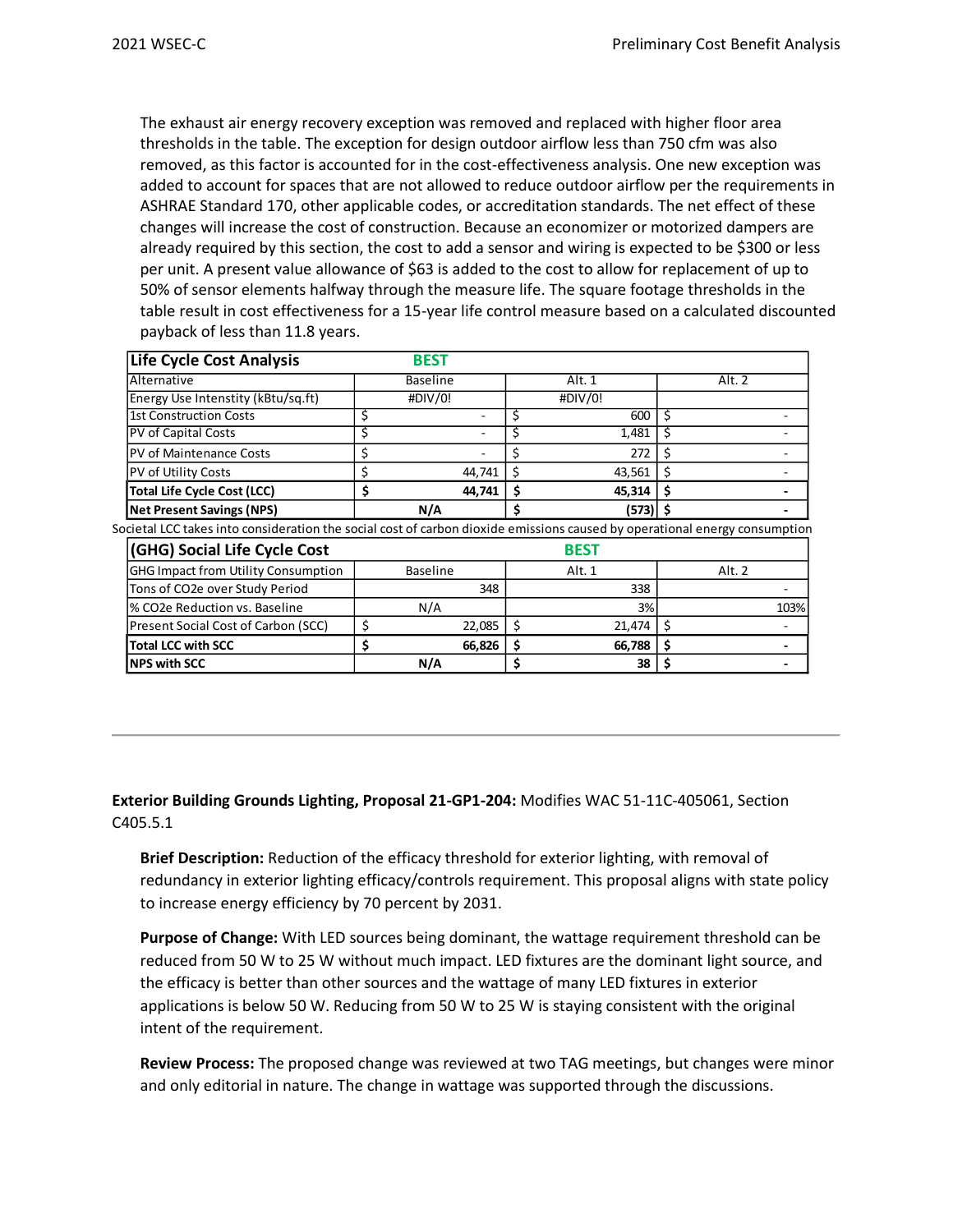**Probable benefits vs. probable costs:** The estimate of annual energy savings is 0.109 kWh per square foot, with little or no additional cost. Assumes 4,380 hours of operation as the lower wattage fixture is not required to be connected to an occupancy sensor. 25 W x 4,380 hours and assumed to light 1,000 square feet of space.

**Exterior Lighting, Proposal 21-GP1-198:** C405.5.3: Modifies Tables C405.5.3(2) and C405.5.3(3) in WAC 51-11C-405064

**Brief Description:** Updates the exterior lighting tables in response to changes in technology, with an approximate 40 percent reduction across the board.

**Purpose of Change:** Reduces exterior lighting values (last updated in 2016) in response to changes in technology. Changes the metric from footprint to gross floor area in most cases.

The values in the table have not been updated since 2016. As of 2016, LED technology was relatively new, and the efficacy was around 82 lumens per Watt. As of 2021, exterior LEDs are easily 105 lumens per Watt and many exceed 120 lm/W. In 2016, light loss factors for LEDs were somewhat an unknown. As of 2021, the lighting industry's knowledge is deeper and different light loss factors are used now. These values are change in available lighting technology as well as informed design practices.

This proposal aligns with state policy to increase energy efficiency by 70 percent by 2031.

**Review Process:** The TAG discussed this proposal at two meetings. There were no opponents to the proposal at either meeting, and there was stated agreement that the update is a good idea. There was some discussion at how the new table values were reached. The proponent stated they took into account a 25 to 35 precent efficiency gain in LED technology coupled with new data that shows less depreciation over time.

**Probable benefits vs. probable costs:** Limited economic impact on building owners, tenants, and business.

These values are slightly greater than California's Title 24 which had an economic analysis and were deemed cost effective. These values are similar to a draft addendum of ANSI/ASHRAE/IES Standard 90.1. BC Hydro funded some cost analysis for the 90.1 proposal. Other than exchange rate, the cost of lighting equipment in Canada and US is the same. BC Hydro's lighting subcontractor provided a cost analysis and cost data of the 90.1 addendum indicating that 2021 is equipment is similar cost of 2016 equipment, but the efficacy had an increased over the period of time.

This proposal is similar to other energy code changes that involved cost analyses and those cost requirements were met.

Estimate of annual energy savings: 0.08 kWh per square foot.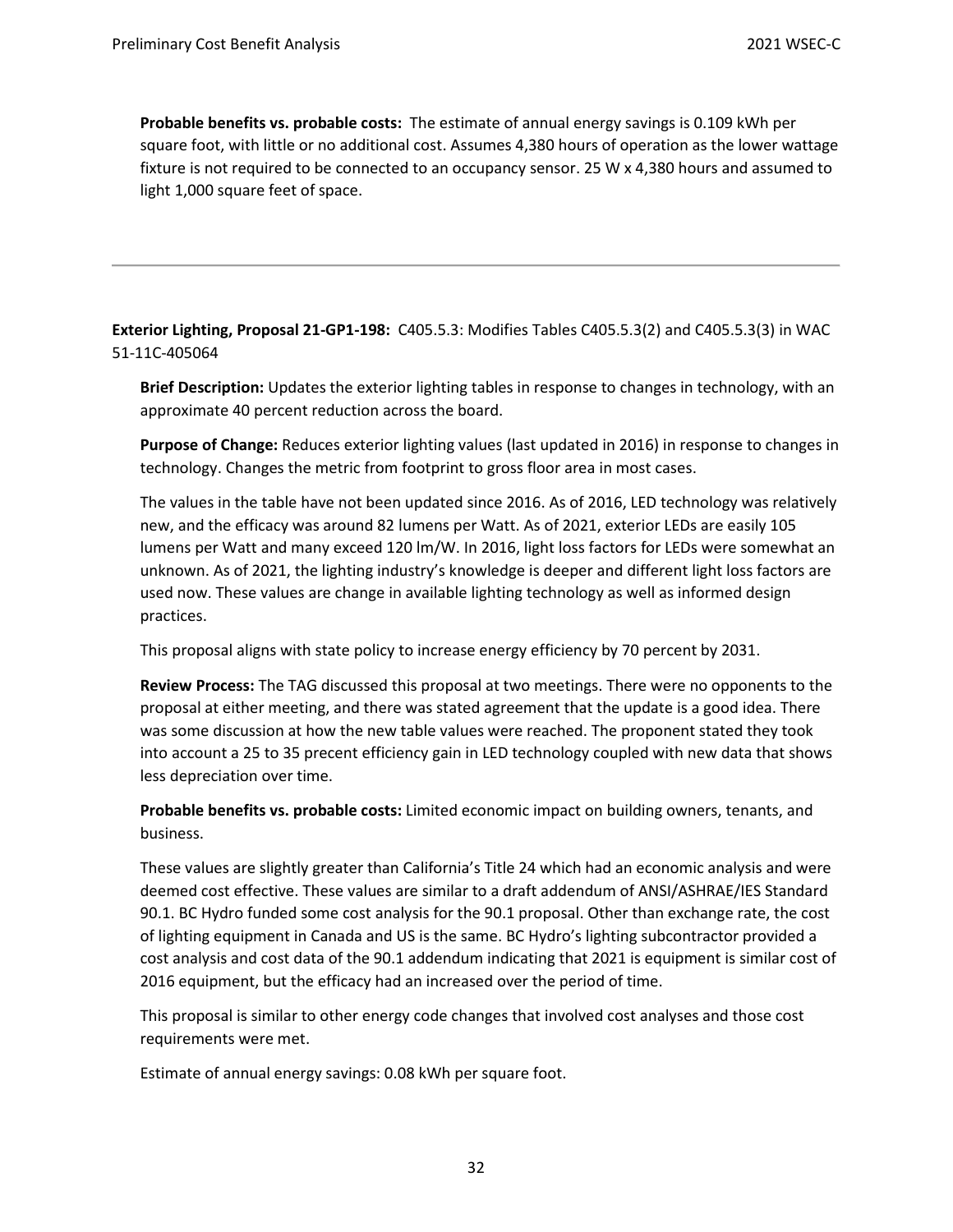Assumed at 30,000 square foot parking lot. The LPD reduced is reduced by 40% between the existing (0.06 W/ft<sup>2</sup>) and new value (0.037 W/ft<sup>2</sup>). The values in the table are roughly a 40% reduction across the board. Assumes 2,230 kWh saved. 2,230 kWh / 30,000 = 0.076 kWh / ft<sup>2</sup>

#### **Additional energy efficiency, Proposal 21-GP1-146:** Modifies Section C406.1 in WAC 51-11C-4600

**Brief Description:** Increases the required number of energy efficiency credits to be achieved.

**Purpose of Change**: The requirements were increased approximately 16 percent, if the heat pump water heating proposal is adopted, and by approximately 33 percent if it is not.

This proposal aligns with state policy to increase energy efficiency by 70 percent by 2031.

**Review Process:** This proposal, and the restructuring of C406, were highly debated throughout the TAG meetings. This was one of the last proposals addressed, to take into account other proposed changes to the code and the efficiency gains already achieved. The final recommendation is at a lower increase than that originally proposed, with a yet lower level recommended if the heat pump water heating proposal is ultimately adopted.

**Probable benefits vs. probable costs**: The cost will vary greatly depending on the type of building and the measures selected. Not all measures are appropriate for all building types. Energy Efficiency: There will be some variation here as well, since not all building types have the same credit requirements. However, the average credit increase is 8, with each point corresponding to a 0.1 percent carbon reduction for an average 0.8 percent reduction.

#### **Load management credits Proposal 21-GP1-206:** New section WAC 51-11C-40630

**Brief Description:** Adds load management requirements for new buildings to prepare buildings to interact efficiency with the evolving electrical grid in the future.

**Purpose of Change:** The load management credit requirements are the lesser of HVAC or lighting peak shedding controls. The purpose for adding the load management requirement is to encourage reducing and shifting building load in conjunction with increasing building efficiency. Load shifting measures require installing communication controls and programming to automatically reduce electric energy use during high demand periods. Thus, the load management credits take into account the time-sensitive value of efficiency and the ability to optimize energy use for grid services. It supports the state's objective to reduce building carbon emissions and will "future proof" buildings so they can respond to changing grid needs over time. The measure savings and corresponding credit values are based on electricity cost savings determined using the ASHRAE 90.-1 time-of-use rate, which was incorporated in the ASHRAE 90.1-2022 Work Plan as an optional rate to use to demonstrate the cost effectiveness of new code change proposals involving demand flexibility measures. Utilization of this representative US TOU rate, which results in similar annual electricity costs as the average national blended rate, is intended to serve as a proxy for valuing reduced grid impact, which accommodates increases in PV, regional growth, and other grid changes impacting peak periods over time.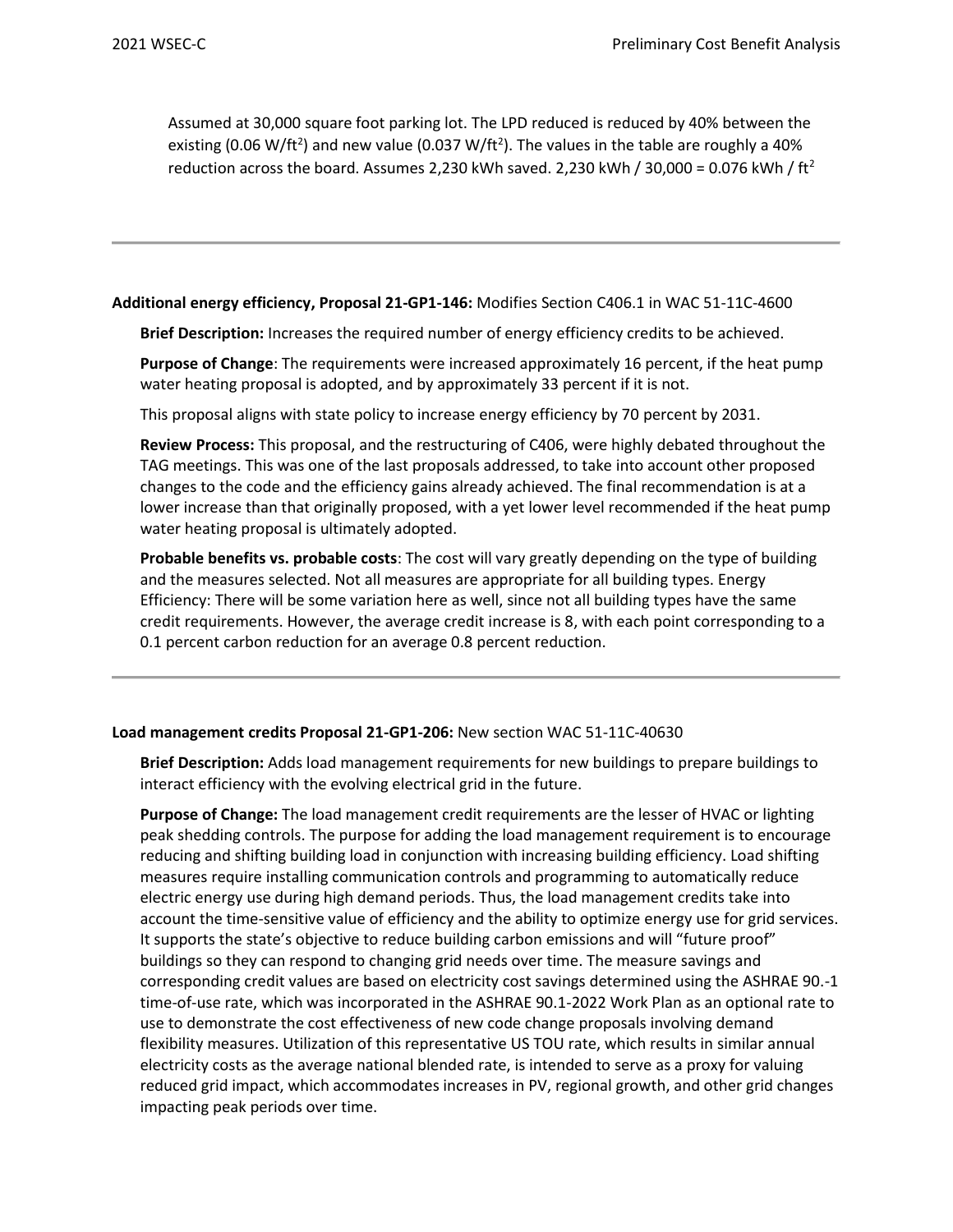**Review Process:** This proposal contains more than just the load management changes, but the load management portion is where there is an economic impact. This, along with the rest of the changes to Section C406, was heavily debated and revised and revisited a number of times to ultimately be proposed to moved forward to public hearing.

**Probable benefits vs. probable costs:** Range from \$19,900 for a 240,000 sf hospital to \$453 for a 5,000 sf office or restaurant, with simple payback ranging from 1.1 year (restaurant) to 25.0 years (warehouse), with a 3.66 year statistical average. Demand responsive lighting controls cost approximately \$0.0825 per square foot. Energy Savings: Annual energy savings ranged from \$5,700 for the hospital to \$117 for the 5,000 sf office, with the statistical average of a 3.66 year payback.

The required load management credits are the lessor of either lighting control or HVAC setback/setup control during peak periods. HVAC time shift control is evaluated for cost effectiveness with the following results:

|                    |            | DR           |        | Annual             |       |         |      |  |  |  |
|--------------------|------------|--------------|--------|--------------------|-------|---------|------|--|--|--|
|                    |            | connectivity |        | <b>Energy Cost</b> |       | Simple  |      |  |  |  |
|                    |            | incremental  |        | <b>Savings</b>     |       | Payback |      |  |  |  |
|                    | Floor Area | cost         |        | (5/year)           |       | (years) |      |  |  |  |
| ApartmentMidRise   | 33,741     | \$           | 2,780  | \$                 | 736   |         | 3.8  |  |  |  |
| Hospital           | 241,501    | \$           | 19,900 | \$                 | 5,718 |         | 3.5  |  |  |  |
| HotelSmall         | 43,202     | \$           | 3,560  | \$                 | 1,181 |         | 3.0  |  |  |  |
| OfficeMedium       | 53,628     | \$           | 4,419  | \$                 | 2,146 |         | 2.1  |  |  |  |
| <b>OfficeSmall</b> | 5,503      | \$           | 453    | \$                 | 117   |         | 3.9  |  |  |  |
| RestaurantSitDown  | 5,502      | \$           | 453    | \$                 | 416   |         | 1.1  |  |  |  |
| RetailStripmall    | 22,500     | \$           | 1,854  | \$                 | 342   |         | 5.4  |  |  |  |
| SchoolPrimary      | 73,959     | \$           | 6,094  | \$                 | 1,552 |         | 3.9  |  |  |  |
| Warehouse          | 52,045     | \$           | 4,289  | \$                 | 172   |         | 25.0 |  |  |  |

## Load Management Credit Cost Effectiveness Calculation Demand responsive HVAC Measure

Reference: Codes and Standards Enhancement (CASE) Initiative 2022 California Energy Code, Nonresidential Grid Integration, Final CASE Report, August 2020

Demand Responsive Lighting – incremental costs per 10,000 sq. ft.

- 1) Connected Controls with Native OpenADR VEN => \$823
- 2) Piecemeal Connected Control System with Non-Native OpenADR VEN => \$826

Estimated annual energy savings: \$0.0823 per square foot

Load Management Credit Cost Effectiveness Calculation Demand responsive HVAC Measure